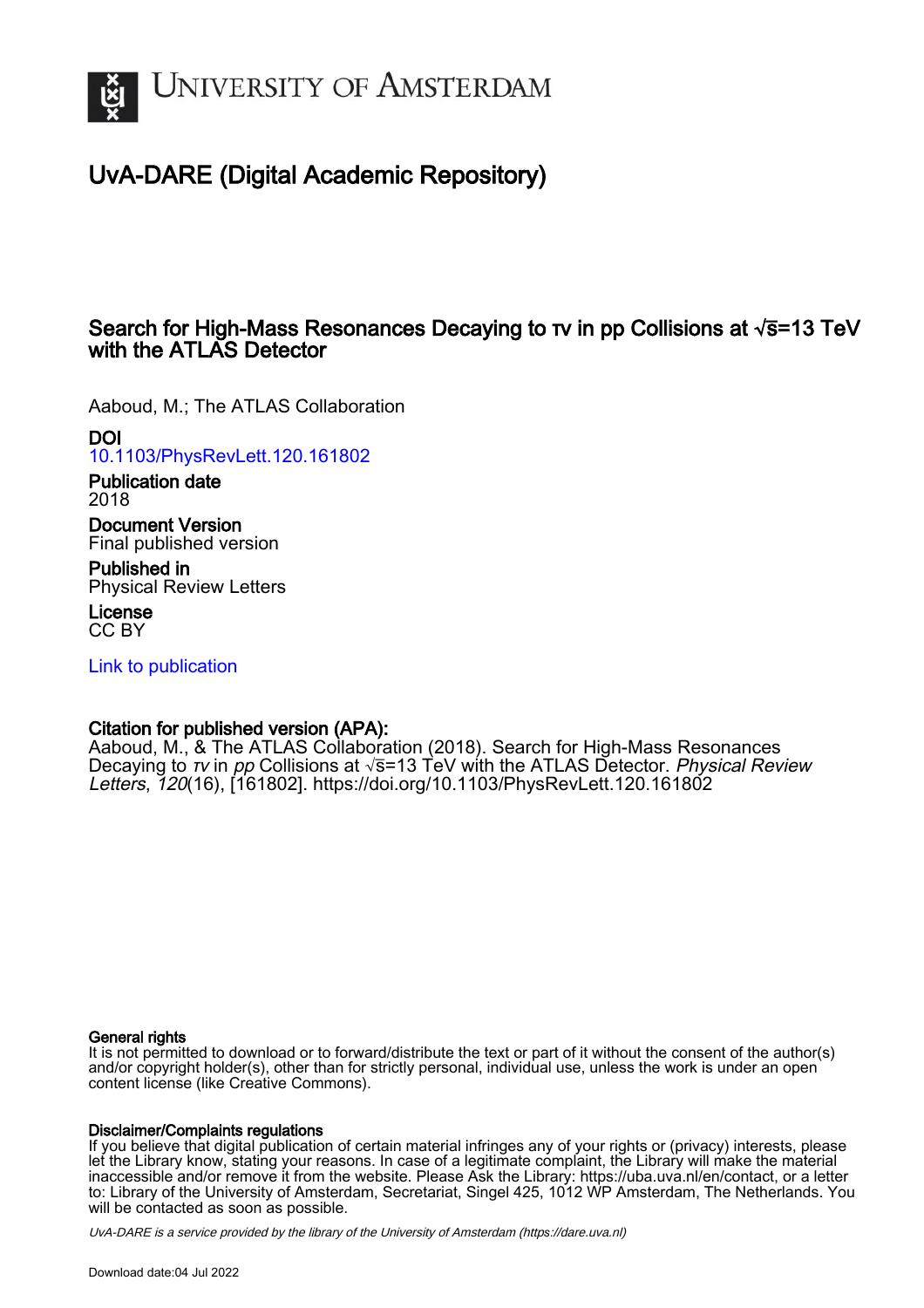## Search for High-Mass Resonances Decaying to  $\tau \nu$  in pp earch for High-Mass Resonances Decaying to  $\tau \nu$  in  $\mu$ <br>Collisions at  $\sqrt{s}$  = 13 TeV with the ATLAS Detector

M. Aaboud et al.<sup>\*</sup>

(ATLAS Collaboration)

(Received 22 January 2018; published 20 April 2018)

A search for high-mass resonances decaying to  $\tau \nu$  using proton-proton collisions at  $\sqrt{s} = 13$  TeV polyced by the Large Hadron Collider is presented. Only  $\tau$  lepton decays with hadrons in the final state produced by the Large Hadron Collider is presented. Only τ-lepton decays with hadrons in the final state are considered. The data were recorded with the ATLAS detector and correspond to an integrated luminosity of 36.1 fb<sup>−</sup><sup>1</sup>. No statistically significant excess above the standard model expectation is observed; model-independent upper limits are set on the visible  $\tau \nu$  production cross section. Heavy W' bosons with masses less than 3.7 TeV in the sequential standard model and masses less than 2.2–3.8 TeV depending on the coupling in the nonuniversal  $G(221)$  model are excluded at the 95% credibility level.

DOI: [10.1103/PhysRevLett.120.161802](https://doi.org/10.1103/PhysRevLett.120.161802)

Heavy charged gauge bosons  $(W')$  appear frequently in notice the vertex of physics beyond the standard model  $(SM)$ . They theories of physics beyond the standard model (SM). They are often assumed to obey lepton universality, such as in the sequential standard model (SSM) [\[1\],](#page-6-0) which predicts a  $W'_{SSM}$  boson with couplings identical to those of the SM  $W$  boson. However, this assumption is not required. In W boson. However, this assumption is not required. In particular, models in which the  $W'$  boson couples preferentially to third-generation fermions may be linked to the high mass of the top quark  $[2-5]$  $[2-5]$  or to recent indications of lepton flavor universality violation in B meson decays [\[6,7\].](#page-6-2) An example is the nonuniversal  $G(221)$  model (NU) [\[4,5\],](#page-6-3) which exhibits a  $SU(2)_l \times SU(2)_h \times U(1)$  gauge symmetry, where  $SU(2)_l$  couples to *light* fermions (first two generations),  $SU(2)_h$  couples to *heavy* fermions (third generation), and  $\phi_{\text{NU}}$  is the mixing angle between them. The model predicts  $W'_{NU}$  and  $Z'_{NU}$  bosons which are<br>approximately degenerate in mass and couple only to approximately degenerate in mass and couple only to left-handed fermions. At leading order and neglecting sign, the  $W'_{\text{NU}}$  couplings to heavy (light) fermions are scaled<br>by  $\cot \phi_{\text{env}}$  (tan  $\phi_{\text{env}}$ ) relative to those of  $W'$ . Thus by cot  $\phi_{NU}$  (tan  $\phi_{NU}$ ) relative to those of  $W'_{SSM}$ . Thus  $\cot \phi_{\text{NU}} > 1$  corresponds to enhanced couplings to tau leptons while  $\cot \phi_{\text{NU}} = 1$  yields  $W'_{\text{NU}}$  couplings identical<br>to those of  $W'$  . For  $Z'$  the coupling to beavy (light) to those of  $W'_{SSM}$ . For  $Z'_{NU}$ , the coupling to heavy (light)<br>fermions is given by  $acot \phi_{NN}$  (atap  $\phi_{NN}$ ), where a is the fermions is given by  $g \cot \phi_{\text{NU}}$  (g tan  $\phi_{\text{NU}}$ ), where g is the SM weak coupling constant. At high values of cot  $\phi_{\text{NU}}$ , the branching fraction of  $W'_{\text{NU}}$  to a tau lepton  $(\tau)$  and a neutrino  $(\tau)$  approaches 26% ( $ν$ ) approaches 26%.

In this Letter, a search for high-mass resonances (0.5–5 TeV) decaying to  $\tau \nu$  using proton-proton (pp) (0.5–5 TeV) decaying to  $\tau \nu$  using proton-proton (*pp*)<br>collisions at a center-of-mass energy of  $\sqrt{s} = 13$  TeV<br>produced by the Large Hadron Collider (LHC) is presented produced by the Large Hadron Collider (LHC) is presented. The data were recorded with the ATLAS detector and correspond to an integrated luminosity of 36.1 fb<sup>-1</sup>. Only  $\tau$ decays with hadrons in the final state are considered; these account for 65% of the total  $\tau$  branching fraction. A counting experiment is performed from events that pass a high transverse-mass threshold, optimized separately for each of the signal mass hypotheses.

A direct search for high-mass resonances decaying to  $\tau \nu$ has been performed by the CMS Collaboration using nas been performed by the CMS Collaboration using<br>19.7 fb<sup>-1</sup> of integrated luminosity at  $\sqrt{s} = 8$  TeV [\[8\]](#page-6-4).<br>The search excludes W' with a mass below 2.7 TeV The search excludes  $W'_{SSM}$  with a mass below 2.7 TeV<br>at the 95% credibility level and  $W'$  with a mass below at the 95% credibility level and  $W'_{\text{NU}}$  with a mass below<br>2.7.2.0 TeV for cot  $\phi$  in the range 1.0.5.5. The most 2.7–2.0 TeV for cot  $\phi_{\text{NU}}$  in the range 1.0–5.5. The most stringent limit on  $W'_{SSM}$  from searches in the ev and  $\mu \nu$  final<br>states is 5.1 To V from ATLAS [0] using 26.1 fb<sup>-1</sup> of states is 5.1 TeV from ATLAS [\[9\]](#page-6-5) using  $36.1$  fb<sup>-1</sup> of states is 5.1 TeV from ATLAS [9] Unitegrated luminosity at  $\sqrt{s} = 13$  TeV.<br>The ATLAS experiment is a mu

The ATLAS experiment is a multipurpose particle detector with a forward-backward symmetric cylindrical geometry [\[10,11\].](#page-6-6) It consists of an inner detector for charged-particle tracking in the pseudorapidity region  $|\eta|$  < 2.5, electromagnetic and hadronic calorimeters that provide energy measurements up to  $|\eta| = 4.9$ , and a muon spectrometer that covers  $|\eta| < 2.7$ . A two-level trigger system is used to select events [\[12\].](#page-6-7)

Hadronic  $\tau$  decays are composed of a neutrino and a set of visible decay products ( $\tau_{\text{had-vis}}$ ), typically one or three charged pions and up to two neutral pions. The reconstruction of the visible decay products [\[13\]](#page-6-8) is seeded by jets reconstructed from topological clusters of energy depositions [\[14\]](#page-6-9) in the calorimeter. The  $\tau_{\text{had-vis}}$  candidates must have a transverse momentum  $p_T > 50$  GeV,  $|\eta| < 2.4$ 

<sup>\*</sup> Full author list given at the end of the article.

Published by the American Physical Society under the terms of the [Creative Commons Attribution 4.0 International](https://creativecommons.org/licenses/by/4.0/) license. Further distribution of this work must maintain attribution to the author(s) and the published article's title, journal citation, and DOI. Funded by SCOAP<sup>3</sup>.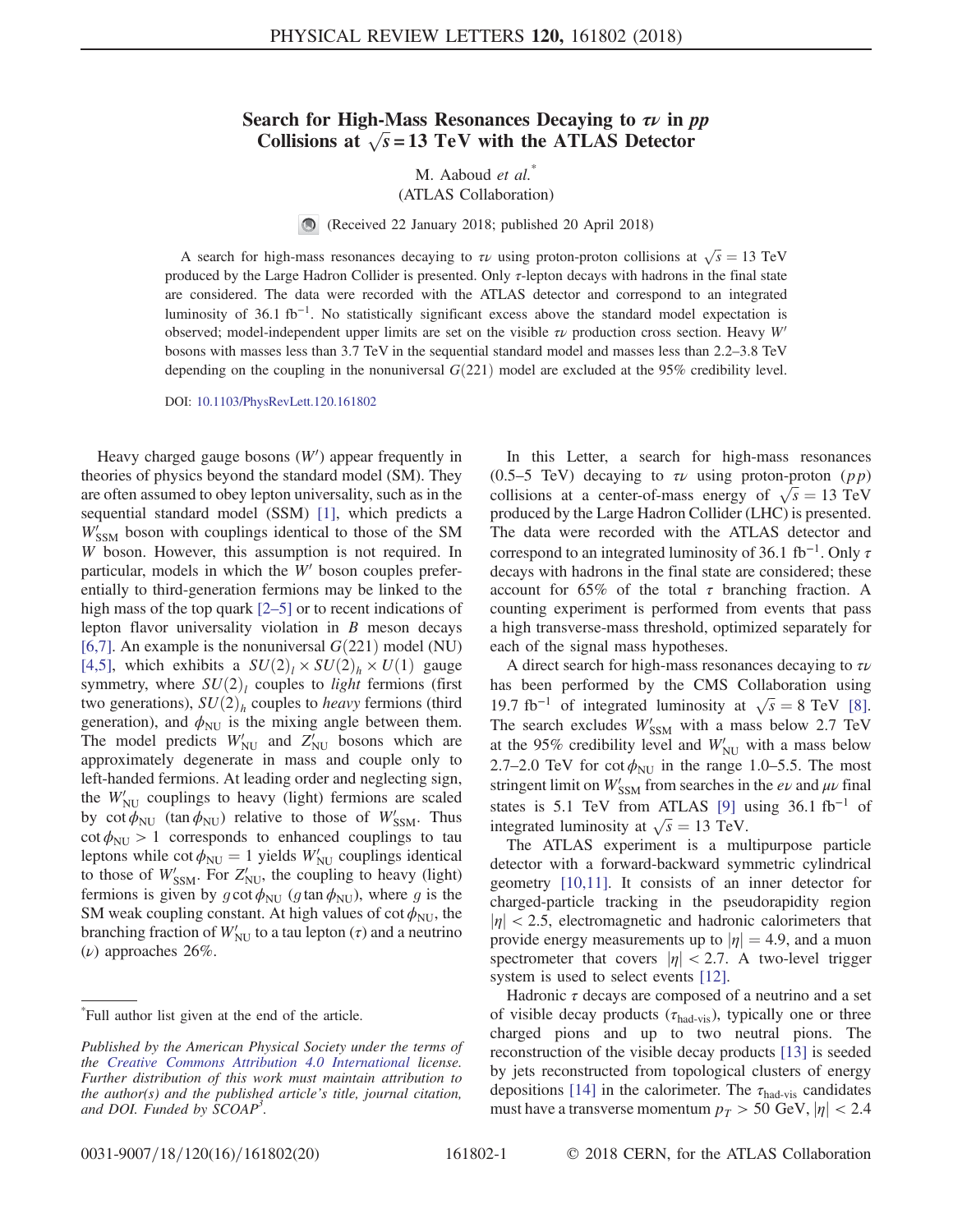(excluding  $1.37 < |\eta| < 1.52$ ), one or three associated tracks, and an electric charge of  $\pm 1$ . Only the candidate with the highest  $p<sub>T</sub>$  in each event is selected. Hadronic  $\tau$ decays are identified using boosted decision trees that exploit calorimetric shower shape and tracking information [\[15,16\]](#page-6-10). Loose criteria are used, which offer adequate rejection against quark- and gluon-initiated jets. Very loose criteria, with about one quarter of the rejection power, are used to create control regions. An additional dedicated veto is used to reduce the number of electrons misidentified as  $\tau_{\text{had-vis}}$ . The total efficiency for  $\tau_{\text{had-vis}}$  is ~60% at  $p_T = 100$  GeV and decreases to ~30% at  $p_T = 2$  TeV, where the large boost and collimation of the decay products causes inefficiencies in the track reconstruction and association.

Events containing electron or muon candidates are rejected. Electron candidates [\[17](#page-6-11)–19] must have  $p_T > 20$  GeV,  $|\eta| < 2.47$  (excluding  $1.37 < |\eta| < 1.52$ ) and must pass a loose likelihood-based identification selection. Muon candidates [\[20\]](#page-6-12) are required to have  $p_T > 20$  GeV,  $|\eta| < 2.5$  and to pass a very loose muon identification requirement. The missing transverse momentum, with magnitude  $E_T^{\text{miss}}$ , is calculated as the negative<br>vectorial sum of the  $n_{\text{B}}$  of all reconstructed and calibrated vectorial sum of the  $p<sub>T</sub>$  of all reconstructed and calibrated  $\tau_{\text{had-vis}}$  candidates and jets [\[21](#page-6-13)–23]. A correction that accounts for momentum not associated with these reconstructed objects is calculated using inner-detector tracks that originate from the hard-scattering vertex [\[23\]](#page-6-14). The correction contributes no more than 5% on average in signal events.

Events are selected by triggers that require  $E_T^{\text{miss}}$  above<br>resholds of 70, 90, or 110 GeV depending on the datathresholds of 70, 90, or 110 GeV depending on the datataking period. To minimize uncertainties in the trigger efficiency, the offline reconstructed  $E_T^{\text{miss}}$  is required to be at least 150 GeV. At this threshold the trigger efficiency is least 150 GeV. At this threshold the trigger efficiency is 80% and increases to more than 98% above 250 GeV. This behavior is determined by the  $E_T^{\text{miss}}$  resolution of the trigger,<br>which is lower than in the offline reconstruction. The events which is lower than in the offline reconstruction. The events must satisfy criteria designed to reduce backgrounds from cosmic rays, single-beam-induced events and calorimeter noise [\[24\]](#page-6-15) and they must contain a loose  $\tau_{\text{had-vis}}$  candidate. To further suppress single-beam-induced background, the  $\tau_{\text{had-vis}}$  must have at least one associated track with  $p_T > 10$  GeV. The multijet background is further suppressed by requiring that the  $\tau_{\text{had-vis}}$   $p_T$  and the  $E_T^{\text{miss}}$ are balanced:  $0.7 < p_T^{\tau}/E_T^{\text{miss}} < 1.3$ . The azimuthal angle<br>between the  $\tau_{\text{SUS}}$  and the missing momentum  $\Delta \phi$  is between the  $\tau_{\text{had-vis}}$  and the missing momentum,  $\Delta \phi$ , is required to be larger than 2.4. Finally, thresholds ranging from 0.25 to 1.8 TeV in steps of 0.05 TeV are placed on the transverse mass,  $m_T$ , where  $m_T^2 \equiv 2p_T^r E_T^{\text{miss}}(1 - \cos \Delta \phi)$ .<br>The background is divided into events where the selected

The background is divided into events where the selected  $\tau_{\text{had-vis}}$  originates from a quark- or gluon-initiated jet (jet background) and those where it does not (nonjet background). The jet background originates primarily from  $W/Z$  + jets and multijet production and is estimated using a data-driven technique. The nonjet background is estimated using simulation and originates primarily from  $W \rightarrow \tau \nu$  production with additional minor contributions from  $W/Z/\gamma^*$ ,  $t\bar{t}$ , single top-quark, and diboson (WW, WZ) and ZZ) production (collectively called others).

The event generators and other software packages used to produce the simulated samples are summarized in Table [I.](#page-2-0) The  $W/Z/\gamma^*$  sample is artificially enhanced in high-mass events to improve statistical coverage in the scanned mass range. Particle interactions with the ATLAS detector are simulated with GEANT 4 [\[25,26\]](#page-6-16) and contributions from additional  $pp$  interactions (pileup) are simulated using PYTHIA 8.186 and the MSTW2008LO parton distribution function (PDF) set [\[27\]](#page-6-17). Finally, the simulated events are processed through the same reconstruction software as the data. Corrections are applied to account for mismodeling of the momentum scales and resolutions of reconstructed objects, the  $\tau_{\text{had-vis}}$  reconstruction and identification efficiency, the electron to  $\tau_{\text{had-vis}}$  misidentification rate, and the  $E_T^{\text{miss}}$  trigger efficiency.<br>The simulated samples are normalized us

The simulated samples are normalized using the integrated luminosity of the collected data set and their theoretical cross sections. The  $W/Z/\gamma^*$  cross sections are calculated as a function of the boson mass at nextto-next-to-leading order (NNLO) [\[49\]](#page-7-0) using the CT14NNLO PDF set, including electroweak corrections at next-to-leading order (NLO) [\[50\]](#page-7-1) using the MRST2004QED PDF set [\[51\]](#page-7-2). Uncertainties are taken from Ref. [\[52\]](#page-7-3) and include variations of the PDF sets, scale,  $\alpha_{\rm S}$ , beam energy, and electroweak corrections. The variations amount to a ~5% total uncertainty in the  $W/Z/\gamma^*$ cross section at low mass, increasing to 34% at 2 TeV. The  $t\bar{t}$  and single top-quark production cross sections are

<span id="page-2-0"></span>TABLE I. The event generators and other software packages used to generate the matrix-element process and model nonperturbative effects in the simulated event samples. The top-quark mass is set to 172.5 GeV.

| Process         | Matrix element                    | Nonperturbative                            | Refs.       |
|-----------------|-----------------------------------|--------------------------------------------|-------------|
| $W/Z/\gamma^*$  | POWHEG-BOX 2, CT10, PHOTOS++ 3.52 | PYTHIA 8.186, AZNLO, CTEQ6L1, EVTGEN 1.2.0 | $[28 - 36]$ |
| $t\overline{t}$ | POWHEG-BOX 2, CT10                | PYTHIA 6.428, P2012, CTEO6L1, EVTGEN 1.2.0 | $[37 - 39]$ |
| Single top      | POWHEG-BOX 1, CT10f4, MADSPIN     | PYTHIA 6.428, P2012, CTEQ6L1, EVTGEN 1.2.0 | $[40 - 43]$ |
| Diboson         | SHERPA 2.1.1, CT10                | SHERPA 2.1.1                               | [44–48]     |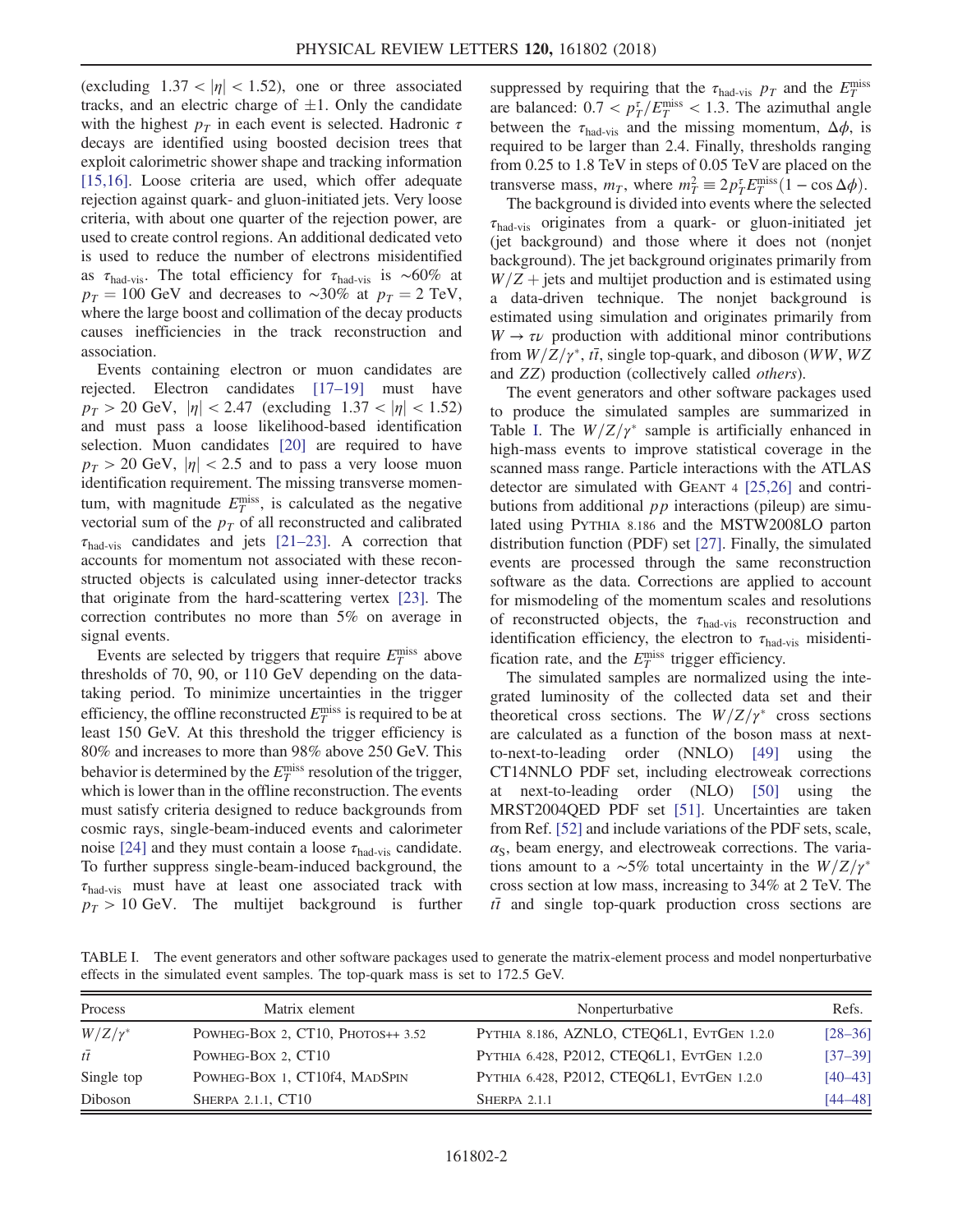calculated to at least NLO with an uncertainty of 3%–6% [\[53](#page-7-7)–56]. The diboson cross sections are calculated to NLO with an uncertainty of  $10\%$  [\[44,57\]](#page-7-6).

The simulated samples are affected by uncertainties associated with the generation of the events, the detector simulation, and the determination of the integrated luminosity. Uncertainties related to the modeling of the hard scatter, radiation, and fragmentation are at most 2% of the total background estimate. Uncertainties in the detector simulation manifest themselves through the efficiency of reconstruction, identification and triggering algorithms, and through particle energy scales and resolutions. The effects of energy uncertainties are propagated to  $E_T^{\text{miss}}$ .<br>The uncertainty in the  $\tau_{\text{S}}$ , is identification efficiency is The uncertainty in the  $\tau_{\text{had-vis}}$  identification efficiency is 5%–6%, as determined from measurements of  $Z \rightarrow \tau \tau$ events. An additional uncertainty that increases by 20%–25% per TeV is assigned to  $\tau_{\text{had-vis}}$  candidates with  $p_T > 150$  GeV in accord with studies of high- $p_T$  jets [\[58\]](#page-7-8). The uncertainty in the  $\tau_{\text{had-vis}}$  energy scale is 2%–3%. The probability for electrons to be misidentified as  $\tau_{\text{had-vis}}$  is measured with a precision of 3%–14% [\[16\]](#page-6-19). The uncertainty in the  $E_T^{\text{miss}}$  trigger efficiency is negligible for  $E_T^{\text{miss}}$ <br>300 GeV and can be as large as 10% for  $F_{\text{miss}}$  = 300 Ge  $\frac{1}{2}$  300 GeV and can be as large as 10% for  $E_T^{\text{miss}} < 300$  GeV.<br>
Hncertainties associated with reconstructed electrons Uncertainties associated with reconstructed electrons, muons, and jets are found to have a very small impact. The uncertainty in the combined  $2015 + 2016$  integrated luminosity is 2.1%, derived following a methodology similar to that used in Ref. [\[59\],](#page-7-9) and has a minor impact. The uncertainty related to the simulation of pileup is ∼1%.

The  $W'$  signal events are modeled by reweighting the  $W$ sample using a leading-order matrix-element calculation. Electroweak corrections for the W cross section and interference between  $W$  and  $W'$  are not included as they are model dependent. Uncertainties in the  $W'$  cross section are estimated in the same way as for W bosons. They are not included in the fitting procedure used to extract experimental cross-section limits, but are instead included when overlaying predicted model cross sections. Uncertainties in the  $W'$  acceptance due to PDF, scale, and  $\alpha_{\rm S}$  variations are negligible. In the NU model, the total decay width increases to 35% of the pole mass for large values of cot  $\phi_{\text{NU}}$ , which decreases the signal acceptance as more events are produced at low mass. Decays to WZ and Wh are not considered in the calculation of the total  $W'_{\text{NU}}$ <br>decay width as their impact is small ( $\lt 7\%$ ) and model decay width as their impact is small  $(< 7\%)$  and model dependent. Values of cot  $\phi_{\text{NU}} > 5.5$  are not considered as the model is nonperturbative in this range.

The jet background contribution is estimated using events in three control regions (CR1, CR2, and CR3). The events must pass the selection for the signal region, except in CR1 and CR3 they must fail loose but pass very loose  $\tau_{\text{had-vis}}$  identification and in CR2 and CR3 they must have  $E_T^{\text{miss}} < 100 \text{ GeV}$  and the requirement on  $p_T^{\tau}/E_T^{\text{miss}}$  is<br>removed. The low- $E^{\text{miss}}$  requirement vields high multijet removed. The low- $E_T^{\text{miss}}$  requirement yields high multijet<br>purity in CR2 and CR3, while the very loose identification purity in CR2 and CR3, while the very loose identification preferentially rejects gluon-initiated jets over quark-initiated jets. This produces a similar fraction of quark-initiated jets in all control regions, which ensures minimal correlation between the identification and  $E_T^{\text{miss}}$ . The estimated<br>iet contribution is defined as  $N_L = N_{\text{max}}/N_{\text{max}}/N_{\text{max}}$ . The jet contribution is defined as  $N_{jet} = N_{CR1}N_{CR2}/N_{CR3}$ . The nonjet contamination in CR1 (10%), CR2 (3.7%), and CR3 (0.5%) is subtracted using simulation. The transfer factor,  $N_{CR2}/N_{CR3}$ , is parametrized in  $\tau_{\text{had-vis}}$  p<sub>T</sub> and track multiplicity and is in the range 0.4–0.7 (0.15–0.3) for 1 track (3-track)  $\tau_{\text{had-vis}}$ . Systematic uncertainties are assigned to account for any residual correlation between the transfer factor and the  $E_T^{\text{miss}}$  and  $p_T^{\tau}/E_T^{\text{miss}}$  selection criteria, which<br>would arise if the jet composition was different in CR1 and would arise if the jet composition was different in CR1 and CR3. They are evaluated by repeating the jet estimate with the following modified control region definitions: (a) altered very loose  $\tau_{\text{had-vis}}$  identification criteria, (b) modified  $E_T^{\text{miss}}$ and  $p_T^{\tau}/E_T^{\text{miss}}$  selection, and (c) CR2 and CR3 replaced by alternative control regions rich in  $W(\rightarrow \mu \nu)$  + jets events alternative control regions rich in  $W(\rightarrow \mu \nu)$  + jets events. The corresponding variations define the dominant uncertainty in the jet background contribution, which ranges from 20% at  $m_T = 0.2$  TeV to  $^{+200\%}_{-60\%}$  at  $m_T = 2$  TeV,<br>where the jet background is subdominant. The uncertainty where the jet background is subdominant. The uncertainty due to the subtraction of nonjet contamination in the control regions is negligible.

To reduce the impact of statistical fluctuations in the jet background estimate, a function  $f(m_T) = m_T^{a+b \log m_T}$ ,<br>where a and b are free parameters is fitted to the estimate where  $a$  and  $b$  are free parameters, is fitted to the estimate in the range  $400 < m_T < 800$  GeV and is used to evaluate the jet background in the range  $m<sub>T</sub> > 500$  GeV. The impact of altering the fit range leads to an uncertainty that increases with  $m<sub>T</sub>$ , reaching 50% at  $m<sub>T</sub> = 2$  TeV. The statistical uncertainty from the control regions is propagated using pseudoexperiments and also reaches 50% at  $m<sub>T</sub> = 2$  TeV.

Figure [1](#page-4-0) shows the observed  $m<sub>T</sub>$  distribution of the data after event selection, including the estimated SM background contributions and predictions for  $W'_{SSM}$  and  $W'_{NU}$ <br>(cot  $\phi_{\text{max}} = 5.5$ ) bosons with masses of 3 TeV. The number  $(\cot \phi_{\text{NU}} = 5.5)$  bosons with masses of 3 TeV. The number of observed events is consistent with the expected SM background. Therefore, upper limits are set on the production of a high-mass resonance decaying to  $\tau \nu$ . The statistical analysis uses a likelihood function constructed as the Poisson probability describing the total number of observed events given the signal-plus-background expectation. Systematic uncertainties in the expected number of events are incorporated into the likelihood via nuisance parameters constrained by Gaussian prior probability density distributions. Correlations between signal and background are taken into account. A signal-strength parameter, with a uniform prior probability density distribution, multiplies the expected signal. The dominant relative uncertainties in the expected signal and background contributions are shown in Fig. [2](#page-4-1) as a function of the  $m<sub>T</sub>$  threshold.

Limits are set at the 95% credibility level (C.L.) using the Bayesian Analysis Toolkit [\[60\].](#page-7-10) Figure [3](#page-4-2) shows the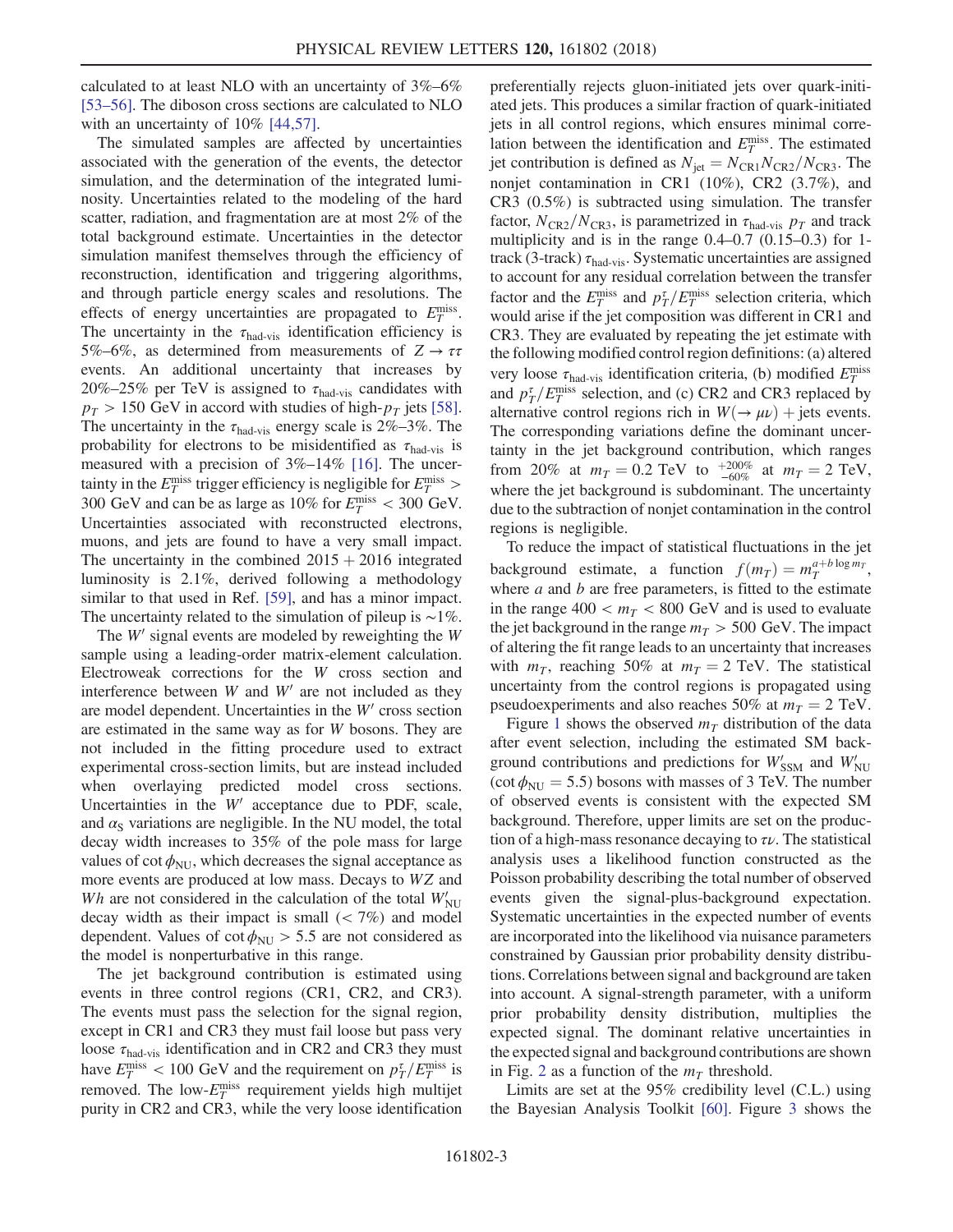<span id="page-4-0"></span>

FIG. 1. Transverse mass distribution after the event selection. The total impact of the statistical and systematic uncertainties on the SM background is depicted by the hatched area. The ratio of the data to the estimated SM background is shown in the lower panel. The prediction for  $W'_{SSM}$  and  $W'_{NU}$  (cot  $\phi_{NU} = 5.5$ ) bosons with masses of 3 TeV are superimposed with masses of 3 TeV are superimposed.

model-independent upper limits on the visible  $\tau \nu$  production cross section,  $\sigma(p \, p \rightarrow \tau \nu + X) \mathcal{A} \varepsilon$ , as a function of the  $m_T$ threshold, where  $A$  is the fiducial acceptance (including the  $m<sub>T</sub>$  threshold) and  $\varepsilon$  is the reconstruction efficiency. Modelspecific limits can be derived by evaluating  $\sigma$ , A, and  $\varepsilon$  for the model in question and checking if the corresponding

<span id="page-4-1"></span>

FIG. 2. Dominant relative uncertainties in the expected signal and background contributions as a function of the  $m<sub>T</sub>$  threshold. For each threshold a  $W'_{SSM}$  boson with a mass of approximately 1.7 times the threshold is chosen. Theory includes uncertainties in the cross threshold is chosen. Theory includes uncertainties in the cross sections used to normalize the simulated samples and uncertainties associated with the modeling provided by the event generators. Other is the impact of all other uncertainties added in quadrature.

visible cross section is excluded at any  $m<sub>T</sub>$  threshold. This allows the results to be reinterpreted for a broad range of models, regardless of their  $m<sub>T</sub>$  distribution. Good agreement between the generated and reconstructed  $m<sub>T</sub>$  distributions is found, indicating that a reliable calculation of the  $m<sub>T</sub>$ threshold acceptance can be made at generator level. The reconstruction efficiency depends on  $m<sub>T</sub>$ ,  $\varepsilon$ ( $m<sub>T</sub>$ [TeV]) =  $0.633 - 0.313m<sub>T</sub> + 0.0688m<sub>T</sub><sup>2</sup> - 0.00575m<sub>T</sub><sup>3</sup>$ , ranging from<br>60% at 0.2 TeV to 7% at 5 TeV and must be appropriately 60% at 0.2 TeV to 7% at 5 TeV, and must be appropriately integrated out given the  $m<sub>T</sub>$  distribution of the model. The relative uncertainty in the parametrized efficiency due to the choice of signal model is ∼10%. With these inputs the visible cross sections for  $W'_{SSM}$  and  $W'_{NU}$  bosons could be reproduced within 10% using only generator-level informareproduced within 10% using only generator-level information. Data and details to facilitate reinterpretations can be found at Ref. [\[61\]](#page-7-11).

Limits are also set on benchmark models by selecting the most sensitive  $m<sub>T</sub>$  threshold for each W' mass hypothesis (∼0.6 $m_{W}$  up to a maximum of 1.45 TeV). The chosen threshold is found to have little dependence on the  $W'$  width. Figure [4\(a\)](#page-5-0) shows the 95% C.L. upper limit on the cross section times branching fraction as a function of  $m_{W}$  in the SSM. Heavy  $W'_{SSM}$  bosons with a mass lower than 3.7 TeV<br>are excluded, with an expected exclusion limit of 3.8 TeV are excluded, with an expected exclusion limit of 3.8 TeV. Figure [4\(b\)](#page-5-0) shows the excluded region in the parameter space of the nonuniversal  $G(221)$  model. Heavy  $W_{NU}$ <br>hosons with a mass lower than 2.2–3.8 TeV are excluded bosons with a mass lower than 2.2–3.8 TeV are excluded depending on cot  $\phi_{\text{NU}}$ , thereby probing a significantly larger region of parameter space than previous searches [\[8\].](#page-6-4) The  $W'_{\text{NU}}$  limits are typically weaker than the  $W'_{\text{SSM}}$  limits as<br>the increased  $W'$  width vields lower acceptances while the the increased  $W'$  width yields lower acceptances, while the enhancement in the decay rate cancels with the suppression in the production via first- and second-generation quarks. Limits from the ATLAS *ee*,  $\mu\mu$ , and  $\tau\tau$  searches [\[58,62\]](#page-7-8) are

<span id="page-4-2"></span>

FIG. 3. The 95% C.L. upper limit on the visible  $\tau \nu$  production cross section as a function of the  $m<sub>T</sub>$  threshold.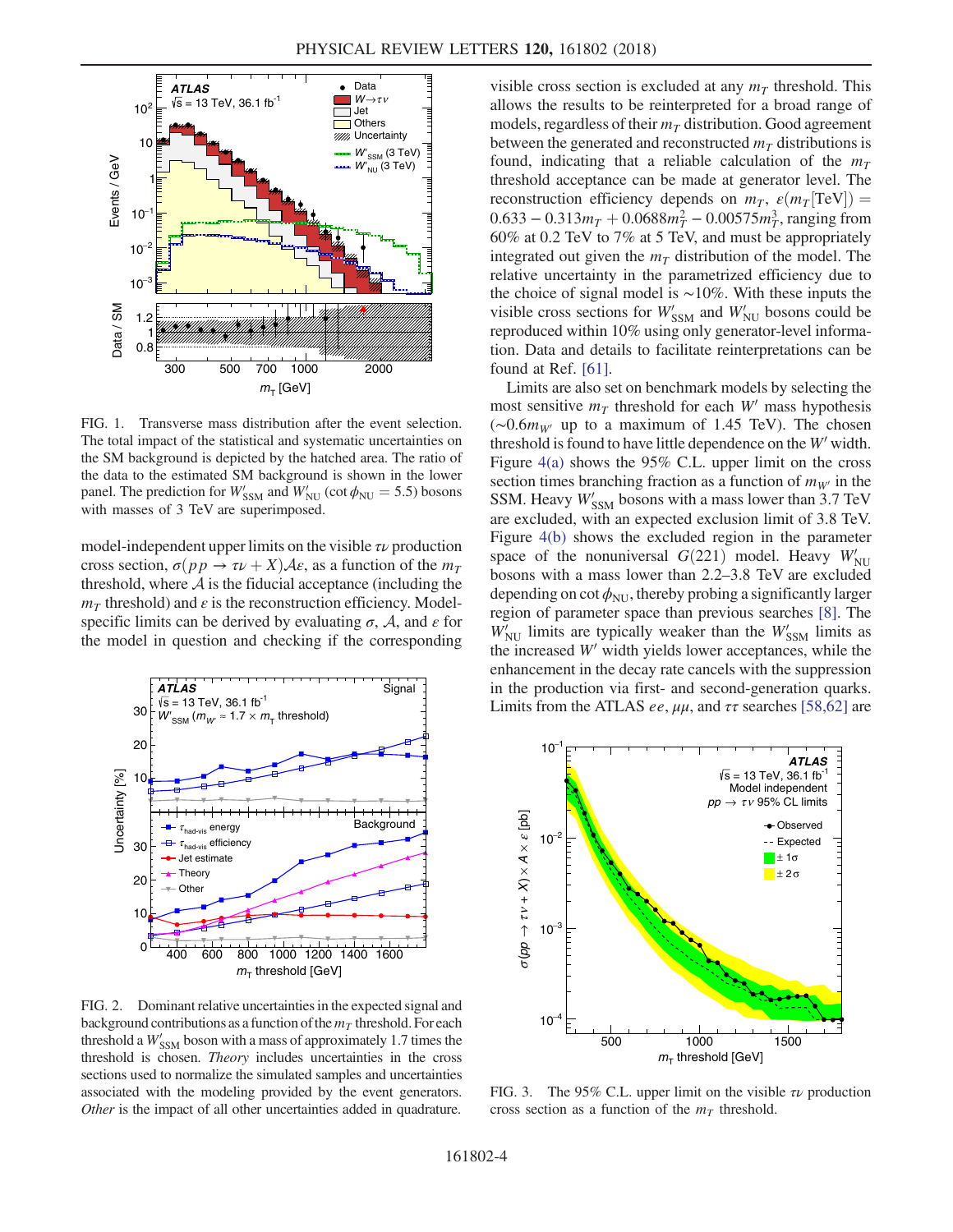<span id="page-5-0"></span>

FIG. 4. (a) The 95% C.L. upper limit on the cross section times  $\tau \nu$  branching fraction for  $W'_{SSM}$ . The  $W'_{SSM}$  cross section is overlaid where the additional lines represent the total theoretical uncertainty (b) Exc where the additional lines represent the total theoretical uncertainty. (b) Excluded region for  $W'_{NU}$ . The 95% C.L. limits from the ATLAS<br>eq. uu [62], and  $\tau\tau$  [58], searches and indirect limits at 95% C.L. from fits ee,  $\mu\mu$  [\[62\]](#page-7-13), and  $\tau\tau$  [\[58\]](#page-7-8) searches and indirect limits at 95% C.L. from fits to electroweak precision measurements (EWPT) [\[63\],](#page-7-14) lepton flavor violation (LFV) [\[64\]](#page-7-15), CKM unitarity [\[65\],](#page-7-16) and the original Z-pole data [\[2\]](#page-6-1) are overlaid.

also overlaid, showing that the  $\tau \nu$  search is complementary and extends the sensitivity over a large fraction of the parameter space. These results suggest that the  $\tau \nu$  searches should be considered when placing limits on nonuniversal extended gauge groups, such as those seeking to explain lepton flavor violation in B meson decays.

In summary, a search for  $W' \rightarrow \tau \nu$  in 36.1 fb<sup>-1</sup> of pp In summary, a search for  $W' \rightarrow \tau \nu$  in 36.1 fb<sup>-1</sup> of pp<br>collisions at  $\sqrt{s} = 13$  TeV recorded by the ATLAS detec-<br>tor at the I HC is presented. The channel where the z decays tor at the LHC is presented. The channel where the  $\tau$  decays hadronically is analyzed and no significant excess over the SM expectation is found. Upper limits are set on the visible cross section for  $\tau \nu$  production, allowing interpretation in a broad range of models. Sequential standard model  $W'_{SSM}$ <br>bosons with masses less than 3.7 TeV are excluded at bosons with masses less than 3.7 TeV are excluded at 95% C.L., while nonuniversal  $G(221) W'_{\text{NU}}$  bosons with masses less than 2.2–3.8 TeV are excluded depending on masses less than 2.2–3.8 TeV are excluded depending on the model parameters.

We thank CERN for the very successful operation of the LHC, as well as the support staff from our institutions without whom ATLAS could not be operated efficiently. We acknowledge the support of ANPCyT, Argentina; YerPhI, Armenia; ARC, Australia; BMWFW and FWF, Austria; ANAS, Azerbaijan; SSTC, Belarus; CNPq and FAPESP, Brazil; NSERC, NRC and CFI, Canada; CERN; CONICYT, Chile; CAS, MOST and NSFC, China; COLCIENCIAS, Colombia; MSMT CR, MPO CR and VSC CR, Czech Republic; DNRF and DNSRC, Denmark; IN2P3-CNRS, CEA-DRF/IRFU, France; SRNSF, Georgia; BMBF, HGF, and MPG, Germany; GSRT, Greece; RGC, Hong Kong SAR, China; ISF, I-CORE and Benoziyo Center, Israel; INFN, Italy; MEXT and JSPS, Japan; CNRST, Morocco; NWO, Netherlands; RCN, Norway; MNiSW and NCN, Poland; FCT, Portugal; MNE/IFA, Romania; MES of Russia and NRC KI, Russian Federation; JINR; MESTD, Serbia; MSSR, Slovakia; ARRS and MIZŠ, Slovenia; DST/NRF, South Africa; MINECO, Spain; SRC and Wallenberg Foundation, Sweden; SERI, SNSF and Cantons of Bern and Geneva, Switzerland; MOST, Taiwan; TAEK, Turkey; STFC, United Kingdom; DOE and NSF, United States of America. In addition, individual groups and members have received support from BCKDF, the Canada Council, CANARIE, CRC, Compute Canada, FQRNT, and the Ontario Innovation Trust, Canada; EPLANET, ERC, ERDF, FP7, Horizon 2020 and Marie Skłodowska-Curie Actions, European Union; Investissements d'Avenir Labex and Idex, ANR, Région Auvergne and Fondation Partager le Savoir, France; DFG and AvH Foundation, Germany; Herakleitos, Thales and Aristeia programmes co-financed by EU-ESF and the Greek NSRF; BSF, GIF and Minerva, Israel; BRF, Norway; CERCA Programme Generalitat de Catalunya, Generalitat Valenciana, Spain; the Royal Society and Leverhulme Trust, United Kingdom. The crucial computing support from all WLCG partners is acknowledged gratefully, in particular from CERN, the ATLAS Tier-1 facilities at TRIUMF (Canada), NDGF (Denmark, Norway, Sweden), CC-IN2P3 (France), KIT/ GridKA (Germany), INFN-CNAF (Italy), NL-T1 (Netherlands), PIC (Spain), ASGC (Taiwan), RAL (UK) and BNL (USA), the Tier-2 facilities worldwide and large non-WLCG resource providers. Major contributors of computing resources are listed in Ref. [\[66\].](#page-7-12)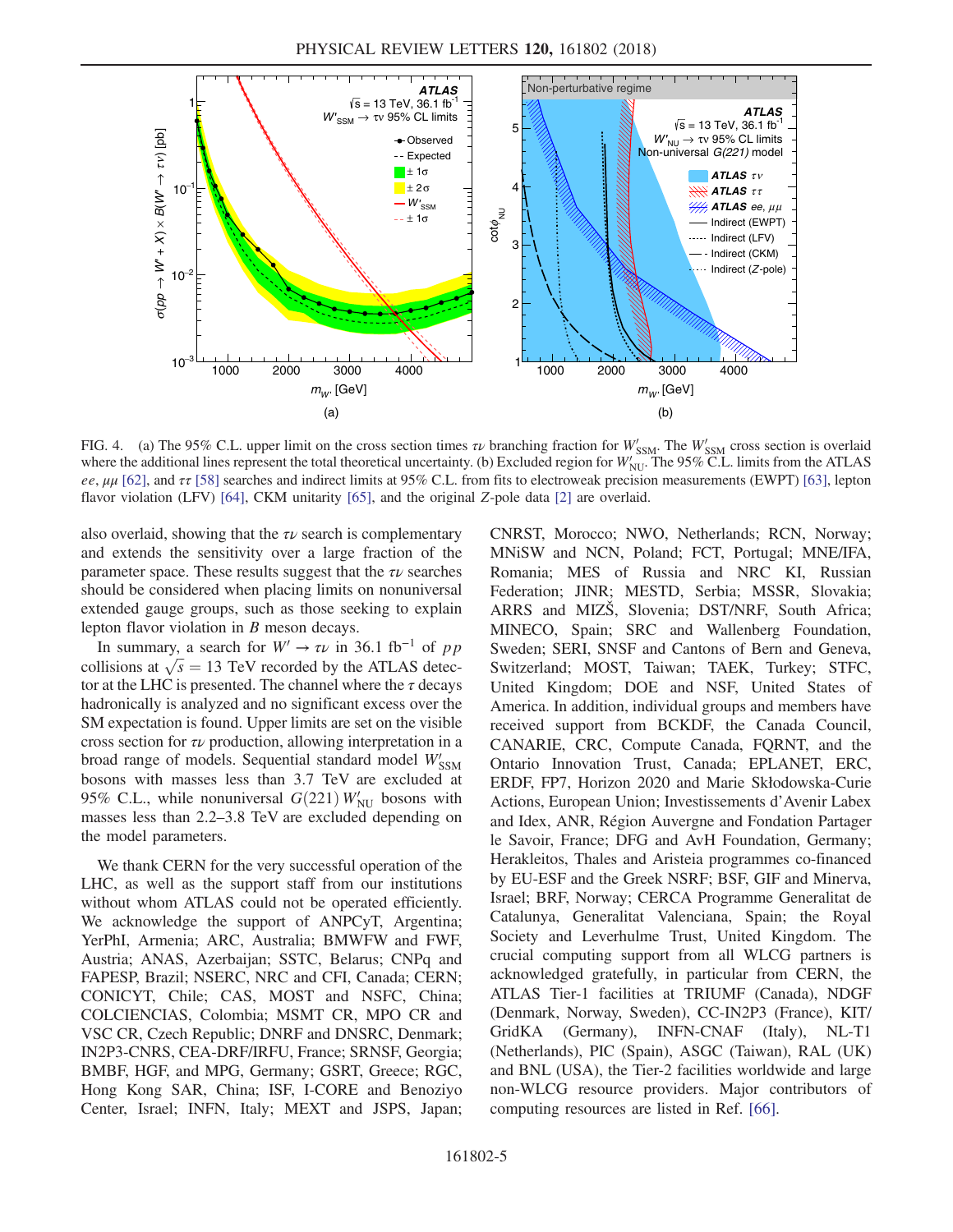- <span id="page-6-0"></span>[1] G. Altarelli, B. Mele, and M. Ruiz-Altaba, Searching for new heavy vector bosons in  $p\bar{p}$  colliders, [Z. Phys. C](https://doi.org/10.1007/BF01556677) 45, 109 [\(1989\).](https://doi.org/10.1007/BF01556677)
- <span id="page-6-1"></span>[2] E. Malkawi, T. Tait, and C.-P. Yuan, A model of strong flavor dynamics for the top quark, [Phys. Lett. B](https://doi.org/10.1016/0370-2693(96)00859-3) 385, 304 [\(1996\).](https://doi.org/10.1016/0370-2693(96)00859-3)
- [3] D. J. Muller and S. Nandi, Top flavor: a separate SU(2) for the third family, [Phys. Lett. B](https://doi.org/10.1016/0370-2693(96)00745-9) 383, 345 (1996).
- <span id="page-6-3"></span>[4] K. Hsieh, K. Schmitz, J.-H. Yu, and C.-P. Yuan, Global analysis of general  $SU(2) \times SU(2) \times U(1)$  models with precision data, Phys. Rev. D 82[, 035011 \(2010\).](https://doi.org/10.1103/PhysRevD.82.035011)
- [5] C.-W. Chiang, N. G. Deshpande, X.-G. He, and J. Jiang, The Family  $SU(2)_l \times SU(2)_h \times U(1)$  Model, [Phys. Rev. D](https://doi.org/10.1103/PhysRevD.81.015006) 81[, 015006 \(2010\).](https://doi.org/10.1103/PhysRevD.81.015006)
- <span id="page-6-2"></span>[6] D. A. Faroughy, A. Greljo, and J. F. Kamenik, Confronting lepton flavor universality violation in B decays with high- $p_T$ tau lepton searches at LHC, [Phys. Lett. B](https://doi.org/10.1016/j.physletb.2016.11.011) 764, 126 (2017).
- [7] S. M. Boucenna, A. Celis, J. Fuentes-Martin, A. Vicente, and J. Virto, Phenomenology of an  $SU(2) \times SU(2) \times U(1)$ model with lepton-flavour nonuniversality, [J. High Energy](https://doi.org/10.1007/JHEP12(2016)059) [Phys. 12 \(2016\) 059.](https://doi.org/10.1007/JHEP12(2016)059)
- <span id="page-6-4"></span>[8] CMS Collaboration, Search for  $W'$  decaying to tau lepton CMS Collaboration, Search for W' decaying to tau lepton<br>and neutrino in proton–proton collisions at  $\sqrt{s} = 8$  TeV,<br>Phys. Lett. B 755, 196 (2016) [Phys. Lett. B](https://doi.org/10.1016/j.physletb.2016.02.002) 755, 196 (2016).
- <span id="page-6-5"></span>[9] ATLAS Collaboration, Search for a new heavy gauge boson resonance decaying into a lepton and missing transverse resonance decaying into a lepton and missing transverse<br>momentum in 36 fb<sup>-1</sup> of *pp* collisions at  $\sqrt{s} = 13$  TeV<br>with the ATI AS experiment arXiv:1706 04786 with the ATLAS experiment, [arXiv:1706.04786.](http://arXiv.org/abs/1706.04786)
- <span id="page-6-6"></span>[10] ATLAS Collaboration, The ATLAS Experiment at the CERN Large Hadron Collider, [J. Instrum.](https://doi.org/10.1088/1748-0221/3/08/S08003) 3, S08003 [\(2008\).](https://doi.org/10.1088/1748-0221/3/08/S08003)
- [11] ATLAS uses a right-handed coordinate system with its origin at the nominal interaction point (IP) in the center of the detector and the z axis along the beam pipe. The  $x$  axis points from the IP to the center of the LHC ring, and the y axis points upward. Cylindrical coordinates  $(r, \phi)$  are used in the transverse plane,  $\phi$  being the azimuthal angle around the  $z$  axis. The pseudorapidity is defined in terms of the polar angle  $\theta$  as  $\eta = -\ln \tan(\theta/2)$ .
- <span id="page-6-7"></span>[12] ATLAS Collaboration, Performance of the ATLAS trigger system in 2015, [Eur. Phys. J. C](https://doi.org/10.1140/epjc/s10052-017-4852-3) 77, 317 (2017).
- <span id="page-6-8"></span>[13] ATLAS Collaboration, Identification and energy calibration of hadronically decaying tau leptons with the ATLAS of hadronically decaying tau leptons with the ATLAS<br>experiment in *pp* collisions at  $\sqrt{s} = 8$  TeV, [Eur. Phys. J.](https://doi.org/10.1140/epjc/s10052-015-3500-z)<br>C 75 303 (2015) <sup>C</sup> 75[, 303 \(2015\)](https://doi.org/10.1140/epjc/s10052-015-3500-z).
- <span id="page-6-9"></span>[14] ATLAS Collaboration, Topological cell clustering in the ATLAS calorimeters and its performance in LHC Run 1, [Eur. Phys. J. C](https://doi.org/10.1140/epjc/s10052-017-5004-5) 77, 490 (2017).
- <span id="page-6-10"></span>[15] ATLAS Collaboration, Reconstruction, Energy Calibration, and Identification of Hadronically Decaying Tau Leptons in the ATLAS Experiment for Run-2 of the LHC, Report No. ATL-PHYS-PUB-2015-045, 2015.
- <span id="page-6-19"></span>[16] ATLAS Collaboration, Measurement of the tau lepton reconstruction and identification performance in the ATLAS reconstruction and identification performance in the ATLAS<br>experiment using *pp* collisions at  $\sqrt{s} = 13$  TeV, Report<br>No. ATLAS-CONE-2017-029 2017 No. ATLAS-CONF-2017-029, 2017.
- <span id="page-6-11"></span>[17] ATLAS Collaboration, Electron reconstruction and identification efficiency measurements with the ATLAS detector using the 2011 LHC proton–proton collision data, [Eur. Phys. J. C](https://doi.org/10.1140/epjc/s10052-014-2941-0) <sup>74</sup>, 2941 (2014).
- [18] ATLAS Collaboration, Electron and photon energy calibration with the ATLAS detector using LHC Run 1 data, [Eur. Phys. J. C](https://doi.org/10.1140/epjc/s10052-014-3071-4) 74, 3071 (2014).
- [19] ATLAS Collaboration, Electron efficiency measurements with the ATLAS detector using the 2015 LHC proton– proton collision data, Report No. ATLAS-CONF-2016-024, 2016.
- <span id="page-6-12"></span>[20] ATLAS Collaboration, Muon reconstruction performance of the ATLAS detector in proton–proton collision data at  $\sqrt{s}$  = 13 TeV, [Eur. Phys. J. C](https://doi.org/10.1140/epjc/s10052-016-4120-y) 76, 292 (2016).
- <span id="page-6-13"></span>[21] ATLAS Collaboration, Jet energy scale measurements and their systematic uncertainties in proton–proton collisions at  $\sqrt{s}$  = 13 TeV with the ATLAS detector, [Phys. Rev. D](https://doi.org/10.1103/PhysRevD.96.072002) 96, [072002 \(2017\).](https://doi.org/10.1103/PhysRevD.96.072002)
- [22] ATLAS Collaboration, Performance of missing transverse momentum reconstruction with the ATLAS detector in the momentum reconstruction with the ATLAS detector in the<br>first proton–proton collisions at  $\sqrt{s} = 13$  TeV, Report<br>No. ATL-PHYS-PUR-2015-027 2015 No. ATL-PHYS-PUB-2015-027, 2015.
- <span id="page-6-14"></span>[23] ATLAS Collaboration, Expected performance of missing transverse momentum reconstruction for the ATLAS detransverse momentum reconstruction for the ATLAS detector at  $\sqrt{s} = 13$  TeV, Report No. ATL-PHYS-PUB-2015-023 2015 023, 2015.
- <span id="page-6-15"></span>[24] ATLAS Collaboration, Selection of jets produced in 13 TeV proton–proton collisions with the ATLAS detector, Report No. ATLAS-CONF-2015-029, 2015.
- <span id="page-6-16"></span>[25] S. Agostinelli et al., GEANT4-a simulation toolkit, [Nucl. Instrum. Methods Phys. Res., Sect. A](https://doi.org/10.1016/S0168-9002(03)01368-8) 506, 250 [\(2003\).](https://doi.org/10.1016/S0168-9002(03)01368-8)
- [26] ATLAS Collaboration, The ATLAS Simulation Infrastructure, [Eur. Phys. J. C](https://doi.org/10.1140/epjc/s10052-010-1429-9) 70, 823 (2010).
- <span id="page-6-17"></span>[27] A. D. Martin, W. J. Stirling, R. S. Thorne, and G. Watt, Parton distributions for the LHC, [Eur. Phys. J. C](https://doi.org/10.1140/epjc/s10052-009-1072-5) 63, 189 [\(2009\).](https://doi.org/10.1140/epjc/s10052-009-1072-5)
- <span id="page-6-18"></span>[28] S. Alioli, P. Nason, C. Oleari, and E. Re, NLO Higgs boson production via gluon fusion matched with shower in POWHEG, [J. High Energy Phys. 04 \(2009\) 002.](https://doi.org/10.1088/1126-6708/2009/04/002)
- [29] S. Alioli, P. Nason, C. Oleari, and E. Re, NLO vector-boson production matched with shower in POWHEG, [J. High](https://doi.org/10.1088/1126-6708/2008/07/060) [Energy Phys. 07 \(2008\) 060.](https://doi.org/10.1088/1126-6708/2008/07/060)
- [30] S. Alioli, P. Nason, C. Oleari, and E. Re, Vector boson plus one jet production in POWHEG, [J. High Energy Phys. 01](https://doi.org/10.1007/JHEP01(2011)095) [\(2011\) 095.](https://doi.org/10.1007/JHEP01(2011)095)
- [31] H.-L. Lai, M. Guzzi, J. Huston, Z. Li, P. M. Nadolsky, J. Pumplin, and C.-P. Yuan, New parton distributions for collider physics, Phys. Rev. D 82[, 074024 \(2010\)](https://doi.org/10.1103/PhysRevD.82.074024).
- [32] N. Davidson, T. Przedzinski, and Z. Was, PHOTOS interface in C++: Technical and physics documentation, [Comput. Phys. Commun.](https://doi.org/10.1016/j.cpc.2015.09.013) 199, 86 (2016).
- [33] T. Sjöstrand, S. Ask, J. R. Christiansen, R. Corke, N. Desai, P. Ilten, S. Mrenna, S. Prestel, C. O. Rasmussen, and P. Z. Skands, An introduction to PYTHIA 8.2, [Comput. Phys.](https://doi.org/10.1016/j.cpc.2015.01.024) Commun. 191[, 159 \(2015\)](https://doi.org/10.1016/j.cpc.2015.01.024).
- [34] ATLAS Collaboration, Measurement of the  $Z/\gamma^*$  boson transverse momentum distribution in  $pp$  collisions at  $\sqrt{s}$  = 7 TeV with the ATLAS detector, [J. High Energy](https://doi.org/10.1007/JHEP09(2014)145) [Phys. 09 \(2014\) 145.](https://doi.org/10.1007/JHEP09(2014)145)
- [35] J. Pumplin, D. R. Stump, J. Huston, H.-L. Lai, P. Nadolsky, and W.-K. Tung, New generation of parton distributions with uncertainties from global QCD analysis, [J. High](https://doi.org/10.1088/1126-6708/2002/07/012) [Energy Phys. 07 \(2002\) 012.](https://doi.org/10.1088/1126-6708/2002/07/012)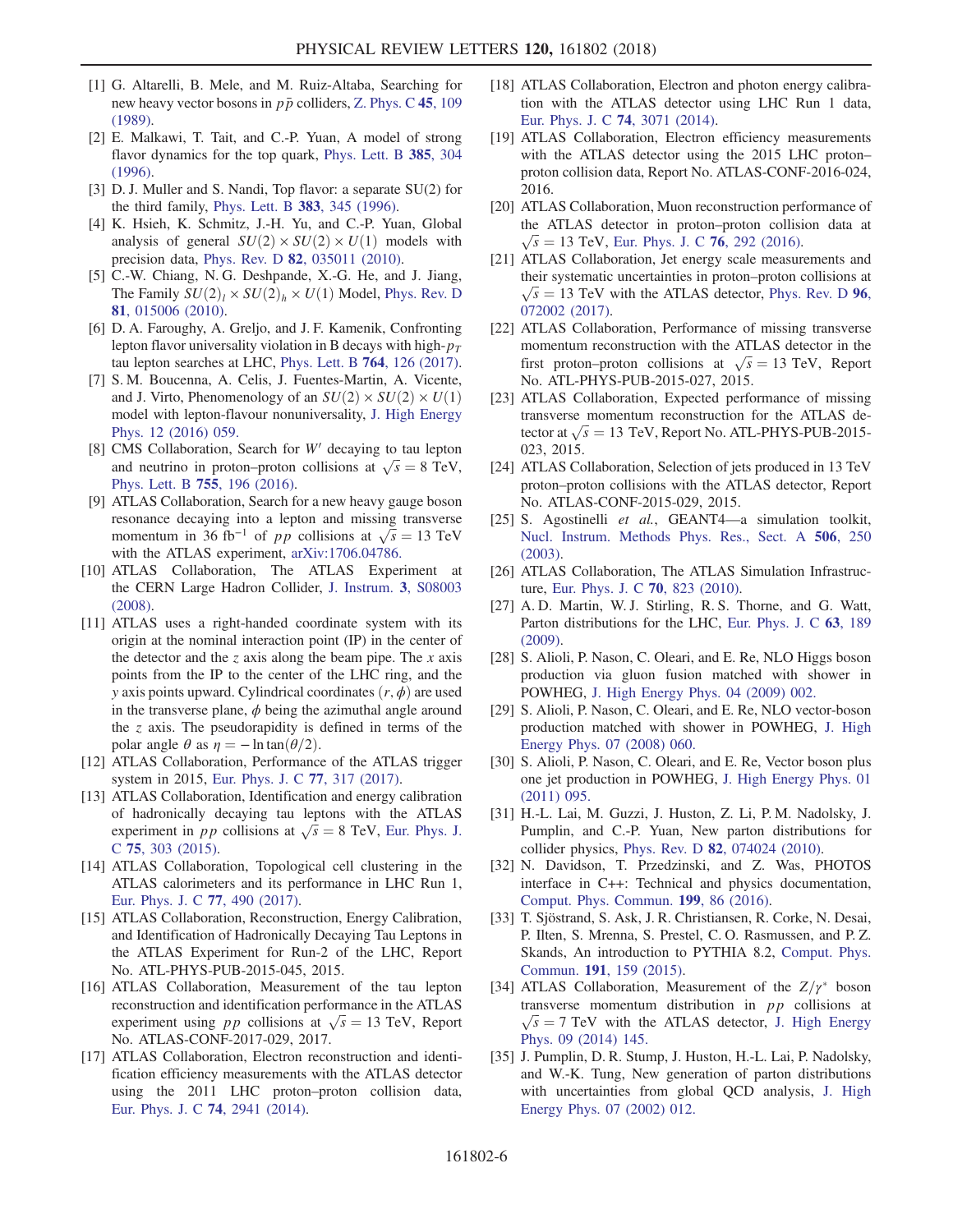- [36] D. J. Lange, The EvtGen particle decay simulation package, [Nucl. Instrum. Methods, Phys. Res., Sect. A](https://doi.org/10.1016/S0168-9002(01)00089-4) 462, 152 [\(2001\).](https://doi.org/10.1016/S0168-9002(01)00089-4)
- <span id="page-7-4"></span>[37] S. Frixione, P. Nason, and G. Ridolfi, A positive-weight next-to-leading-order Monte Carlo for heavy flavour hadroproduction, [J. High Energy Phys. 09 \(2007\) 126.](https://doi.org/10.1088/1126-6708/2007/09/126)
- [38] T. Sjöstrand, S. Mrenna, and P. Skands, PYTHIA 6.4 physics and manual, [J. High Energy Phys. 05 \(2006\) 026.](https://doi.org/10.1088/1126-6708/2006/05/026)
- [39] P. Z. Skands, Tuning Monte Carlo generators: The Perugia tunes, Phys. Rev. D 82[, 074018 \(2010\)](https://doi.org/10.1103/PhysRevD.82.074018).
- <span id="page-7-5"></span>[40] S. Alioli, P. Nason, C. Oleari, and E. Re, NLO single-top production matched with shower in POWHEG: s- and t-channel contributions, [J. High Energy Phys. 09 \(2009\)](https://doi.org/10.1088/1126-6708/2009/09/111) [111;](https://doi.org/10.1088/1126-6708/2009/09/111) Erratum, [J. High Energy Phys. 02 \(2010\) 11.](https://doi.org/10.1007/JHEP02(2010)011)
- [41] R. Frederix, E. Re, and P. Torrielli, Single-top t-channel hadroproduction in the four-flavour scheme with POWHEG and aMC@NLO, [J. High Energy Phys. 09 \(2012\) 130.](https://doi.org/10.1007/JHEP09(2012)130)
- [42] E. Re, Single-top Wt-channel production matched with parton showers using the POWHEG method, [Eur. Phys.](https://doi.org/10.1140/epjc/s10052-011-1547-z) J. C 71[, 1547 \(2011\)](https://doi.org/10.1140/epjc/s10052-011-1547-z).
- [43] P. Artoisenet, R. Frederix, O. Mattelaer, and R. Rietkerk, Automatic spin-entangled decays of heavy resonances in Monte Carlo simulations, [J. High Energy Phys. 03 \(2013\)](https://doi.org/10.1007/JHEP03(2013)015) [015.](https://doi.org/10.1007/JHEP03(2013)015)
- <span id="page-7-6"></span>[44] T. Gleisberg, S. Höche, F. Krauss, M. Schönherr, S. Schumann, F. Siegert, and J. Winter, Event generation with SHERPA 1.1, [J. High Energy Phys. 02 \(2009\) 007.](https://doi.org/10.1088/1126-6708/2009/02/007)
- [45] T. Gleisberg and S. Höche, Comix, a new matrix element generator, [J. High Energy Phys. 12 \(2008\) 039.](https://doi.org/10.1088/1126-6708/2008/12/039)
- [46] F. Cascioli, P. Maierhofer, and S. Pozzorini, Scattering Amplitudes with Open Loops, [Phys. Rev. Lett.](https://doi.org/10.1103/PhysRevLett.108.111601) 108, 111601 [\(2012\).](https://doi.org/10.1103/PhysRevLett.108.111601)
- [47] S. Schumann and F. Krauss, A Parton shower algorithm based on Catani-Seymour dipole factorisation, [J. High](https://doi.org/10.1088/1126-6708/2008/03/038) [Energy Phys. 03 \(2008\) 038.](https://doi.org/10.1088/1126-6708/2008/03/038)
- [48] S. Höche, F. Krauss, M. Schönherr, and F. Siegert, QCD matrix elements + parton showers. The NLO case, [J. High](https://doi.org/10.1007/JHEP04(2013)027) [Energy Phys. 04 \(2013\) 027.](https://doi.org/10.1007/JHEP04(2013)027)
- <span id="page-7-0"></span>[49] C. Anastasiou, L. J. Dixon, K. Melnikov, and F. Petriello, High-precision QCD at hadron colliders: Electroweak gauge boson rapidity distributions at next-to-next-to leading order, Phys. Rev. D 69[, 094008 \(2004\)](https://doi.org/10.1103/PhysRevD.69.094008).
- <span id="page-7-1"></span>[50] S. G. Bondarenko and A. A. Sapronov, NLO EW and QCD proton-proton cross section calculations with mcsanc-v1.01, [Comput. Phys. Commun.](https://doi.org/10.1016/j.cpc.2013.05.010) 184, 2343 (2013).
- <span id="page-7-2"></span>[51] A. D. Martin, R. G. Roberts, W. J. Stirling, and R. S. Thorne, Parton distributions incorporating QED contributions, [Eur. Phys. J. C](https://doi.org/10.1140/epjc/s2004-02088-7) 39, 155 (2005).
- <span id="page-7-3"></span>[52] ATLAS Collaboration, Search for high-mass new phenomena in the dilepton final state using proton–proton collisions ena in the dilepton final state using proton–proton collisions<br>at  $\sqrt{s} = 13$  TeV with the ATLAS detector, [Phys. Lett. B](https://doi.org/10.1016/j.physletb.2016.08.055)<br>**761** 372 (2016) 761[, 372 \(2016\)](https://doi.org/10.1016/j.physletb.2016.08.055).
- <span id="page-7-7"></span>[53] M. Czakon and A. Mitov, Top++: A program for the calculation of the top-pair cross-section at hadron colliders, [Comput. Phys. Commun.](https://doi.org/10.1016/j.cpc.2014.06.021) 185, 2930 (2014).
- [54] P. Kant, O. M. Kind, T. Kintscher, T. Lohse, T. Martini, S. Mölbitz, P. Rieck, and P. Uwer, HatHor for single top-quark production: Updated predictions and uncertainty estimates for single top-quark production in hadronic collisions, [Comput. Phys. Commun.](https://doi.org/10.1016/j.cpc.2015.02.001) 191, 74 (2015).
- [55] M. Aliev, H. Lacker, U. Langenfeld, S. Moch, P. Uwer, and M. Wiedermann, HATHOR – HAdronic Top and Heavy quarks crOss section calculatoR, [Comput. Phys. Commun.](https://doi.org/10.1016/j.cpc.2010.12.040) 182[, 1034 \(2011\)](https://doi.org/10.1016/j.cpc.2010.12.040).
- [56] N. Kidonakis, Two-loop soft anomalous dimensions for single top quark associated production with a  $W^-$  or  $H^-$ , Phys. Rev. D 82[, 054018 \(2010\)](https://doi.org/10.1103/PhysRevD.82.054018).
- [57] J. M. Campbell, R. K. Ellis, and C. Williams, Vector boson pair production at the LHC, [J. High Energy Phys. 07 \(2011\)](https://doi.org/10.1007/JHEP07(2011)018) [018.](https://doi.org/10.1007/JHEP07(2011)018)
- <span id="page-7-8"></span>[58] ATLAS Collaboration, Search for additional heavy neutral Higgs and gauge bosons in the ditau final state produced in Higgs and gauge bosons in the ditau final state produced in<br>36 fb<sup>-1</sup> of *pp* collisions at  $\sqrt{s}$  = 13 TeV with the ATLAS<br>detector I High Energy Phys 01 (2018) 055 detector, [J. High Energy Phys. 01 \(2018\) 055.](https://doi.org/10.1007/JHEP01(2018)055)
- <span id="page-7-9"></span>[59] ATLAS Collaboration, Luminosity determination in  $pp$ ATLAS Collaboration, Luminosity determination in pp<br>collisions at  $\sqrt{s} = 8$  TeV using the ATLAS detector at<br>the LHC Fur Phys L C 76, 653 (2016) the LHC, [Eur. Phys. J. C](https://doi.org/10.1140/epjc/s10052-016-4466-1) 76, 653 (2016).
- <span id="page-7-10"></span>[60] A. Caldwell, D. Kollár, and K. Kröninger, BAT—The Bayesian analysis toolkit, [Comput. Phys. Commun.](https://doi.org/10.1016/j.cpc.2009.06.026) 180, [2197 \(2009\)](https://doi.org/10.1016/j.cpc.2009.06.026).
- <span id="page-7-11"></span>[61] ATLAS Collaboration, HepData entry for this article, <https://www.hepdata.net/record/80812>.
- <span id="page-7-13"></span>[62] ATLAS Collaboration, Search for new high-mass phenomena in the dilepton final state using 36 fb<sup>−</sup><sup>1</sup> of proton– ena in the dilepton final state using 36 fb<sup>-1</sup> of proton-<br>proton collision data at  $\sqrt{s} = 13$  TeV with the ATLAS<br>detector I High Energy Phys 10 (2017) 182 detector, [J. High Energy Phys. 10 \(2017\) 182.](https://doi.org/10.1007/JHEP10(2017)182)
- <span id="page-7-14"></span>[63] Q.-H. Cao, Z. Li, J.-H. Yu, and C.-P. Yuan, Discovery and identification of W' and Z' in  $SU(2)_1 \otimes SU(2)_2 \otimes U(1)_X$ models at the LHC, Phys. Rev. D 86[, 095010 \(2012\).](https://doi.org/10.1103/PhysRevD.86.095010)
- <span id="page-7-15"></span>[64] K. Y. Lee, Lepton flavor violation in a nonuniversal gauge interaction model, [Phys. Rev. D](https://doi.org/10.1103/PhysRevD.82.097701) 82, 097701 [\(2010\).](https://doi.org/10.1103/PhysRevD.82.097701)
- <span id="page-7-16"></span>[65] K. Y. Lee, Unitarity violation of the CKM matrix in a nonuniversal gauge interaction model, [Phys. Rev. D](https://doi.org/10.1103/PhysRevD.71.115008) 71, [115008 \(2005\).](https://doi.org/10.1103/PhysRevD.71.115008)
- <span id="page-7-12"></span>[66] ATLAS Collaboration, ATLAS Computing Acknowledgements 2016–2017, Report No. ATL-GEN-PUB-2016-002.
- <span id="page-7-17"></span>M. Aaboud,<sup>137d</sup> G. Aad,<sup>88</sup> B. Abbott,<sup>115</sup> O. Abdinov,<sup>12[,a](#page-20-0)</sup> B. Abeloos,<sup>119</sup> S. H. Abidi,<sup>161</sup> O. S. AbouZeid,<sup>139</sup> N. L. Abraham,<sup>151</sup>
- <span id="page-7-19"></span><span id="page-7-18"></span>H. Abramowicz,<sup>155</sup> H. Abreu,<sup>154</sup> Y. Abulaiti,<sup>6</sup> B. S. Acharya,<sup>167a,167[b,b](#page-20-1)</sup> S. Adachi,<sup>157</sup> L. Adamczyk,<sup>41a</sup> J. Adelman,<sup>110</sup> M. Adersberger,<sup>102</sup> T. Adye,<sup>133</sup> A. A. Affolder,<sup>139</sup> Y. Afik,<sup>154</sup> C. Agheorghiesei,<sup>28c</sup> J. A. Aguilar-Saavedra,<sup>128a,128f</sup> S. P. Ahlen,<sup>24</sup> F. Ahmadov,<sup>6[8,c](#page-20-2)</sup> G. Aielli,<sup>135a,135b</sup> S. Akatsuka,<sup>71</sup> T. P. A. Åkesson,<sup>84</sup> E. Akilli,<sup>52</sup> A. V. Akimov,<sup>98</sup> G. L. Alberghi,<sup>22a,22b</sup> J. Albert,<sup>172</sup> P. Albicocco,<sup>50</sup> M. J. Alconada Verzini,<sup>74</sup> S. Alderweireldt,<sup>108</sup> M. Aleksa,<sup>32</sup> I. N. Aleksandrov,<sup>68</sup> C. Alexa,<sup>28b</sup> G. Alexander,<sup>155</sup> T. Alexopoulos,<sup>10</sup> M. Alhroob,<sup>115</sup> B. Ali,<sup>130</sup> M. Aliev,<sup>76a,76b</sup>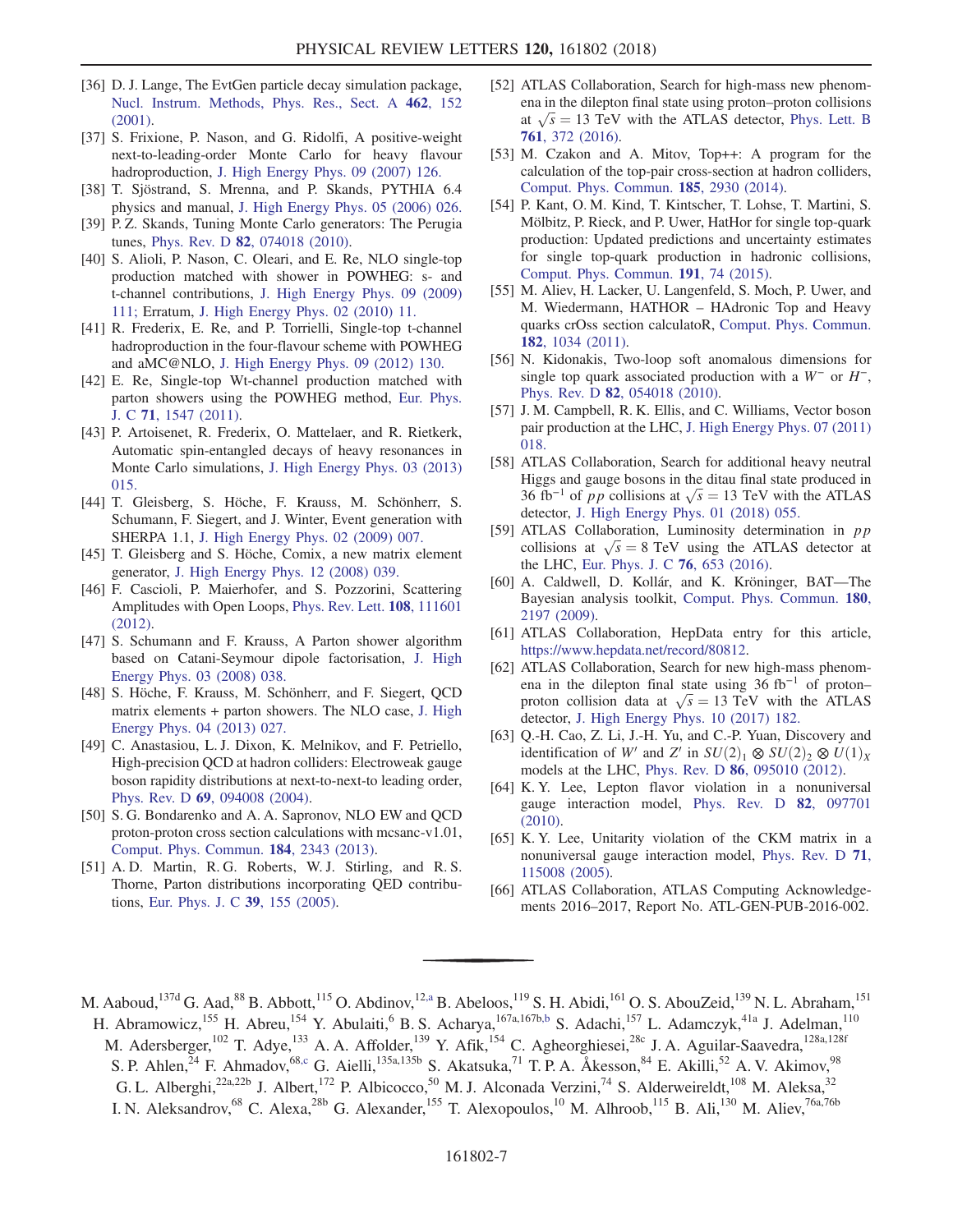<span id="page-8-5"></span><span id="page-8-4"></span><span id="page-8-3"></span><span id="page-8-2"></span><span id="page-8-1"></span><span id="page-8-0"></span>G. Alimonti, <sup>94a</sup> J. Alison, <sup>33</sup> S. P. Alkire, <sup>140</sup> C. Allaire, <sup>119</sup> B. M. M. Allbrooke, <sup>151</sup> B. W. Allen, <sup>118</sup> P. P. Allport, <sup>19</sup> A. Aloisio,<sup>106a,106b</sup> A. Alonso,<sup>39</sup> F. Alonso,<sup>74</sup> C. Alpigiani,<sup>140</sup> A. A. Alshehri,<sup>56</sup> M. I. Alstaty,<sup>88</sup> B. Alvarez Gonzalez,<sup>32</sup> D. Álvarez Piqueras,<sup>170</sup> M. G. Alviggi,<sup>106a,106b</sup> B. T. Amadio,<sup>16</sup> Y. Amaral Coutinho,<sup>26a</sup> L. Ambroz,<sup>122</sup> C. Amelung,<sup>25</sup> D. Amidei,<sup>92</sup> S. P. Amor Dos Santos,<sup>128a,128c</sup> S. Amoroso,<sup>32</sup> C. S. Amrouche,<sup>52</sup> C. Anastopoulos,<sup>141</sup> L. S. Ancu,<sup>52</sup> N. Andari,<sup>19</sup> T. Andeen,<sup>11</sup> C. F. Anders,<sup>60b</sup> J. K. Anders,<sup>18</sup> K. J. Anderson,<sup>33</sup> A. Andreazza,<sup>94a,94b</sup> V. Andrei,<sup>60a</sup> S. Angelidakis,<sup>37</sup> I. Angelozzi,<sup>109</sup> A. Angerami,<sup>38</sup> A. V. Anisenkov,<sup>11[1,d](#page-20-3)</sup> A. Annovi,<sup>126a</sup> C. Antel,<sup>60a</sup> M. T. Anthony,<sup>141</sup> M. Antonelli,<sup>50</sup> D. J. Antrim,<sup>166</sup> F. Anulli,<sup>134a</sup> M. Aoki,<sup>69</sup> L. Aperio Bella,<sup>32</sup> G. Arabidze,<sup>93</sup> Y. Arai,<sup>69</sup> J. P. Araque,<sup>128a</sup> V. Araujo Ferraz,<sup>26a</sup> R. Araujo Pereira,<sup>26a</sup> A. T. H. Arce,<sup>48</sup> R. E. Ardell,<sup>80</sup> F. A. Arduh,<sup>74</sup> J-F. Arguin,<sup>97</sup> S. Argyropoulos,<sup>66</sup> A. J. Armbruster,<sup>32</sup> L. J. Armitage,<sup>79</sup> O. Arnaez,<sup>161</sup> H. Arnold,<sup>109</sup> M. Arratia,<sup>30</sup> O. Arslan,<sup>23</sup> A. Artamonov,<sup>9[9,a](#page-20-0)</sup> G. Artoni,<sup>122</sup> S. Artz,<sup>86</sup> S. Asai,<sup>157</sup> N. Asbah,<sup>45</sup> A. Ashkenazi,<sup>155</sup> E. M. Asimakopoulou,<sup>168</sup> L. Asquith,<sup>151</sup> K. Assamagan,<sup>27</sup> R. Astalos,<sup>146a</sup> R. J. Atkin,<sup>147a</sup> M. Atkinson,<sup>169</sup> N. B. Atlay,<sup>143</sup> K. Augsten,<sup>130</sup> G. Avolio,<sup>32</sup> R. Avramidou,<sup>36a</sup> B. Axen,<sup>16</sup> M. K. Ayoub,<sup>35a</sup> G. Azuelos,  $97, e$  A. E. Baas,  $60a$  M. J. Baca,  $^{19}$  H. Bachacou,  $^{138}$  K. Bachas,  $^{76a,76b}$  M. Backes,  $^{122}$  P. Bagnaia,  $^{134a,134b}$ M. Bahmani,<sup>42</sup> H. Bahrasemani,<sup>144</sup> J. T. Baines,<sup>133</sup> M. Bajic,<sup>39</sup> O. K. Baker,<sup>179</sup> P. J. Bakker,<sup>109</sup> D. Bakshi Gupta,<sup>82</sup> E. M. Baldin,<sup>111[,d](#page-20-3)</sup> P. Balek,<sup>175</sup> F. Balli,<sup>138</sup> W. K. Balunas,<sup>124</sup> E. Banas,<sup>42</sup> A. Bandyopadhyay,<sup>23</sup> Sw. Banerjee,<sup>176[,f](#page-20-5)</sup> A. A. E. Bannoura,<sup>177</sup> L. Barak,<sup>155</sup> W. M. Barbe,<sup>37</sup> E. L. Barberio,<sup>91</sup> D. Barberis,<sup>53a,53b</sup> M. Barbero,<sup>88</sup> T. Barillari,<sup>103</sup> M-S Barisits,<sup>32</sup> J. T. Barkeloo,<sup>118</sup> T. Barklow,<sup>145</sup> N. Barlow,<sup>30</sup> R. Barnea,<sup>154</sup> S. L. Barnes,<sup>36c</sup> B. M. Barnett,<sup>133</sup> R. M. Barnett, <sup>16</sup> Z. Barnovska-Blenessy, <sup>36a</sup> A. Baroncelli, <sup>136a</sup> G. Barone, <sup>25</sup> A. J. Barr, <sup>122</sup> L. Barranco Navarro, <sup>170</sup> F. Barreiro, <sup>85</sup> J. Barreiro Guimarães da Costa, <sup>35a</sup> R. Bartoldus, <sup>145</sup> A. E. Barton, <sup>75</sup> P. Bartos, <sup>146a</sup> A. Basalaev, <sup>125</sup> A. Bassalat,  $^{119,g}$  $^{119,g}$  $^{119,g}$  R. L. Bates,  $^{56}$  S. J. Batista,  $^{161}$  J. R. Batley,  $^{30}$  M. Battaglia,  $^{139}$  M. Bauce,  $^{134a,134b}$  F. Bauer,  $^{138}$  K. T. Bauer,  $^{166}$ H. S. Bawa,<sup>145[,h](#page-20-7)</sup> J. B. Beacham,<sup>113</sup> M. D. Beattie,<sup>75</sup> T. Beau,<sup>83</sup> P. H. Beauchemin,<sup>165</sup> P. Bechtle,<sup>23</sup> H. P. Beck,<sup>18[,i](#page-20-8)</sup> H. C. Beck,<sup>58</sup> K. Becker,<sup>51</sup> M. Becker,<sup>86</sup> C. Becot,<sup>112</sup> A. J. Beddall,<sup>20e</sup> A. Beddall,<sup>20b</sup> V. A. Bednyakov,<sup>68</sup> M. Bedognetti,<sup>109</sup> C. P. Bee, <sup>150</sup> T. A. Beermann,<sup>32</sup> M. Begalli,<sup>26a</sup> M. Begel,<sup>27</sup> A. Behera,<sup>150</sup> J. K. Behr,<sup>45</sup> A. S. Bell,<sup>81</sup> G. Bella,<sup>155</sup> L. Bellagamba,<sup>22a</sup> A. Bellerive,<sup>31</sup> M. Bellomo,<sup>154</sup> K. Belotskiy,<sup>100</sup> N.L. Belyaev,<sup>100</sup> O. Benary,<sup>15[5,a](#page-20-0)</sup> D. Benchekroun,<sup>137a</sup> M. Bender, <sup>102</sup> N. Benekos, <sup>10</sup> Y. Benhammou, <sup>155</sup> E. Benhar Noccioli, <sup>179</sup> J. Benitez, <sup>66</sup> D. P. Benjamin, <sup>48</sup> M. Benoit, <sup>52</sup> J. R. Bensinger,<sup>25</sup> S. Bentvelsen,<sup>109</sup> L. Beresford,<sup>122</sup> M. Beretta,<sup>50</sup> D. Berge,<sup>45</sup> E. Bergeaas Kuutmann,<sup>168</sup> N. Berger,<sup>5</sup> L. J. Bergsten,<sup>25</sup> J. Beringer,<sup>16</sup> S. Berlendis,<sup>57</sup> N. R. Bernard,<sup>89</sup> G. Bernardi,<sup>83</sup> C. Bernius,<sup>145</sup> F. U. Bernlochner,<sup>23</sup> T. Berry,<sup>80</sup> P. Berta, <sup>86</sup> C. Bertella, <sup>35a</sup> G. Bertoli, <sup>148a, 148b</sup> I. A. Bertram, <sup>75</sup> C. Bertsche, <sup>45</sup> G. J. Besjes, <sup>39</sup> O. Bessidskaia Bylund, <sup>148a, 148b</sup> M. Bessner,<sup>45</sup> N. Besson,<sup>138</sup> A. Bethani,<sup>87</sup> S. Bethke,<sup>103</sup> A. Betti,<sup>23</sup> A. J. Bevan,<sup>79</sup> J. Beyer,<sup>103</sup> R. M. Bianchi,<sup>127</sup> O. Biebel,<sup>102</sup> D. Biedermann,<sup>17</sup> R. Bielski,<sup>87</sup> K. Bierwagen,<sup>86</sup> N. V. Biesuz,<sup>126a,126b</sup> M. Biglietti,<sup>136a</sup> T. R. V. Billoud,<sup>97</sup> M. Bindi,<sup>58</sup> A. Bingul,<sup>20b</sup> C. Bini,<sup>134a,134b</sup> S. Biondi,<sup>22a,22b</sup> T. Bisanz,<sup>58</sup> C. Bittrich,<sup>47</sup> D.M. Bjergaard,<sup>48</sup> J. E. Black,<sup>145</sup> K.M. Black,<sup>24</sup> R. E. Blair, <sup>6</sup> T. Blazek,<sup>146a</sup> I. Bloch,<sup>45</sup> C. Blocker,<sup>25</sup> A. Blue,<sup>56</sup> U. Blumenschein,<sup>79</sup> Dr. Blunier,<sup>34a</sup> G. J. Bobbink,<sup>109</sup> V. S. Bobrovnikov, $^{111,d}$  $^{111,d}$  $^{111,d}$  S. S. Bocchetta,  $^{84}$  A. Bocci,  $^{48}$  C. Bock,  $^{102}$  D. Boerner,  $^{177}$  D. Bogavac,  $^{102}$  A. G. Bogdanchikov,  $^{111}$ C. Bohm,  $^{148a}$  V. Boisvert,  $^{80}$  P. Bokan,  $^{168,j}$  $^{168,j}$  $^{168,j}$  T. Bold,  $^{41a}$  A. S. Boldyrev,  $^{101}$  A. E. Bolz,  $^{60b}$  M. Bomben,  $^{83}$  M. Bona,  $^{79}$ J. S. Bonilla,<sup>118</sup> M. Boonekamp,<sup>138</sup> A. Borisov,<sup>132</sup> G. Borissov,<sup>75</sup> J. Bortfeldt,<sup>32</sup> D. Bortoletto,<sup>122</sup> V. Bortolotto,<sup>135a,135b</sup> D. Boscherini,<sup>22a</sup> M. Bosman,<sup>13</sup> J. D. Bossio Sola,<sup>29</sup> J. Boudreau,<sup>127</sup> E. V. Bouhova-Thacker,<sup>75</sup> D. Boumediene,<sup>37</sup> C. Bourdarios,  $^{119}$  S. K. Boutle,  $^{56}$  A. Boveia,  $^{113}$  J. Boyd,  $^{32}$  I. R. Boyko,  $^{68}$  A. J. Bozson,  $^{80}$  J. Bracinik,  $^{19}$  N. Brahimi,  $^{88}$ A. Brandt, <sup>8</sup> G. Brandt,<sup>177</sup> O. Brandt,<sup>60a</sup> F. Braren,<sup>45</sup> U. Bratzler,<sup>158</sup> B. Brau,<sup>89</sup> J. E. Brau,<sup>118</sup> W. D. Breaden Madden,<sup>56</sup> K. Brendlinger,<sup>45</sup> A. J. Brennan,<sup>91</sup> L. Brenner,<sup>45</sup> R. Brenner,<sup>168</sup> S. Bressler,<sup>175</sup> D. L. Briglin,<sup>19</sup> T. M. Bristow,<sup>49</sup> D. Britton,<sup>56</sup> D. Britzger,  $^{60b}$  I. Brock,  $^{23}$  R. Brock,  $^{93}$  G. Brooijmans,  $^{38}$  T. Brooks,  $^{80}$  W. K. Brooks,  $^{34b}$  E. Brost,  $^{110}$  J. H Broughton,  $^{19}$ P. A. Bruckman de Renstrom,<sup>42</sup> D. Bruncko,<sup>146b</sup> A. Bruni,<sup>22a</sup> G. Bruni,<sup>22a</sup> L. S. Bruni,<sup>109</sup> S. Bruno,<sup>135a,135b</sup> BH Brunt,<sup>30</sup> M. Bruschi,<sup>22a</sup> N. Bruscino,<sup>127</sup> P. Bryant,<sup>33</sup> L. Bryngemark,<sup>45</sup> T. Buanes,<sup>15</sup> Q. Buat,<sup>32</sup> P. Buchholz,<sup>143</sup> A. G. Buckley,<sup>56</sup> I. A. Budagov,  $^{68}$  F. Buehrer,  $^{51}$  M. K. Bugge,  $^{121}$  O. Bulekov,  $^{100}$  D. Bullock,  $^8$  T. J. Burch,  $^{110}$  S. Burdin,  $^{77}$  C. D. Burgard,  $^{109}$ A. M. Burger,<sup>5</sup> B. Burghgrave,<sup>110</sup> K. Burka,<sup>42</sup> S. Burke,<sup>133</sup> I. Burmeister,<sup>46</sup> J. T. P. Burr,<sup>122</sup> D. Büscher,<sup>51</sup> V. Büscher,<sup>86</sup> E. Buschmann,<sup>58</sup> P. Bussey,<sup>56</sup> J. M. Butler,<sup>24</sup> C. M. Buttar,<sup>56</sup> J. M. Butterworth,<sup>81</sup> P. Butti,<sup>32</sup> W. Buttinger,<sup>32</sup> A. Buzatu,<sup>153</sup> A. R. Buzykaev,<sup>11[1,d](#page-20-3)</sup> G. Cabras,<sup>22a,22b</sup> S. Cabrera Urbán,<sup>170</sup> D. Caforio,<sup>130</sup> H. Cai,<sup>169</sup> V. M. M. Cairo,<sup>2</sup> O. Cakir,<sup>4a</sup> N. Calace,<sup>52</sup> P. Calafiura,<sup>16</sup> A. Calandri,<sup>88</sup> G. Calderini,<sup>83</sup> P. Calfayan,<sup>64</sup> G. Callea,<sup>40a,40b</sup> L. P. Caloba,<sup>26a</sup> S. Calvente Lopez, <sup>85</sup> D. Calvet, <sup>37</sup> S. Calvet, <sup>37</sup> T. P. Calvet, <sup>150</sup> M. Calvetti, <sup>126a, 126b</sup> R. Camacho Toro, <sup>33</sup> S. Camarda, <sup>32</sup> P. Camarri,<sup>135a,135b</sup> D. Cameron,<sup>121</sup> R. Caminal Armadans,<sup>89</sup> C. Camincher,<sup>57</sup> S. Campana,<sup>32</sup> M. Campanelli,<sup>81</sup> A. Camplani,  $^{94a,94b}$  A. Campoverde,  $^{143}$  V. Canale,  $^{106a,106b}$  M. Cano Bret,  $^{36c}$  J. Cantero,  $^{116}$  T. Cao,  $^{155}$  Y. Cao,  $^{169}$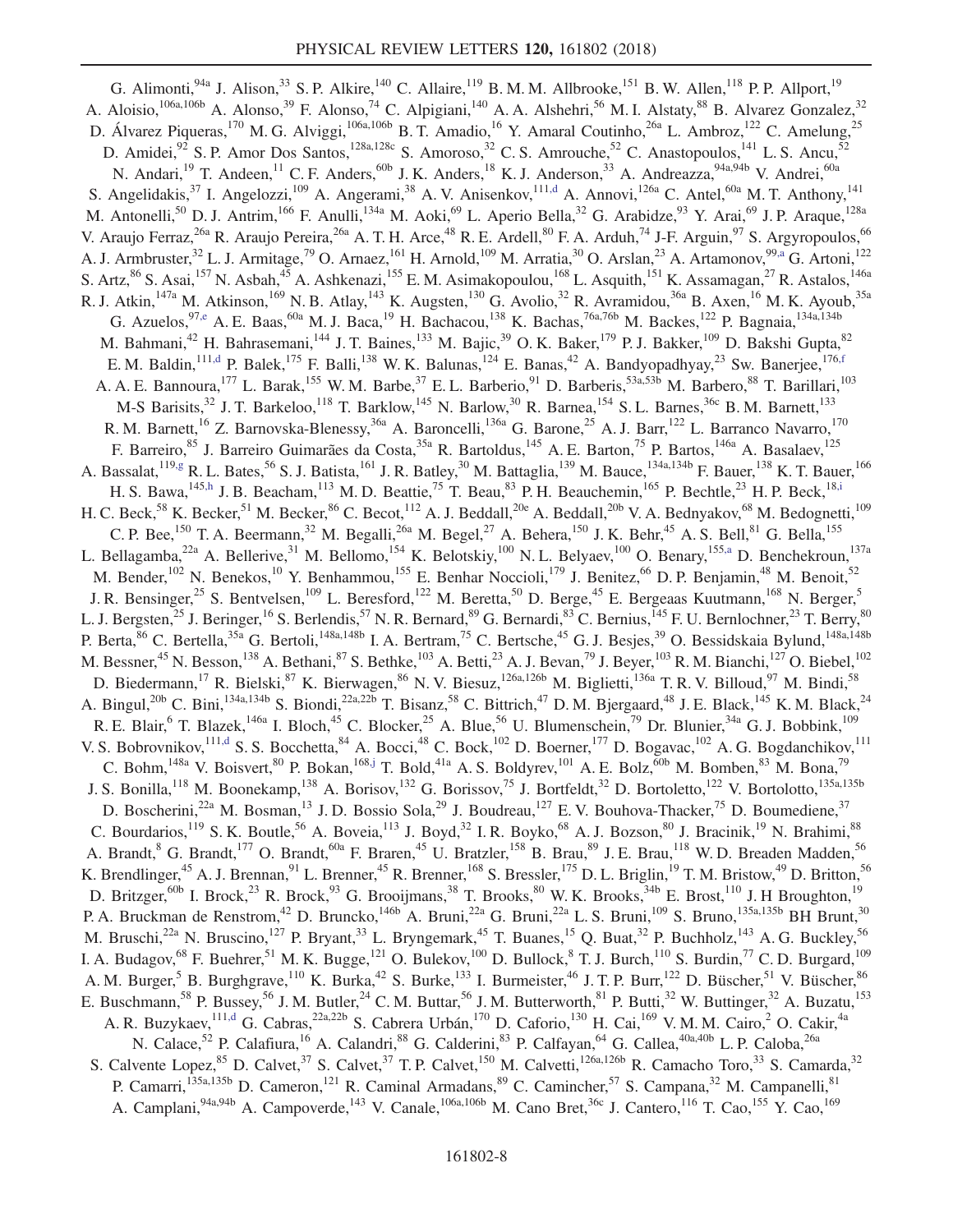<span id="page-9-7"></span><span id="page-9-6"></span><span id="page-9-5"></span><span id="page-9-4"></span><span id="page-9-3"></span><span id="page-9-2"></span><span id="page-9-1"></span><span id="page-9-0"></span>M. D. M. Capeans Garrido,<sup>32</sup> I. Caprini,<sup>28b</sup> M. Caprini,<sup>28b</sup> M. Capua,<sup>40a,40b</sup> R. M. Carbone,<sup>38</sup> R. Cardarelli,<sup>135a</sup> F. Cardillo,<sup>51</sup> I. Carli,<sup>131</sup> T. Carli,<sup>32</sup> G. Carlino,<sup>106a</sup> B. T. Carlson,<sup>127</sup> L. Carminati,<sup>94a,94b</sup> R. M. D. Carney,<sup>148a,148b</sup> S. Caron,<sup>108</sup> E. Carquin,<sup>34b</sup> S. Carrá,<sup>94a,94b</sup> G. D. Carrillo-Montoya,<sup>32</sup> D. Casadei,<sup>147b</sup> M. P. Casado,<sup>1[3,k](#page-20-10)</sup> A. F. Casha,<sup>161</sup> M. Casolino,<sup>13</sup> D. W. Casper, <sup>166</sup> R. Castelijn, <sup>109</sup> V. Castillo Gimenez, <sup>170</sup> N. F. Castro, <sup>128a, 128e</sup> A. Catinaccio,<sup>32</sup> J. R. Catmore, <sup>121</sup> A. Cattai, <sup>32</sup> J. Caudron,<sup>23</sup> V. Cavaliere,<sup>27</sup> E. Cavallaro,<sup>13</sup> D. Cavalli,<sup>94a</sup> M. Cavalli-Sforza,<sup>13</sup> V. Cavasinni,<sup>126a,126b</sup> E. Celebi,<sup>20d</sup> F. Ceradini, <sup>136a,136b</sup> L. Cerda Alberich, <sup>170</sup> A. S. Cerqueira, <sup>26b</sup> A. Cerri, <sup>151</sup> L. Cerrito, <sup>135a,135b</sup> F. Cerutti, <sup>16</sup> A. Cervelli, <sup>22a,22b</sup> S. A. Cetin,<sup>20d</sup> A. Chafaq,<sup>137a</sup> D. Chakraborty,<sup>110</sup> S. K. Chan,<sup>59</sup> W. S. Chan,<sup>109</sup> Y. L. Chan,<sup>62a</sup> P. Chang,<sup>169</sup> J. D. Chapman,<sup>30</sup> D. G. Charlton,<sup>19</sup> C. C. Chau,<sup>31</sup> C. A. Chavez Barajas,<sup>151</sup> S. Che,<sup>113</sup> A. Chegwidden,<sup>93</sup> S. Chekanov,<sup>6</sup> S. V. Chekulaev,<sup>163a</sup> G. A. Chelkov,  $^{68,1}$  M. A. Chelstowska,  $^{32}$  C. Chen,  $^{36a}$  C. Chen,  $^{67}$  H. Chen,  $^{27}$  J. Chen,  $^{36a}$  J. Chen,  $^{38}$  S. Chen,  $^{35b}$  S. Chen,  $^{124}$ X. Chen,<sup>35[c,m](#page-20-12)</sup> Y. Chen,<sup>70</sup> Y.-H. Chen,<sup>45</sup> H. C. Cheng,<sup>92</sup> H. J. Cheng,<sup>35a,35d</sup> A. Cheplakov,<sup>68</sup> E. Cheremushkina,<sup>132</sup> R. Cherkaoui El Moursli,<sup>137e</sup> E. Cheu,<sup>7</sup> K. Cheung,<sup>63</sup> L. Chevalier,<sup>138</sup> V. Chiarella,<sup>50</sup> G. Chiarelli,<sup>126a</sup> G. Chiodini,<sup>76a</sup> A. S. Chisholm,<sup>32</sup> A. Chitan,<sup>28b</sup> I. Chiu,<sup>157</sup> Y. H. Chiu,<sup>172</sup> M. V. Chizhov,<sup>68</sup> K. Choi,<sup>64</sup> A. R. Chomont,<sup>119</sup> S. Chouridou,<sup>156</sup> Y. S. Chow,  $^{109}$  V. Christodoulou,  $^{81}$  M. C. Chu,  $^{62a}$  J. Chudoba,  $^{129}$  A. J. Chuinard,  $^{90}$  J. J. Chwastowski,  $^{42}$  L. Chytka,  $^{117}$ D. Cinca, <sup>46</sup> V. Cindro, <sup>78</sup> I. A. Cioară, <sup>23</sup> A. Ciocio, <sup>16</sup> F. Cirotto, <sup>106a, 106b</sup> Z. H. Citron, <sup>175</sup> M. Citterio, <sup>94a</sup> A. Clark, <sup>52</sup> M. R. Clark,<sup>38</sup> P. J. Clark,<sup>49</sup> R. N. Clarke,<sup>16</sup> C. Clement,<sup>148a,148b</sup> Y. Coadou,<sup>88</sup> M. Cobal,<sup>167a,167c</sup> A. Coccaro,<sup>53a,53b</sup> J. Cochran, <sup>67</sup> L. Colasurdo, <sup>108</sup> B. Cole, <sup>38</sup> A. P. Colijn, <sup>109</sup> J. Collot, <sup>57</sup> P. Conde Muiño, <sup>128a, 128b</sup> E. Coniavitis, <sup>51</sup> S. H. Connell,<sup>147b</sup> I. A. Connelly,<sup>87</sup> S. Constantinescu,<sup>28b</sup> F. Conventi,<sup>106a[,n](#page-20-13)</sup> A. M. Cooper-Sarkar,<sup>122</sup> F. Cormier,<sup>171</sup> K. J. R. Cormier,<sup>161</sup> M. Corradi,<sup>134a,134b</sup> E. E. Corrigan,<sup>84</sup> F. Corriveau,<sup>90[,o](#page-20-14)</sup> A. Cortes-Gonzalez,<sup>32</sup> M. J. Costa,<sup>170</sup> D. Costanzo,<sup>141</sup> G. Cottin,<sup>30</sup> G. Cowan,<sup>80</sup> B. E. Cox,<sup>87</sup> J. Crane,<sup>87</sup> K. Cranmer,<sup>112</sup> S. J. Crawley,<sup>56</sup> R. A. Creager,<sup>124</sup> G. Cree,<sup>31</sup> S. Crépé-Renaudin,<sup>57</sup> F. Crescioli,<sup>83</sup> M. Cristinziani,<sup>23</sup> V. Croft,<sup>112</sup> G. Crosetti,<sup>40a,40b</sup> A. Cueto,<sup>85</sup> T. Cuhadar Donszelmann,<sup>141</sup> A. R. Cukierman,<sup>145</sup> M. Curatolo,<sup>50</sup> J. Cúth,<sup>86</sup> S. Czekierda,<sup>42</sup> P. Czodrowski,<sup>32</sup> G. D'amen,<sup>22a,22b</sup> S. D'Auria,<sup>56</sup> L. D'eramo,<sup>83</sup> M. D'Onofrio,<sup>77</sup> M. J. Da Cunha Sargedas De Sousa,<sup>36b,128a</sup> C. Da Via,<sup>87</sup> W. Dabrowski,<sup>41a</sup> T. Dado,<sup>146a</sup> S. Dahbi,<sup>137e</sup> T. Dai,<sup>92</sup> O. Dale,<sup>15</sup> F. Dallaire,<sup>97</sup> C. Dallapiccola,<sup>89</sup> M. Dam,<sup>39</sup> J. R. Dandoy,<sup>124</sup> M. F. Daneri,<sup>29</sup> N. P. Dang,<sup>17[6,f](#page-20-5)</sup> N. S. Dann,<sup>87</sup> M. Danninger,<sup>171</sup> V. Dao,<sup>32</sup> G. Darbo,<sup>53a</sup> S. Darmora,<sup>8</sup> O. Dartsi,<sup>5</sup> A. Dattagupta,<sup>118</sup> T. Daubney,<sup>45</sup> W. Davey,<sup>23</sup> C. David,<sup>45</sup> T. Davidek,<sup>131</sup> D. R. Davis,<sup>48</sup> E. Dawe,<sup>91</sup> I. Dawson,<sup>141</sup> K. De,<sup>8</sup> R. de Asmundis,  $^{106a}$  A. De Benedetti,  $^{115}$  S. De Castro,  $^{22a,22b}$  S. De Cecco,  $^{83}$  N. De Groot,  $^{108}$  P. de Jong,  $^{109}$  H. De la Torre,  $^{93}$ F. De Lorenzi,<sup>67</sup> A. De Maria,<sup>58</sup> D. De Pedis,<sup>134a</sup> A. De Salvo,<sup>134a</sup> U. De Sanctis,<sup>135a,135b</sup> A. De Santo,<sup>151</sup> K. De Vasconcelos Corga, <sup>88</sup> J. B. De Vivie De Regie, <sup>119</sup> C. Debenedetti, <sup>139</sup> D. V. Dedovich, <sup>68</sup> N. Dehghanian, <sup>3</sup> M. Del Gaudio,<sup>40a,40b</sup> J. Del Peso,<sup>85</sup> D. Delgove,<sup>119</sup> F. Deliot,<sup>138</sup> C. M. Delitzsch,<sup>7</sup> A. Dell'Acqua,<sup>32</sup> L. Dell'Asta,<sup>24</sup> M. Della Pietra, $\frac{106a,106b}{S}$  D. della Volpe,<sup>52</sup> M. Delmastro,<sup>5</sup> C. Delporte,<sup>119</sup> P. A. Delsart,<sup>57</sup> D. A. DeMarco,<sup>161</sup> S. Demers,<sup>179</sup> M. Demichev,<sup>68</sup> S. P. Denisov,<sup>132</sup> D. Denysiuk,<sup>109</sup> D. Derendarz,<sup>42</sup> J. E. Derkaoui,<sup>137d</sup> F. Derue,<sup>83</sup> P. Dervan,<sup>77</sup> K. Desch,<sup>23</sup> C. Deterre,<sup>45</sup> K. Dette,<sup>161</sup> M. R. Devesa,<sup>29</sup> P. O. Deviveiros,<sup>32</sup> A. Dewhurst,<sup>133</sup> S. Dhaliwal,<sup>25</sup> F. A. Di Bello,<sup>52</sup> A. Di Ciaccio,<sup>135a,135b</sup> L. Di Ciaccio,<sup>5</sup> W. K. Di Clemente,<sup>124</sup> C. Di Donato,<sup>106a,106b</sup> A. Di Girolamo,<sup>32</sup> B. Di Micco,<sup>136a,136b</sup> R. Di Nardo,<sup>32</sup> K. F. Di Petrillo,<sup>59</sup> A. Di Simone,<sup>51</sup> R. Di Sipio,<sup>161</sup> D. Di Valentino,<sup>31</sup> C. Diaconu,<sup>88</sup> M. Diamond,<sup>161</sup> F. A. Dias,<sup>39</sup> T. Dias do Vale,<sup>128a</sup> M. A. Diaz,<sup>34a</sup> J. Dickinson,<sup>16</sup> E. B. Diehl,<sup>92</sup> J. Dietrich,<sup>17</sup> S. Díez Cornell,<sup>45</sup> A. Dimitrievska,<sup>16</sup> J. Dingfelder,<sup>23</sup> F. Dittus,<sup>32</sup> F. Djama,<sup>88</sup> T. Djobava,<sup>54b</sup> J. I. Djuvsland,<sup>60a</sup> M. A. B. do Vale,<sup>26c</sup> M. Dobre,<sup>28b</sup> D. Dodsworth,<sup>25</sup> C. Doglioni,<sup>84</sup> J. Dolejsi,<sup>131</sup> Z. Dolezal,<sup>131</sup> M. Donadelli,<sup>26d</sup> J. Donini,<sup>37</sup> J. Dopke,<sup>133</sup> A. Doria,  $^{106a}$  M. T. Dova,  $^{74}$  A. T. Doyle,  $^{56}$  E. Drechsler,  $^{58}$  E. Dreyer,  $^{144}$  T. Dreyer,  $^{58}$  M. Dris,  $^{10}$  Y. Du,  $^{36b}$ J. Duarte-Campderros,<sup>155</sup> F. Dubinin,<sup>98</sup> A. Dubreuil,<sup>52</sup> E. Duchovni,<sup>175</sup> G. Duckeck,<sup>102</sup> A. Ducourthial,<sup>83</sup> O. A. Ducu,<sup>97[,p](#page-20-15)</sup> D. Duda,<sup>109</sup> A. Dudarev,<sup>32</sup> A. Chr. Dudder,<sup>86</sup> E. M. Duffield,<sup>16</sup> L. Duflot,<sup>119</sup> M. Dührssen,<sup>32</sup> C. Dulsen,<sup>177</sup> M. Dumancic,<sup>175</sup> A. E. Dumitriu,<sup>28b[,q](#page-20-16)</sup> A. K. Duncan,<sup>56</sup> M. Dunford,<sup>60a</sup> A. Duperrin,<sup>88</sup> H. Duran Yildiz,<sup>4a</sup> M. Düren,<sup>55</sup> A. Durglishvili,<sup>54b</sup> D. Duschinger,<sup>47</sup> B. Dutta,<sup>45</sup> D. Duvnjak,<sup>1</sup> M. Dyndal,<sup>45</sup> B. S. Dziedzic,<sup>42</sup> C. Eckardt,<sup>45</sup> K. M. Ecker,<sup>103</sup> R. C. Edgar,<sup>92</sup> T. Eifert,<sup>32</sup> G. Eigen,<sup>15</sup> K. Einsweiler,<sup>16</sup> T. Ekelof,<sup>168</sup> M. El Kacimi,<sup>137c</sup> R. El Kosseifi,<sup>88</sup> V. Ellajosyula,<sup>88</sup> M. Ellert,<sup>168</sup> F. Ellinghaus,<sup>177</sup> A. A. Elliot,<sup>172</sup> N. Ellis,<sup>32</sup> J. Elmsheuser,<sup>27</sup> M. Elsing,<sup>32</sup> D. Emeliyanov,<sup>133</sup> Y. Enari,<sup>157</sup> J. S. Ennis,<sup>173</sup> M. B. Epland,<sup>48</sup> J. Erdmann,<sup>46</sup> A. Ereditato,<sup>18</sup> S. Errede,<sup>169</sup> M. Escalier,<sup>119</sup> C. Escobar,<sup>170</sup> B. Esposito,<sup>50</sup> O. Estrada Pastor,<sup>170</sup> A. I. Etienvre,<sup>138</sup> E. Etzion,<sup>155</sup> H. Evans,<sup>64</sup> A. Ezhilov,<sup>125</sup> M. Ezzi,<sup>137e</sup> F. Fabbri,<sup>22a,22b</sup> L. Fabbri,<sup>22a,22b</sup> V. Fabiani,<sup>108</sup> G. Facini, <sup>81</sup> R. M. Fakhrutdinov, <sup>132</sup> S. Falciano, <sup>134a</sup> P. J. Falke, <sup>5</sup> S. Falke, <sup>5</sup> J. Faltova, <sup>131</sup> Y. Fang, <sup>35a</sup> M. Fanti, <sup>94a, 94b</sup> A. Farbin, <sup>8</sup> A. Farilla, <sup>136a</sup> E. M. Farina, <sup>123a,123b</sup> T. Farooque, <sup>93</sup> S. Farrell, <sup>16</sup> S. M. Farrington, <sup>173</sup> P. Farthouat, <sup>32</sup> F. Fassi, <sup>137e</sup> P. Fassnacht,<sup>32</sup> D. Fassouliotis,<sup>9</sup> M. Faucci Giannelli,<sup>49</sup> A. Favareto,<sup>53a,53b</sup> W. J. Fawcett,<sup>52</sup> L. Fayard,<sup>119</sup> O. L. Fedin,<sup>125[,r](#page-20-17)</sup>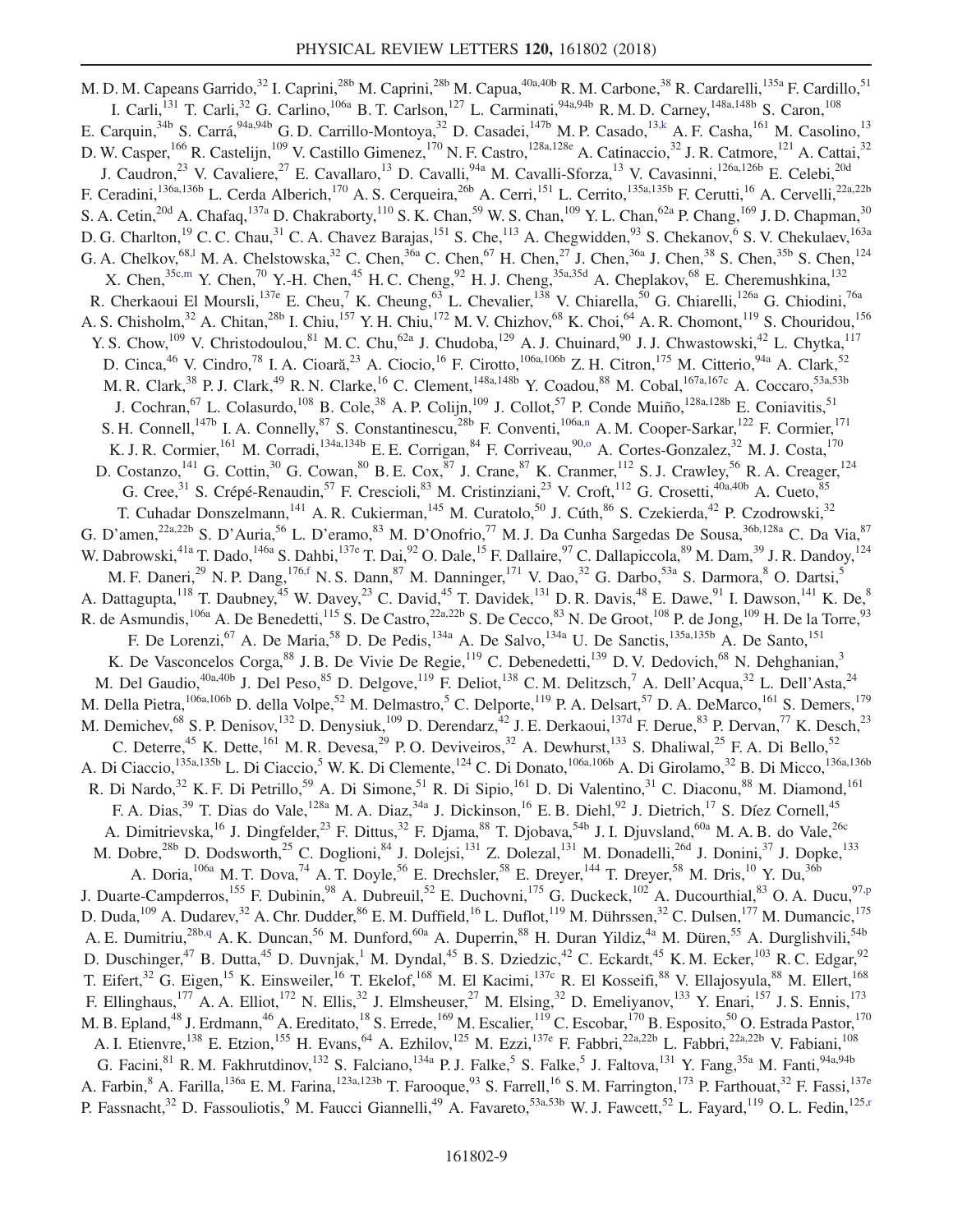<span id="page-10-8"></span><span id="page-10-7"></span><span id="page-10-6"></span><span id="page-10-5"></span><span id="page-10-4"></span><span id="page-10-3"></span><span id="page-10-2"></span><span id="page-10-1"></span><span id="page-10-0"></span>W. Fedorko,<sup>171</sup> M. Feickert,<sup>43</sup> S. Feigl,<sup>121</sup> L. Feligioni,<sup>88</sup> C. Feng,<sup>36b</sup> E. J. Feng,<sup>32</sup> M. Feng,<sup>48</sup> M. J. Fenton,<sup>56</sup> A. B. Fenyuk,<sup>132</sup> L. Feremenga,<sup>8</sup> J. Ferrando,<sup>45</sup> A. Ferrari,<sup>168</sup> P. Ferrari,<sup>109</sup> R. Ferrari,<sup>123a</sup> D. E. Ferreira de Lima,<sup>60b</sup> A. Ferrer,<sup>170</sup> D. Ferrere,<sup>52</sup> C. Ferretti,<sup>92</sup> F. Fiedler,<sup>86</sup> A. Filipčič,<sup>78</sup> F. Filthaut,<sup>108</sup> M. Fincke-Keeler,<sup>172</sup> K.D. Finelli,<sup>24</sup> M. C. N. Fiolhais,<sup>128a,128c[,s](#page-20-18)</sup> L. Fiorini,<sup>170</sup> C. Fischer,<sup>13</sup> J. Fischer,<sup>177</sup> W. C. Fisher,<sup>93</sup> N. Flaschel,<sup>45</sup> I. Fleck,<sup>143</sup> P. Fleischmann,<sup>92</sup> R. R. M. Fletcher,<sup>124</sup> T. Flick,<sup>177</sup> B. M. Flierl,<sup>102</sup> L. M. Flores,<sup>124</sup> L. R. Flores Castillo,<sup>62a</sup> N. Fomin,<sup>15</sup> G. T. Forcolin,  $87$  A. Formica,  $138$  F. A. Förster,  $13$  A. Forti,  $87$  A. G. Foster,  $19$  D. Fournier,  $119$  H. Fox,  $75$  S. Fracchia,  $141$ P. Francavilla, <sup>126a,126b</sup> M. Franchini, <sup>22a,22b</sup> S. Franchino, <sup>60a</sup> D. Francis, <sup>32</sup> L. Franconi, <sup>121</sup> M. Franklin, <sup>59</sup> M. Frate, <sup>166</sup> M. Fraternali,<sup>123a,123b</sup> D. Freeborn,<sup>81</sup> S. M. Fressard-Batraneanu,<sup>32</sup> B. Freund,<sup>97</sup> W. S. Freund,<sup>26a</sup> D. Froidevaux,<sup>32</sup> J. A. Frost,<sup>122</sup> C. Fukunaga,<sup>158</sup> T. Fusayasu,<sup>104</sup> J. Fuster,<sup>170</sup> O. Gabizon,<sup>154</sup> A. Gabrielli,<sup>22a,22b</sup> A. Gabrielli,<sup>16</sup> G. P. Gach,<sup>41a</sup> S. Gadatsch,<sup>52</sup> S. Gadomski,<sup>80</sup> P. Gadow,<sup>103</sup> G. Gagliardi,<sup>53a,53b</sup> L. G. Gagnon,<sup>97</sup> C. Galea,<sup>28b</sup> B. Galhardo,<sup>128a,128c</sup> E. J. Gallas,<sup>122</sup> B. J. Gallop,<sup>133</sup> P. Gallus,<sup>130</sup> G. Galster,<sup>39</sup> R. Gamboa Goni,<sup>79</sup> K. K. Gan,<sup>113</sup> S. Ganguly,<sup>175</sup> Y. Gao,<sup>77</sup> Y. S. Gao, <sup>145[,h](#page-20-7)</sup> F. M. Garay Walls,<sup>34a</sup> C. García,<sup>170</sup> J. E. García Navarro,<sup>170</sup> J. A. García Pascual,<sup>35a</sup> M. Garcia-Sciveres,<sup>16</sup> R. W. Gardner,<sup>33</sup> N. Garelli,<sup>145</sup> V. Garonne,<sup>121</sup> K. Gasnikova,<sup>45</sup> A. Gaudiello,<sup>53a,53b</sup> G. Gaudio,<sup>123a</sup> I. L. Gavrilenko,<sup>98</sup> A. Gavrilyuk,  $99$  C. Gay,  $^{171}$  G. Gaycken,  $^{23}$  E. N. Gazis,  $^{10}$  C. N. P. Gee,  $^{133}$  J. Geisen,  $^{58}$  M. Geisen,  $^{86}$  M. P. Geisler,  $^{60a}$ K. Gellerstedt,  $^{148a,148b}$  C. Gemme,  $^{53a}$  M. H. Genest,  $^{57}$  C. Geng,  $^{92}$  S. Gentile,  $^{134a,134b}$  C. Gentsos,  $^{156}$  S. George,  $^{80}$ D. Gerbaudo,<sup>13</sup> G. Geßner,<sup>46</sup> S. Ghasemi,<sup>143</sup> M. Ghneimat,<sup>23</sup> B. Giacobbe,<sup>22a</sup> S. Giagu,<sup>134a,134b</sup> N. Giangiacomi,<sup>22a,22b</sup> P. Giannetti,<sup>126a</sup> S. M. Gibson,<sup>80</sup> M. Gignac,<sup>139</sup> D. Gillberg,<sup>31</sup> G. Gilles,<sup>177</sup> D. M. Gingrich,<sup>3[,e](#page-20-4)</sup> M. P. Giordani,<sup>167a,167c</sup> F. M. Giorgi,<sup>22a</sup> P. F. Giraud,<sup>138</sup> P. Giromini,<sup>59</sup> G. Giugliarelli,<sup>167a,167c</sup> D. Giugni,<sup>94a</sup> F. Giuli,<sup>122</sup> M. Giulini,<sup>60b</sup> S. Gkaitatzis,<sup>156</sup> I. Gkialas,<sup>[9,t](#page-20-19)</sup> E. L. Gkougkousis,<sup>13</sup> P. Gkountoumis,<sup>10</sup> L. K. Gladilin,<sup>101</sup> C. Glasman,<sup>85</sup> J. Glatzer,<sup>13</sup> P. C. F. Glaysher,<sup>45</sup> A. Glazov,<sup>45</sup> M. Goblirsch-Kolb,<sup>25</sup> J. Godlewski,<sup>42</sup> S. Goldfarb,<sup>91</sup> T. Golling,<sup>52</sup> D. Golubkov,<sup>132</sup> A. Gomes,<sup>128a,128b</sup> R. Gonçalo,<sup>128a</sup> R. Goncalves Gama,<sup>26b</sup> G. Gonella,<sup>51</sup> L. Gonella,<sup>19</sup> A. Gongadze,<sup>68</sup> F. Gonnella,<sup>19</sup> J. L. Gonski,<sup>59</sup> S. González de la Hoz,<sup>170</sup> S. Gonzalez-Sevilla,<sup>52</sup> L. Goossens,<sup>32</sup> P. A. Gorbounov,<sup>99</sup> H. A. Gordon,<sup>27</sup> B. Gorini,<sup>32</sup> E. Gorini,<sup>76a,76b</sup> A. Gorišek,<sup>78</sup> A. T. Goshaw,<sup>48</sup> C. Gössling,<sup>46</sup> M. I. Gostkin,<sup>68</sup> C. A. Gottardo,<sup>23</sup> C. R. Goudet,<sup>119</sup> D. Goujdami,<sup>137c</sup> A. G. Goussiou,<sup>140</sup> N. Govender,<sup>147b[,u](#page-20-20)</sup> C. Goy,<sup>5</sup> E. Gozani,<sup>154</sup> I. Grabowska-Bold,<sup>41a</sup> P.O.J. Gradin,<sup>168</sup> E. C. Graham,<sup>77</sup> J. Gramling,<sup>166</sup> E. Gramstad,<sup>121</sup> S. Grancagnolo,<sup>17</sup> V. Gratchev,<sup>125</sup> P. M. Gravila,<sup>28f</sup> C. Gray,<sup>56</sup> H. M. Gray,<sup>16</sup> Z. D. Greenwood,  $82, v$  C. Grefe,  $23$  K. Gregersen,  $81$  I. M. Gregor,  $45$  P. Grenier,  $145$  K. Grevtsov,  $45$  J. Griffiths,  $8$  A. A. Grillo,  $139$ K. Grimm,<sup>145</sup> S. Grinstein,<sup>1[3,w](#page-20-22)</sup> Ph. Gris,<sup>37</sup> J.-F. Grivaz,<sup>119</sup> S. Groh,<sup>86</sup> E. Gross,<sup>175</sup> J. Grosse-Knetter,<sup>58</sup> G. C. Grossi,<sup>82</sup> Z. J. Grout, <sup>81</sup> A. Grummer, <sup>107</sup> L. Guan, <sup>92</sup> W. Guan, <sup>176</sup> J. Guenther, <sup>32</sup> A. Guerguichon, <sup>119</sup> F. Guescini, <sup>163a</sup> D. Guest, <sup>166</sup> O. Gueta,  $^{155}$  R. Gugel,  $^{51}$  B. Gui,  $^{113}$  T. Guillemin,  $^5$  S. Guindon,  $^{32}$  U. Gul,  $^{56}$  C. Gumpert,  $^{32}$  J. Guo,  $^{36}$  W. Guo,  $^{92}$  Y. Guo,  $^{36a,x}$  $^{36a,x}$  $^{36a,x}$ R. Gupta,  $^{43}$  S. Gurbuz,  $^{20a}$  G. Gustavino,  $^{115}$  B. J. Gutelman,  $^{154}$  P. Gutierrez,  $^{115}$  N. G. Gutierrez Ortiz,  $^{81}$  C. Gutschow,  $^{81}$ C. Guyot,<sup>138</sup> M. P. Guzik,<sup>41a</sup> C. Gwenlan,<sup>122</sup> C. B. Gwilliam,<sup>77</sup> A. Haas,<sup>112</sup> C. Haber,<sup>16</sup> H. K. Hadavand,<sup>8</sup> N. Haddad,<sup>137e</sup> A. Hadef,<sup>88</sup> S. Hageböck,<sup>23</sup> M. Hagihara,<sup>164</sup> H. Hakobyan,<sup>180[,a](#page-20-0)</sup> M. Haleem,<sup>178</sup> J. Haley,<sup>116</sup> G. Halladjian,<sup>93</sup> G. D. Hallewell,<sup>88</sup> K. Hamacher,<sup>177</sup> P. Hamal,<sup>117</sup> K. Hamano,<sup>172</sup> A. Hamilton,<sup>147a</sup> G. N. Hamity,<sup>141</sup> K. Han,<sup>36[a,y](#page-20-24)</sup> L. Han,<sup>36a</sup> S. Han,<sup>35a,35d</sup> K. Hanagaki,<sup>6[9,z](#page-20-25)</sup> M. Hance,<sup>139</sup> D. M. Handl,<sup>102</sup> B. Haney,<sup>124</sup> R. Hankache,<sup>83</sup> P. Hanke,<sup>60a</sup> E. Hansen,<sup>84</sup> J. B. Hansen,<sup>39</sup> J. D. Hansen,<sup>39</sup> M. C. Hansen,<sup>23</sup> P. H. Hansen,<sup>39</sup> K. Hara,<sup>164</sup> A. S. Hard,<sup>176</sup> T. Harenberg,<sup>177</sup> S. Harkusha,<sup>95</sup> P. F. Harrison,<sup>173</sup> N. M. Hartmann,<sup>102</sup> Y. Hasegawa,<sup>142</sup> A. Hasib,<sup>49</sup> S. Hassani,<sup>138</sup> S. Haug,<sup>18</sup> R. Hauser,<sup>93</sup> L. Hauswald,<sup>47</sup> L. B. Havener,<sup>38</sup> M. Havranek,<sup>130</sup> C. M. Hawkes,<sup>19</sup> R. J. Hawkings,<sup>32</sup> D. Hayden,<sup>93</sup> C. Hayes,<sup>150</sup> C. P. Hays,<sup>122</sup> J. M. Hays,<sup>79</sup> H. S. Hayward,<sup>77</sup> S. J. Haywood,<sup>133</sup> M. P. Heath,<sup>49</sup> V. Hedberg,<sup>84</sup> L. Heelan,<sup>8</sup> S. Heer,<sup>23</sup> K. K. Heidegger,<sup>51</sup> S. Heim,<sup>45</sup> T. Heim,<sup>16</sup> B. Heinemann,<sup>4[5,aa](#page-20-26)</sup> J. J. Heinrich,<sup>102</sup> L. Heinrich,<sup>112</sup> C. Heinz,<sup>55</sup> J. Hejbal,<sup>129</sup> L. Helary,<sup>32</sup> A. Held,<sup>171</sup> S. Hellesund,<sup>121</sup> S. Hellman,<sup>148a,148b</sup> C. Helsens,<sup>32</sup> R. C. W. Henderson,<sup>75</sup> Y. Heng,<sup>176</sup> S. Henkelmann,<sup>171</sup> A. M. Henriques Correia,<sup>32</sup> G. H. Herbert,<sup>17</sup> H. Herde,<sup>25</sup> V. Herget,<sup>178</sup> Y. Hernández Jiménez,<sup>147c</sup> H. Herr,<sup>86</sup> G. Herten,<sup>51</sup> R. Hertenberger,<sup>102</sup> L. Hervas,<sup>32</sup> T. C. Herwig,<sup>124</sup> G. G. Hesketh,<sup>81</sup> N. P. Hessey,<sup>163a</sup> J. W. Hetherly,<sup>43</sup> S. Higashino,<sup>69</sup> E. Higón-Rodriguez,<sup>170</sup> K. Hildebrand,<sup>33</sup> E. Hill,<sup>172</sup> J. C. Hill,<sup>30</sup> K. H. Hiller,<sup>45</sup> S. J. Hillier,<sup>19</sup> M. Hils,<sup>47</sup> I. Hinchliffe,<sup>16</sup> M. Hirose,<sup>51</sup> D. Hirschbuehl,<sup>177</sup> B. Hiti,<sup>78</sup> O. Hladik,<sup>129</sup> D. R. Hlaluku,<sup>147c</sup> X. Hoad,<sup>49</sup> J. Hobbs,<sup>150</sup> N. Hod,<sup>163a</sup> M. C. Hodgkinson,<sup>141</sup> A. Hoecker,<sup>32</sup> M. R. Hoeferkamp,<sup>107</sup> F. Hoenig,<sup>102</sup> D. Hohn,<sup>23</sup> D. Hohov,<sup>119</sup> T. R. Holmes,<sup>33</sup> M. Holzbock,<sup>102</sup> M. Homann,<sup>46</sup> S. Honda,<sup>164</sup> T. Honda,<sup>69</sup> T. M. Hong,<sup>127</sup> B. H. Hooberman,<sup>169</sup> W. H. Hopkins,<sup>118</sup> Y. Horii,<sup>105</sup> A. J. Horton,<sup>144</sup> L. A. Horyn,<sup>33</sup> J-Y. Hostachy,<sup>57</sup> A. Hostiuc,<sup>140</sup> S. Hou,<sup>153</sup> A. Hoummada,<sup>137a</sup> J. Howarth,<sup>87</sup> J. Hoya,<sup>74</sup> M. Hrabovsky,<sup>117</sup> J. Hrdinka,<sup>32</sup> I. Hristova,<sup>17</sup> J. Hrivnac,<sup>119</sup> T. Hryn'ova,<sup>5</sup> A. Hrynevich,<sup>96</sup> P. J. Hsu,<sup>63</sup> S.-C. Hsu,<sup>140</sup> Q. Hu,<sup>27</sup> S. Hu,<sup>36c</sup> Y. Huang,<sup>35a</sup> Z. Hubacek,<sup>130</sup> F. Hubaut,<sup>88</sup> M. Huebner,<sup>23</sup> F. Huegging,<sup>23</sup> T. B. Huffman,<sup>122</sup>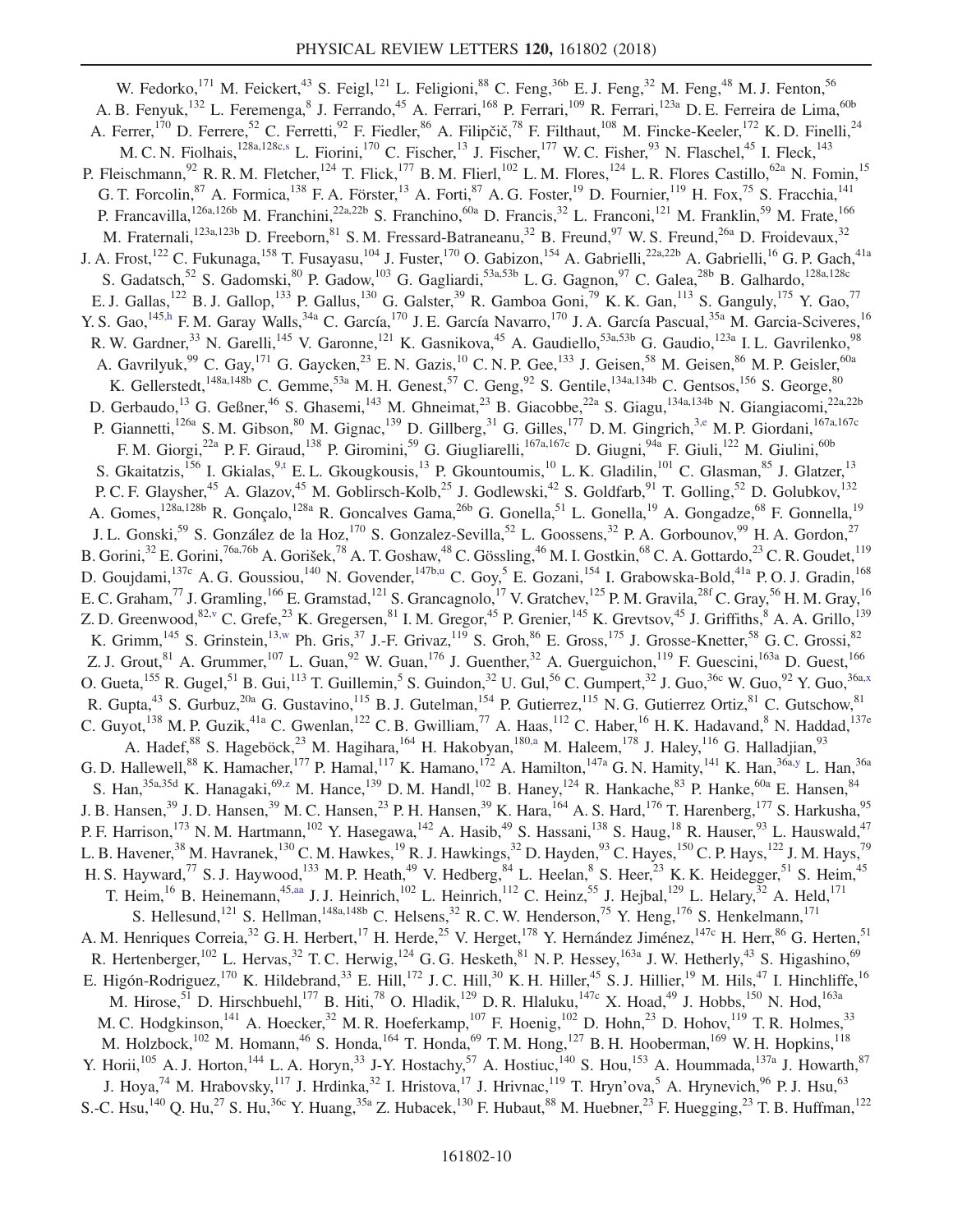<span id="page-11-6"></span><span id="page-11-5"></span><span id="page-11-4"></span><span id="page-11-3"></span><span id="page-11-2"></span><span id="page-11-1"></span><span id="page-11-0"></span>E. W. Hughes,  $^{38}$  M. Huhtinen,  $^{32}$  R. F. H. Hunter,  $^{31}$  P. Huo,  $^{150}$  A. M. Hupe,  $^{31}$  N. Huseynov,  $^{68,c}$  $^{68,c}$  $^{68,c}$  J. Huston,  $^{93}$  J. Huth,  $^{59}$ R. Hyneman,  $92$  G. Iacobucci,  $52$  G. Iakovidis,  $27$  I. Ibragimov,  $143$  L. Iconomidou-Fayard,  $119$  Z. Idrissi,  $137$ e P. Iengo,  $32$ R. Ignazzi,<sup>39</sup> O. Igonkina,<sup>10[9,bb](#page-20-27)</sup> R. Iguchi,<sup>157</sup> T. Iizawa,<sup>174</sup> Y. Ikegami,<sup>69</sup> M. Ikeno,<sup>69</sup> D. Iliadis,<sup>156</sup> N. Ilic,<sup>145</sup> F. Iltzsche,<sup>47</sup> G. Introzzi,  $^{123a,123b}$  M. Iodice,  $^{136a}$  K. Iordanidou,  $^{38}$  V. Ippolito,  $^{134a,134b}$  M. F. Isacson,  $^{168}$  N. Ishijima,  $^{120}$  M. Ishino,  $^{157}$ M. Ishitsuka,<sup>159</sup> C. Issever,<sup>122</sup> S. Istin,<sup>20a</sup> F. Ito,<sup>164</sup> J. M. Iturbe Ponce,<sup>62a</sup> R. Iuppa,<sup>162a,162b</sup> A. Ivina,<sup>175</sup> H. Iwasaki,<sup>69</sup> J. M. Izen,<sup>44</sup> V. Izzo,<sup>106a</sup> S. Jabbar,<sup>3</sup> P. Jacka,<sup>129</sup> P. Jackson,<sup>1</sup> R. M. Jacobs,<sup>23</sup> V. Jain,<sup>2</sup> G. Jakel,<sup>177</sup> K. B. Jakobi,<sup>86</sup> K. Jakobs,<sup>51</sup> S. Jakobsen,<sup>65</sup> T. Jakoubek,<sup>129</sup> D. O. Jamin,<sup>116</sup> D. K. Jana,<sup>82</sup> R. Jansky,<sup>52</sup> J. Janssen,<sup>23</sup> M. Janus,<sup>58</sup> P. A. Janus,<sup>41a</sup> G. Jarlskog,  $84$  N. Javadov,  $68$ , C. Javůrek, <sup>51</sup> M. Javurkova, <sup>51</sup> F. Jeanneau,  $138$  L. Jeanty,  $16$  J. Jejelava,  $54a$ , C. A. Jelinskas,  $173$ P. Jenni,<sup>5[1,dd](#page-20-29)</sup> J. Jeong,<sup>45</sup> C. Jeske,<sup>173</sup> S. Jézéquel,<sup>5</sup> H. Ji,<sup>176</sup> J. Jia,<sup>150</sup> H. Jiang,<sup>67</sup> Y. Jiang,<sup>36a</sup> Z. Jiang,<sup>145</sup> S. Jiggins,<sup>51</sup> F. A. Jimenez Morales,<sup>37</sup> J. Jimenez Pena,<sup>170</sup> S. Jin,<sup>35b</sup> A. Jinaru,<sup>28b</sup> O. Jinnouchi,<sup>159</sup> H. Jivan,<sup>147c</sup> P. Johansson,<sup>141</sup> K. A. Johns,<sup>7</sup> C. A. Johnson,<sup>64</sup> W. J. Johnson,<sup>140</sup> K. Jon-And,<sup>148a,148b</sup> R. W. L. Jones,<sup>75</sup> S. D. Jones,<sup>151</sup> S. Jones,<sup>7</sup> T. J. Jones,<sup>77</sup> J. Jongmanns,<sup>60a</sup> P. M. Jorge,<sup>128a,128b</sup> J. Jovicevic,<sup>163a</sup> X. Ju,<sup>176</sup> J. J. Junggeburth,<sup>103</sup> A. Juste Rozas,<sup>1[3,w](#page-20-22)</sup> A. Kaczmarska,<sup>42</sup> M. Kado,<sup>119</sup> H. Kagan,<sup>113</sup> M. Kagan,<sup>145</sup> T. Kaji,<sup>174</sup> E. Kajomovitz,<sup>154</sup> C. W. Kalderon,<sup>84</sup> A. Kaluza,<sup>86</sup> S. Kama,<sup>43</sup> A. Kamenshchikov, <sup>132</sup> L. Kanjir, <sup>78</sup> Y. Kano, <sup>157</sup> V. A. Kantserov, <sup>100</sup> J. Kanzaki, <sup>69</sup> B. Kaplan, <sup>112</sup> L. S. Kaplan, <sup>176</sup> D. Kar, <sup>147c</sup> K. Karakostas,<sup>10</sup> N. Karastathis,<sup>10</sup> M. J. Kareem,<sup>163b</sup> E. Karentzos,<sup>10</sup> S. N. Karpov,<sup>68</sup> Z. M. Karpova,<sup>68</sup> V. Kartvelishvili,<sup>75</sup> A. N. Karyukhin,<sup>132</sup> K. Kasahara,<sup>164</sup> L. Kashif,<sup>176</sup> R. D. Kass,<sup>113</sup> A. Kastanas,<sup>149</sup> Y. Kataoka,<sup>157</sup> C. Kato,<sup>157</sup> A. Katre,<sup>52</sup> J. Katzy,<sup>45</sup> K. Kawade,<sup>70</sup> K. Kawagoe,<sup>73</sup> T. Kawamoto,<sup>157</sup> G. Kawamura,<sup>58</sup> E. F. Kay,<sup>77</sup> V. F. Kazanin,<sup>11[1,d](#page-20-3)</sup> R. Keeler,<sup>172</sup> R. Kehoe,<sup>43</sup> J. S. Keller,<sup>31</sup> E. Kellermann,<sup>84</sup> J. J. Kempster,<sup>19</sup> J Kendrick,<sup>19</sup> O. Kepka,<sup>129</sup> B. P. Kerševan,<sup>78</sup> S. Kersten,<sup>177</sup> R. A. Keyes,<sup>90</sup> M. Khader,<sup>169</sup> F. Khalil-zada,<sup>12</sup> A. Khanov,<sup>116</sup> A. G. Kharlamov,<sup>111[,d](#page-20-3)</sup> T. Kharlamova,<sup>11[1,d](#page-20-3)</sup> A. Khodinov,<sup>160</sup> T. J. Khoo,<sup>52</sup> V. Khovanskiy,<sup>9[9,a](#page-20-0)</sup> E. Khramov,<sup>68</sup> J. Khubua,<sup>54b[,ee](#page-20-30)</sup> S. Kido,<sup>70</sup> M. Kiehn,<sup>52</sup> C. R. Kilby,<sup>80</sup> H. Y. Kim,<sup>8</sup> S. H. Kim,  $^{164}$  Y. K. Kim,  $^{33}$  N. Kimura,  $^{167}$ a,  $^{167}$ c O. M. Kind,  $^{17}$  B. T. King,  $^{77}$  D. Kirchmeier,  $^{47}$  J. Kirk,  $^{133}$  A. E. Kiryunin,  $^{103}$ T. Kishimoto,<sup>157</sup> D. Kisielewska,<sup>41a</sup> V. Kitali,<sup>45</sup> O. Kivernyk,<sup>5</sup> E. Kladiva,<sup>146b[,a](#page-20-0)</sup> T. Klapdor-Kleingrothaus,<sup>51</sup> M. H. Klein,<sup>92</sup> M. Klein,<sup>77</sup> U. Klein,<sup>77</sup> K. Kleinknecht,<sup>86</sup> P. Klimek,<sup>110</sup> A. Klimentov,<sup>27</sup> R. Klingenberg,<sup>4[6,a](#page-20-0)</sup> T. Klingl,<sup>23</sup> T. Klioutchnikova,<sup>32</sup> F. F. Klitzner,<sup>102</sup> E.-E. Kluge,<sup>60a</sup> P. Kluit,<sup>109</sup> S. Kluth,<sup>103</sup> E. Kneringer,<sup>65</sup> E. B. F. G. Knoops,<sup>88</sup> A. Knue,<sup>51</sup> A. Kobayashi,<sup>157</sup> D. Kobayashi,<sup>73</sup> T. Kobayashi,<sup>157</sup> M. Kobel,<sup>47</sup> M. Kocian,<sup>145</sup> P. Kodys,<sup>131</sup> T. Koffas,<sup>31</sup> E. Koffeman,<sup>109</sup> N. M. Köhler,<sup>103</sup> T. Koi,<sup>145</sup> M. Kolb,<sup>60b</sup> I. Koletsou,<sup>5</sup> T. Kondo,<sup>69</sup> N. Kondrashova,<sup>36c</sup> K. Köneke,<sup>51</sup> A. C. König,<sup>108</sup> T. Kono,<sup>6[9,ff](#page-20-31)</sup> R. Konoplich,<sup>11[2,gg](#page-20-32)</sup> N. Konstantinidis,<sup>81</sup> B. Konya,<sup>84</sup> R. Kopeliansky,<sup>64</sup> S. Koperny,<sup>41a</sup> K. Korcyl,<sup>42</sup> K. Kordas,<sup>119</sup> A. Korn,<sup>81</sup> I. Korolkov,<sup>13</sup> E. V. Korolkova,<sup>141</sup> O. Kortner,<sup>103</sup> S. Kortner,<sup>103</sup> T. Kosek,<sup>131</sup> V. V. Kostyukhin,<sup>23</sup> A. Kotwal,<sup>48</sup> A. Koulouris,<sup>10</sup> A. Kourkoumeli-Charalampidi,<sup>123a,123b</sup> C. Kourkoumelis,<sup>9</sup> E. Kourlitis,<sup>141</sup> V. Kouskoura,<sup>27</sup> A. B. Kowalewska,<sup>42</sup> R. Kowalewski,<sup>172</sup> T. Z. Kowalski,<sup>41a</sup> C. Kozakai,<sup>157</sup> W. Kozanecki,<sup>138</sup> A. S. Kozhin,<sup>132</sup> V. A. Kramarenko,<sup>101</sup> G. Kramberger,<sup>78</sup> D. Krasnopevtsev,<sup>100</sup> M. W. Krasny,<sup>83</sup> A. Krasznahorkay,<sup>32</sup> D. Krauss,<sup>103</sup> J. A. Kremer,<sup>41a</sup> J. Kretzschmar,<sup>77</sup> K. Kreutzfeldt,<sup>55</sup> P. Krieger,<sup>161</sup> K. Krizka,<sup>16</sup> K. Kroeninger,<sup>46</sup> H. Kroha,<sup>103</sup> J. Kroll,<sup>129</sup> J. Kroll,<sup>124</sup> J. Kroseberg,<sup>23</sup> J. Krstic,<sup>14</sup> U. Kruchonak,<sup>68</sup> H. Krüger,<sup>23</sup> N. Krumnack,<sup>67</sup> M. C. Kruse,<sup>48</sup> T. Kubota,<sup>91</sup> S. Kuday,<sup>4b</sup> J. T. Kuechler,<sup>177</sup> S. Kuehn,<sup>32</sup> A. Kugel,<sup>60a</sup> F. Kuger,<sup>178</sup> T. Kuhl,<sup>45</sup> V. Kukhtin,<sup>68</sup> R. Kukla,<sup>88</sup> Y. Kulchitsky,<sup>95</sup> S. Kuleshov,<sup>34b</sup> Y. P. Kulinich,<sup>169</sup> M. Kuna,<sup>57</sup> T. Kunigo,<sup>71</sup> A. Kupco,<sup>129</sup> T. Kupfer,<sup>46</sup> O. Kuprash,<sup>155</sup> H. Kurashige,<sup>70</sup> L. L. Kurchaninov, <sup>163a</sup> Y. A. Kurochkin, <sup>95</sup> M. G. Kurth, <sup>35a, 35d</sup> E. S. Kuwertz, <sup>172</sup> M. Kuze, <sup>159</sup> J. Kvita, <sup>117</sup> T. Kwan, <sup>172</sup> A. La Rosa, $^{103}$  J. L. La Rosa Navarro, $^{26d}$  L. La Rotonda, $^{40a,40b}$  F. La Ruffa, $^{40a,40b}$  C. Lacasta, $^{170}$  F. Lacava, $^{134a,134b}$  J. Lacey, $^{45}$ D. P. J. Lack,<sup>87</sup> H. Lacker,<sup>17</sup> D. Lacour,<sup>83</sup> E. Ladygin,<sup>68</sup> R. Lafaye,<sup>5</sup> B. Laforge,<sup>83</sup> S. Lai,<sup>58</sup> S. Lammers,<sup>64</sup> W. Lampl,<sup>7</sup> E. Lançon,<sup>27</sup> U. Landgraf,<sup>51</sup> M. P. J. Landon,<sup>79</sup> M. C. Lanfermann,<sup>52</sup> V. S. Lang,<sup>45</sup> J. C. Lange,<sup>13</sup> R. J. Langenberg,<sup>32</sup> A. J. Lankford,<sup>166</sup> F. Lanni,<sup>27</sup> K. Lantzsch,<sup>23</sup> A. Lanza,<sup>123a</sup> A. Lapertosa,<sup>53a,53b</sup> S. Laplace,<sup>83</sup> J. F. Laporte,<sup>138</sup> T. Lari,<sup>94a</sup> F. Lasagni Manghi,<sup>22a,22b</sup> M. Lassnig,<sup>32</sup> T. S. Lau,<sup>62a</sup> A. Laudrain,<sup>119</sup> A. T. Law,<sup>139</sup> P. Laycock,<sup>77</sup> M. Lazzaroni,<sup>94a,94b</sup> B. Le,<sup>91</sup> O. Le Dortz,  $83$  E. Le Guirriec,  $88$  E. P. Le Quilleuc,  $138$  M. LeBlanc, T. LeCompte, <sup>6</sup> F. Ledroit-Guillon,  $57$  C. A. Lee,  $27$ G. R. Lee,<sup>34a</sup> S. C. Lee,<sup>153</sup> L. Lee,<sup>59</sup> B. Lefebvre,<sup>90</sup> M. Lefebvre,<sup>172</sup> F. Legger,<sup>102</sup> C. Leggett,<sup>16</sup> G. Lehmann Miotto,<sup>32</sup> W. A. Leight,<sup>45</sup> A. Leisos,<sup>156[,hh](#page-20-33)</sup> M. A. L. Leite,<sup>26d</sup> R. Leitner,<sup>131</sup> D. Lellouch,<sup>175</sup> B. Lemmer,<sup>58</sup> K. J. C. Leney,<sup>81</sup> T. Lenz,<sup>23</sup> B. Lenzi,<sup>32</sup> R. Leone,<sup>7</sup> S. Leone,<sup>126a</sup> C. Leonidopoulos,<sup>49</sup> G. Lerner,<sup>151</sup> C. Leroy,<sup>97</sup> R. Les,<sup>161</sup> A. A. J. Lesage,<sup>138</sup> C. G. Lester,<sup>30</sup> M. Levchenko,<sup>125</sup> J. Levêque,<sup>5</sup> D. Levin,<sup>92</sup> L. J. Levinson,<sup>175</sup> M. Levy,<sup>19</sup> D. Lewis,<sup>79</sup> B. Li,<sup>36a[,x](#page-20-23)</sup> C.-Q. Li,<sup>36a</sup> H. Li,<sup>36b</sup> L. Li,<sup>36c</sup> Q. Li,<sup>35a,35d</sup> Q. Li,<sup>36a</sup> S. Li,<sup>36c,36d</sup> X. Li,<sup>36c</sup> Y. Li,<sup>143</sup> Z. Liang,<sup>35a</sup> B. Liberti,<sup>135a</sup> A. Liblong,<sup>161</sup> K. Lie,<sup>62c</sup> A. Limosani,<sup>152</sup> C. Y. Lin,<sup>30</sup> K. Lin,<sup>93</sup> S. C. Lin,<sup>182</sup> T. H. Lin,<sup>86</sup> R. A. Linck,<sup>64</sup> B. E. Lindquist,<sup>150</sup> A. E. Lionti,<sup>52</sup> E. Lipeles,<sup>124</sup> A. Lipniacka, <sup>15</sup> M. Lisovyi, <sup>60b</sup> T. M. Liss,  $^{169,ii}$  $^{169,ii}$  $^{169,ii}$  A. Lister,  $^{171}$  A. M. Litke,  $^{139}$  J. D. Little,  $^{8}$  B. Liu,  $^{6}$  B. Liu,  $^{67}$  H. Liu,  $^{22}$  H. Liu,  $^{27}$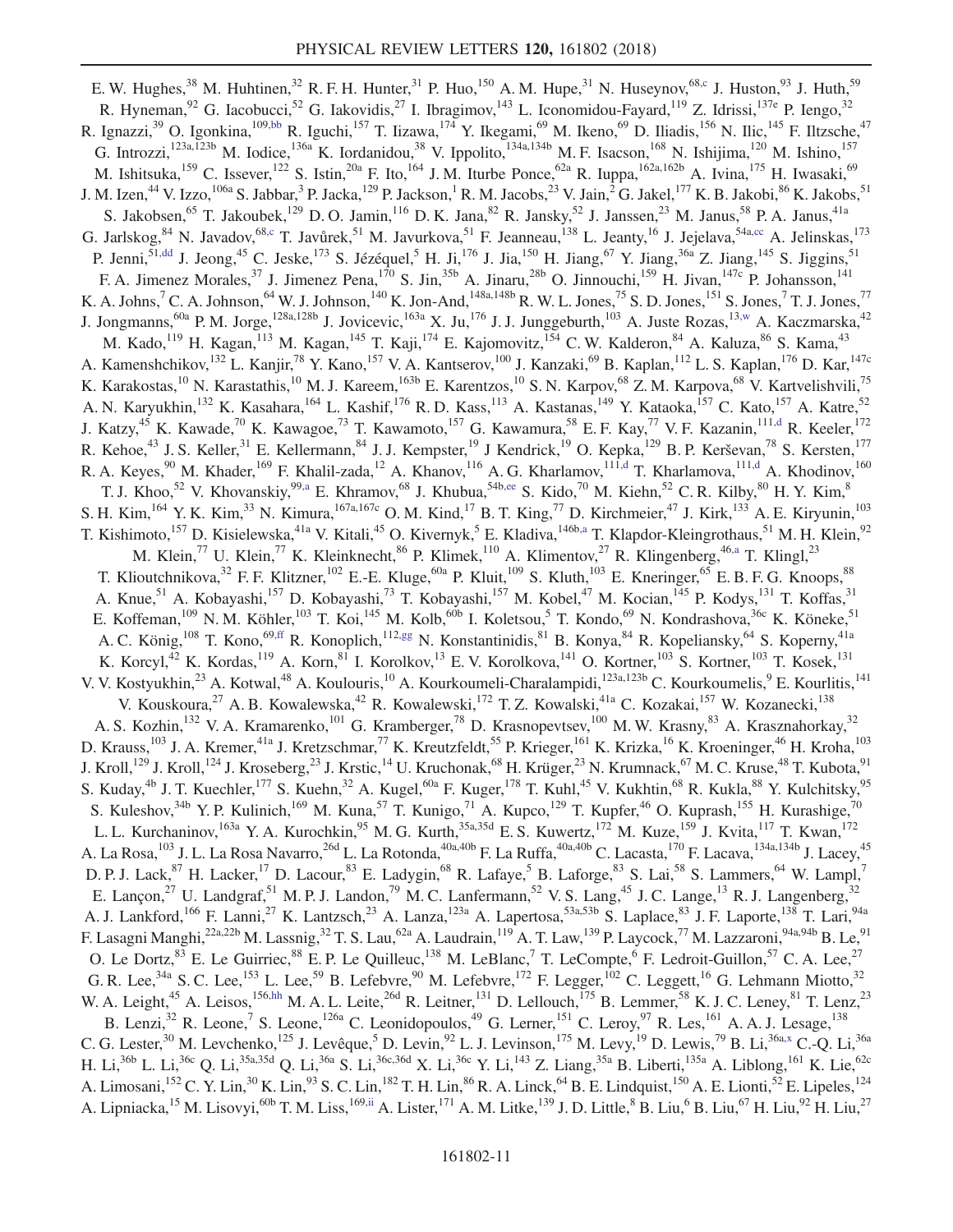<span id="page-12-3"></span><span id="page-12-2"></span><span id="page-12-1"></span><span id="page-12-0"></span>J. K. K. Liu,<sup>122</sup> J. B. Liu,<sup>36a</sup> K. Liu,<sup>83</sup> M. Liu,<sup>36a</sup> P. Liu,<sup>16</sup> Y. L. Liu,<sup>36a</sup> Y. Liu,<sup>36a</sup> M. Livan,<sup>123a,123b</sup> A. Lleres,<sup>57</sup> J. Llorente Merino,<sup>35a</sup> S. L. Lloyd,<sup>79</sup> C. Y. Lo,<sup>62b</sup> F. Lo Sterzo,<sup>43</sup> E. M. Lobodzinska,<sup>45</sup> P. Loch,<sup>7</sup> F. K. Loebinger,<sup>87</sup> A. Loesle,<sup>51</sup> K. M. Loew,<sup>25</sup> T. Lohse,<sup>17</sup> K. Lohwasser,<sup>141</sup> M. Lokajicek,<sup>129</sup> B. A. Long,<sup>24</sup> J. D. Long,<sup>169</sup> R. E. Long,<sup>75</sup> L. Longo,<sup>76a,76b</sup> K. A. Looper,<sup>113</sup> J. A. Lopez,<sup>34b</sup> I. Lopez Paz,<sup>13</sup> A. Lopez Solis,<sup>83</sup> J. Lorenz,<sup>102</sup> N. Lorenzo Martinez,<sup>5</sup> M. Losada,  $^{21}$  P. J. Lösel,  $^{102}$  X. Lou,  $^{35a}$  X. Lou,  $^{45}$  A. Lounis,  $^{119}$  J. Love,  $^{6}$  P. A. Love,  $^{75}$  J. J. Lozano Bahilo,  $^{170}$  H. Lu,  $^{62a}$ N. Lu,<sup>92</sup> Y. J. Lu,<sup>63</sup> H. J. Lubatti,<sup>140</sup> C. Luci,<sup>134a,134b</sup> A. Lucotte,<sup>57</sup> C. Luedtke,<sup>51</sup> F. Luehring,<sup>64</sup> I. Luise,<sup>83</sup> W. Lukas,<sup>65</sup> L. Luminari,<sup>134a</sup> B. Lund-Jensen,<sup>149</sup> M. S. Lutz,<sup>89</sup> P. M. Luzi,<sup>83</sup> D. Lynn,<sup>27</sup> R. Lysak,<sup>129</sup> E. Lytken,<sup>84</sup> F. Lyu,<sup>35a</sup> V. Lyubushkin,<sup>68</sup> H. Ma,<sup>27</sup> L. L. Ma,<sup>36b</sup> Y. Ma,<sup>36b</sup> G. Maccarrone,<sup>50</sup> A. Macchiolo,<sup>103</sup> C. M. Macdonald,<sup>141</sup> B. Maček,<sup>78</sup> J. Machado Miguens, $^{124,128b}$  D. Madaffari, $^{170}$  R. Madar, $^{37}$  W. F. Mader, $^{47}$  A. Madsen, $^{45}$  N. Madysa, $^{47}$  J. Maeda, $^{70}$ S. Maeland,<sup>15</sup> T. Maeno,<sup>27</sup> A. S. Maevskiy,<sup>101</sup> V. Magerl,<sup>51</sup> C. Maidantchik,<sup>26a</sup> T. Maier,<sup>102</sup> A. Maio,<sup>128a,128b,128d</sup> O. Majersky,<sup>146a</sup> S. Majewski,<sup>118</sup> Y. Makida,<sup>69</sup> N. Makovec,<sup>119</sup> B. Malaescu,<sup>83</sup> Pa. Malecki,<sup>42</sup> V. P. Maleev,<sup>125</sup> F. Malek,<sup>57</sup> U. Mallik, <sup>66</sup> D. Malon, <sup>6</sup> C. Malone, <sup>30</sup> S. Maltezos, <sup>10</sup> S. Malyukov, <sup>32</sup> J. Mamuzic, <sup>170</sup> G. Mancini, <sup>50</sup> I. Mandić, <sup>78</sup> J. Maneira,<sup>128a,128b</sup> L. Manhaes de Andrade Filho,<sup>26b</sup> J. Manjarres Ramos,<sup>47</sup> K. H. Mankinen,<sup>84</sup> A. Mann,<sup>102</sup> A. Manousos,<sup>65</sup> B. Mansoulie,<sup>138</sup> J. D. Mansour,<sup>35a</sup> R. Mantifel,<sup>90</sup> M. Mantoani,<sup>58</sup> S. Manzoni,<sup>94a,94b</sup> G. Marceca,<sup>29</sup> L. March,<sup>52</sup> L. Marchese,<sup>122</sup> G. Marchiori,<sup>83</sup> M. Marcisovsky,<sup>129</sup> C. A. Marin Tobon,<sup>32</sup> M. Marjanovic,<sup>37</sup> D. E. Marley,<sup>92</sup> F. Marroquim,<sup>26a</sup> Z. Marshall,<sup>16</sup> M. U. F Martensson,<sup>168</sup> S. Marti-Garcia,<sup>170</sup> C. B. Martin,<sup>113</sup> T. A. Martin,<sup>173</sup> V. J. Martin,<sup>49</sup> B. Martin dit Latour,<sup>15</sup> M. Martinez,<sup>1[3,w](#page-20-22)</sup> V. I. Martinez Outschoorn,<sup>89</sup> S. Martin-Haugh,<sup>133</sup> V. S. Martoiu,<sup>28b</sup> A. C. Martyniuk, <sup>81</sup> A. Marzin, <sup>32</sup> L. Masetti, <sup>86</sup> T. Mashimo, <sup>157</sup> R. Mashinistov, <sup>98</sup> J. Masik, <sup>87</sup> A. L. Maslennikov, <sup>11[1,d](#page-20-3)</sup> L. H. Mason,<sup>91</sup> L. Massa,<sup>135a,135b</sup> P. Mastrandrea,<sup>5</sup> A. Mastroberardino,<sup>40a,40b</sup> T. Masubuchi,<sup>157</sup> P. Mättig,<sup>177</sup> J. Maurer,<sup>28b</sup> S. J. Maxfield,<sup>77</sup> D. A. Maximov,<sup>11[1,d](#page-20-3)</sup> R. Mazini,<sup>153</sup> I. Maznas,<sup>156</sup> S. M. Mazza,<sup>139</sup> N. C. Mc Fadden,<sup>107</sup> G. Mc Goldrick,<sup>161</sup> S. P. Mc Kee,  $92$  A. McCarn,  $92$  T. G. McCarthy,  $103$  L. I. McClymont,  $81$  E. F. McDonald,  $91$  J. A. Mcfayden,  $32$  G. Mchedlidze,  $58$ M. A. McKay,<sup>43</sup> K. D. McLean,<sup>172</sup> S. J. McMahon,<sup>133</sup> P. C. McNamara,<sup>91</sup> C. J. McNicol,<sup>173</sup> R. A. McPherson,<sup>172,0</sup> Z. A. Meadows,  $89$  S. Meehan,  $140$  T. J. Megy,  $51$  S. Mehlhase,  $102$  A. Mehta,  $77$  T. Meideck,  $57$  K. Meier,  $60a$  B. Meirose,  $44$ D. Melini,<sup>170[,jj](#page-20-35)</sup> B. R. Mellado Garcia,<sup>147c</sup> J. D. Mellenthin,<sup>58</sup> M. Melo,<sup>146a</sup> F. Meloni,<sup>18</sup> A. Melzer,<sup>23</sup> S. B. Menary,<sup>87</sup> L. Meng,<sup>77</sup> X. T. Meng,<sup>92</sup> A. Mengarelli,<sup>22a,22b</sup> S. Menke,<sup>103</sup> E. Meoni,<sup>40a,40b</sup> S. Mergelmeyer,<sup>17</sup> C. Merlassino,<sup>18</sup> P. Mermod,  $52$  L. Merola,  $^{106a,106b}$  C. Meroni,  $^{94a}$  F. S. Merritt,  $^{33}$  A. Messina,  $^{134a,134b}$  J. Metcalfe,  $^6$  A. S. Mete,  $^{166}$  C. Meyer,  $^{124}$ J-P. Meyer,<sup>138</sup> J. Meyer,<sup>154</sup> H. Meyer Zu Theenhausen,<sup>60a</sup> F. Miano,<sup>151</sup> R. P. Middleton,<sup>133</sup> L. Mijović,<sup>49</sup> G. Mikenberg,<sup>175</sup> M. Mikestikova,  $^{129}$  M. Mikuž, $^{78}$  M. Milesi, $^{91}$  A. Milic,  $^{161}$  D. A. Millar, $^{79}$  D. W. Miller,  $^{33}$  A. Milov,  $^{175}$  D. A. Milstead,  $^{148\mathrm{a},148\mathrm{b}}$ A. A. Minaenko,<sup>132</sup> I. A. Minashvili,<sup>54b</sup> A. I. Mincer,<sup>112</sup> B. Mindur,<sup>41a</sup> M. Mineev,<sup>68</sup> Y. Minegishi,<sup>157</sup> Y. Ming,<sup>176</sup> L. M. Mir,<sup>13</sup> A. Mirto,<sup>76a,76b</sup> K. P. Mistry,<sup>124</sup> T. Mitani,<sup>174</sup> J. Mitrevski,<sup>102</sup> V. A. Mitsou,<sup>170</sup> A. Miucci,<sup>18</sup> P. S. Miyagawa,<sup>141</sup> A. Mizukami,<sup>69</sup> J. U. Mjörnmark,<sup>84</sup> T. Mkrtchyan,<sup>180</sup> M. Mlynarikova,<sup>131</sup> T. Moa,<sup>148a,148b</sup> K. Mochizuki,<sup>97</sup> P. Mogg,<sup>51</sup> S. Mohapatra,<sup>38</sup> S. Molander,<sup>148a,148b</sup> R. Moles-Valls,<sup>23</sup> M. C. Mondragon,<sup>93</sup> K. Mönig,<sup>45</sup> J. Monk,<sup>39</sup> E. Monnier,<sup>88</sup> A. Montalbano,<sup>144</sup> J. Montejo Berlingen,<sup>32</sup> F. Monticelli,<sup>74</sup> S. Monzani,<sup>94a</sup> R. W. Moore,<sup>3</sup> N. Morange,<sup>119</sup> D. Moreno,<sup>21</sup> M. Moreno Llácer,<sup>32</sup> P. Morettini,<sup>53a</sup> M. Morgenstern,<sup>109</sup> S. Morgenstern,<sup>32</sup> D. Mori,<sup>144</sup> T. Mori,<sup>157</sup> M. Morii,<sup>59</sup> M. Morinaga, <sup>174</sup> V. Morisbak, <sup>121</sup> A. K. Morley, <sup>32</sup> G. Mornacchi, <sup>32</sup> J. D. Morris, <sup>79</sup> L. Morvaj, <sup>150</sup> P. Moschovakos, <sup>10</sup> M. Mosidze,<sup>54b</sup> H. J. Moss,<sup>141</sup> J. Moss,<sup>145[,kk](#page-20-36)</sup> K. Motohashi,<sup>159</sup> R. Mount,<sup>145</sup> E. Mountricha,<sup>27</sup> E. J. W. Moyse,<sup>89</sup> S. Muanza,<sup>88</sup> F. Mueller,<sup>103</sup> J. Mueller,<sup>127</sup> R. S. P. Mueller,<sup>102</sup> D. Muenstermann,<sup>75</sup> P. Mullen,<sup>56</sup> G. A. Mullier,<sup>18</sup> F. J. Munoz Sanchez,<sup>87</sup> P. Murin,<sup>146b</sup> W. J. Murray,<sup>173,133</sup> A. Murrone,<sup>94a,94b</sup> M. Muškinja,<sup>78</sup> C. Mwewa,<sup>147a</sup> A. G. Myagkov,<sup>13[2,ll](#page-20-37)</sup> J. Myers,<sup>118</sup> M. Myska,<sup>130</sup> B. P. Nachman,<sup>16</sup> O. Nackenhorst,<sup>46</sup> K. Nagai,<sup>122</sup> R. Nagai,<sup>6[9,ff](#page-20-31)</sup> K. Nagano,<sup>69</sup> Y. Nagasaka,<sup>61</sup> K. Nagata,<sup>164</sup> M. Nagel,<sup>51</sup> E. Nagy,<sup>88</sup> A. M. Nairz,<sup>32</sup> Y. Nakahama,<sup>105</sup> K. Nakamura,<sup>69</sup> T. Nakamura,<sup>157</sup> I. Nakano,<sup>114</sup> F. Napolitano,<sup>60a</sup> R. F. Naranjo Garcia,<sup>45</sup> R. Narayan,<sup>11</sup> D. I. Narrias Villar,<sup>60a</sup> I. Naryshkin,<sup>125</sup> T. Naumann,<sup>45</sup> G. Navarro,<sup>21</sup> R. Nayyar,<sup>7</sup> H. A. Neal,<sup>92</sup> P. Yu. Nechaeva,<sup>98</sup> T. J. Neep,<sup>138</sup> A. Negri,<sup>123a,123b</sup> M. Negrini,<sup>22a</sup> S. Nektarijevic,<sup>108</sup> C. Nellist,<sup>58</sup> M. E. Nelson,<sup>122</sup> S. Nemecek,<sup>129</sup> P. Nemethy,<sup>112</sup> M. Nessi,<sup>3[2,mm](#page-20-38)</sup> M. S. Neubauer,<sup>169</sup> M. Neumann,<sup>177</sup> P. R. Newman,<sup>19</sup> T. Y. Ng,<sup>62c</sup> Y. S. Ng,<sup>17</sup> H. D. N. Nguyen,<sup>88</sup> T. Nguyen Manh,<sup>97</sup> E. Nibigira,<sup>37</sup> R. B. Nickerson,<sup>122</sup> R. Nicolaidou,<sup>138</sup> J. Nielsen,<sup>139</sup> N. Nikiforou,<sup>11</sup> V. Nikolaenko,<sup>13[2,ll](#page-20-37)</sup> I. Nikolic-Audit,<sup>83</sup> K. Nikolopoulos,<sup>19</sup> P. Nilsson,<sup>27</sup> Y. Ninomiya,<sup>69</sup> A. Nisati,<sup>134a</sup> N. Nishu,<sup>36c</sup> R. Nisius,<sup>103</sup> I. Nitsche,<sup>46</sup> T. Nitta,<sup>174</sup> T. Nobe,<sup>157</sup> Y. Noguchi,<sup>71</sup> M. Nomachi,<sup>120</sup> I. Nomidis,<sup>31</sup> M. A. Nomura,<sup>27</sup> T. Nooney,<sup>79</sup> M. Nordberg,<sup>32</sup> N. Norjoharuddeen,<sup>122</sup> T. Novak,<sup>78</sup> O. Novgorodova,<sup>47</sup> R. Novotny,<sup>130</sup> M. Nozaki,<sup>69</sup> L. Nozka,<sup>117</sup> K. Ntekas,<sup>166</sup> E. Nurse,<sup>81</sup> F. Nuti,<sup>91</sup> K. O'Connor,<sup>25</sup> D. C. O'Neil,<sup>144</sup> A. A. O'Rourke,<sup>45</sup> V. O'Shea,<sup>56</sup> F. G. Oakham,<sup>3[1,e](#page-20-4)</sup> H. Oberlack,<sup>103</sup> T. Obermann,<sup>23</sup> J. Ocariz,<sup>83</sup> A. Ochi,<sup>70</sup> I. Ochoa,<sup>38</sup> J. P. Ochoa-Ricoux,<sup>34a</sup>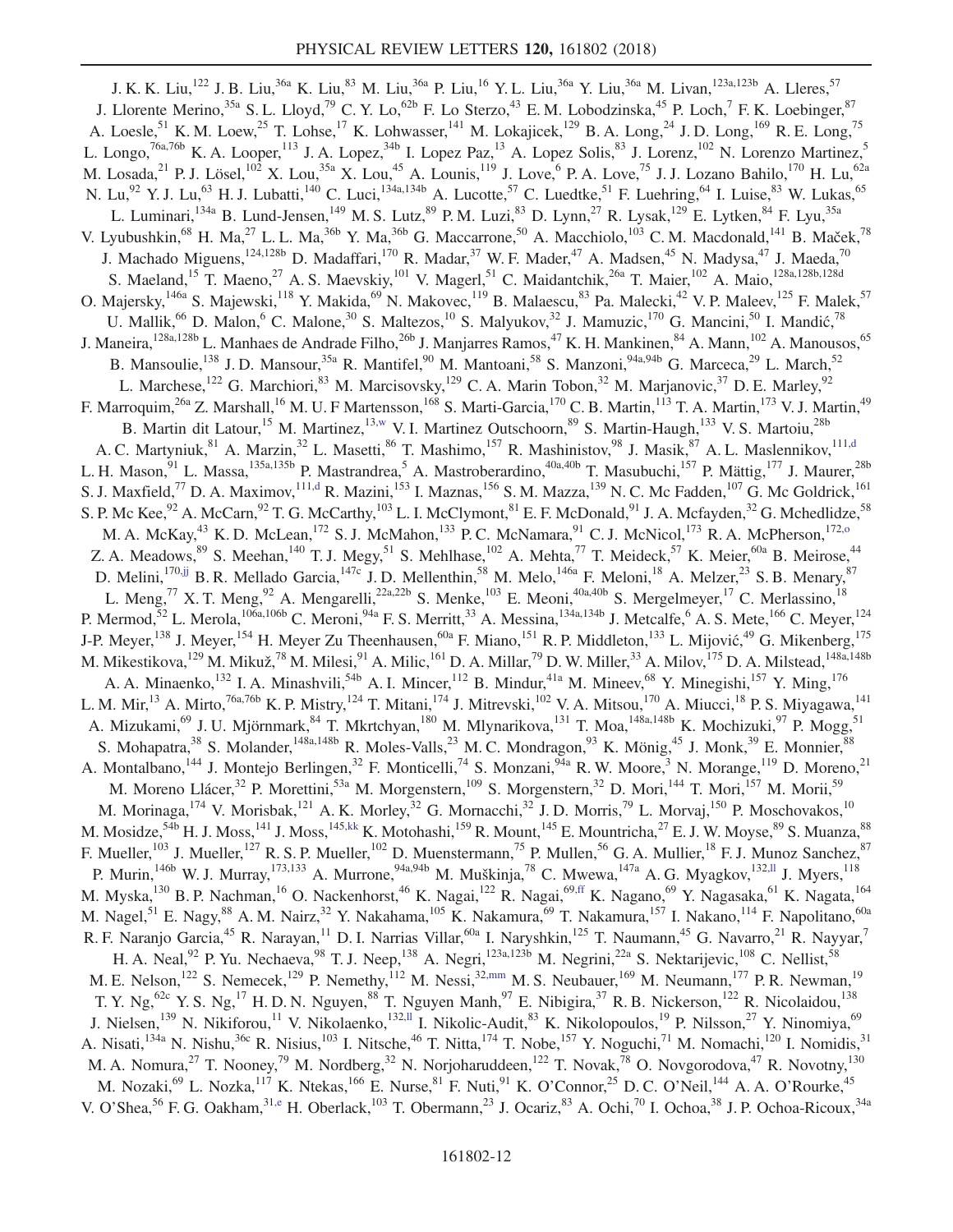<span id="page-13-1"></span><span id="page-13-0"></span>S. Oda,<sup>73</sup> S. Odaka,<sup>69</sup> A. Oh,<sup>87</sup> S. H. Oh,<sup>48</sup> C. C. Ohm,<sup>149</sup> H. Ohman,<sup>168</sup> H. Oide,<sup>53a,53b</sup> H. Okawa,<sup>164</sup> Y. Okazaki,<sup>71</sup> Y. Okumura,<sup>157</sup> T. Okuyama,<sup>69</sup> A. Olariu,<sup>28b</sup> L. F. Oleiro Seabra,<sup>128a</sup> S. A. Olivares Pino,<sup>34a</sup> D. Oliveira Damazio,<sup>27</sup> J. L. Oliver,<sup>1</sup> M. J. R. Olsson,<sup>33</sup> A. Olszewski,<sup>42</sup> J. Olszowska,<sup>42</sup> A. Onofre,<sup>128a,128e</sup> K. Onogi,<sup>105</sup> P. U. E. Onyisi,<sup>1[1,nn](#page-20-39)</sup> H. Oppen,<sup>121</sup> M. J. Oreglia,<sup>33</sup> Y. Oren,<sup>155</sup> D. Orestano,<sup>136a,136b</sup> E. C. Orgill,<sup>87</sup> N. Orlando,<sup>62b</sup> R. S. Orr,<sup>161</sup> B. Osculati,<sup>53a,53[b,a](#page-20-0)</sup> R. Ospanov,<sup>36a</sup> G. Otero y Garzon,<sup>29</sup> H. Otono,<sup>73</sup> M. Ouchrif,<sup>137d</sup> F. Ould-Saada,<sup>121</sup> A. Ouraou,<sup>138</sup> K. P. Oussoren,<sup>109</sup> Q. Ouyang,<sup>35a</sup> M. Owen,<sup>56</sup> R. E. Owen,<sup>19</sup> V. E. Ozcan,<sup>20a</sup> N. Ozturk,<sup>8</sup> K. Pachal,<sup>144</sup> A. Pacheco Pages,<sup>13</sup> L. Pacheco Rodriguez,<sup>138</sup> C. Padilla Aranda,<sup>13</sup> S. Pagan Griso,<sup>16</sup> M. Paganini,<sup>179</sup> F. Paige,<sup>27</sup> G. Palacino,<sup>64</sup> S. Palazzo,<sup>40a,40b</sup> S. Palestini,<sup>32</sup> M. Palka,<sup>41b</sup> D. Pallin,<sup>37</sup> I. Panagoulias,<sup>10</sup> C. E. Pandini,<sup>52</sup> J. G. Panduro Vazquez,<sup>80</sup> P. Pani,<sup>32</sup> L. Paolozzi,<sup>52</sup> Th. D. Papadopoulou,<sup>10</sup> K. Papageorgiou,<sup>[9,t](#page-20-19)</sup> A. Paramonov,<sup>6</sup> D. Paredes Hernandez,<sup>62b</sup> B. Parida,<sup>36c</sup> A. J. Parker,<sup>75</sup> M. A. Parker,<sup>30</sup> K. A. Parker,<sup>45</sup> F. Parodi,<sup>53a,53b</sup> J. A. Parsons,<sup>38</sup> U. Parzefall,<sup>51</sup> V. R. Pascuzzi,<sup>161</sup> J. M. Pasner,<sup>139</sup> E. Pasqualucci,<sup>134a</sup> S. Passaggio,<sup>53a</sup> Fr. Pastore,<sup>80</sup> P. Pasuwan,<sup>148a,148b</sup> S. Pataraia,<sup>86</sup> J. R. Pater,<sup>87</sup> A. Pathak,<sup>176[,f](#page-20-5)</sup> T. Pauly,<sup>32</sup> B. Pearson,<sup>103</sup> S. Pedraza Lopez,<sup>170</sup> R. Pedro,<sup>128a,128b</sup> S. V. Peleganchuk,<sup>11[1,d](#page-20-3)</sup> O. Penc,<sup>129</sup> C. Peng,<sup>35a,35d</sup> H. Peng,<sup>36a</sup> J. Penwell,<sup>64</sup> B. S. Peralva,<sup>26b</sup> M. M. Perego,<sup>138</sup> A. P. Pereira Peixoto,<sup>128a</sup> D. V. Perepelitsa,<sup>27</sup> F. Peri,<sup>17</sup> L. Perini,<sup>94a,94b</sup> H. Pernegger,<sup>32</sup> S. Perrella,<sup>106a,106b</sup> V.D. Peshekhonov,<sup>68[,a](#page-20-0)</sup> K. Peters,<sup>45</sup> R. F. Y. Peters,<sup>87</sup> B. A. Petersen,<sup>32</sup> T. C. Petersen,<sup>39</sup> E. Petit,<sup>57</sup> A. Petridis,<sup>1</sup> C. Petridou,<sup>156</sup> P. Petroff,<sup>119</sup> E. Petrolo,<sup>134a</sup> M. Petrov,<sup>122</sup> F. Petrucci,<sup>136a,136b</sup> N. E. Pettersson,<sup>89</sup> A. Peyaud,<sup>138</sup> R. Pezoa,<sup>34b</sup> T. Pham,<sup>91</sup> F. H. Phillips,<sup>93</sup> P. W. Phillips,<sup>133</sup> G. Piacquadio,<sup>150</sup> E. Pianori,<sup>173</sup> A. Picazio,<sup>89</sup> M. A. Pickering,<sup>122</sup> R. Piegaia,<sup>29</sup> J. E. Pilcher,<sup>33</sup> A. D. Pilkington,<sup>87</sup> M. Pinamonti,<sup>135a,135b</sup> J. L. Pinfold,<sup>3</sup> M. Pitt,<sup>175</sup> M.-A. Pleier,<sup>27</sup> V. Pleskot,<sup>131</sup> E. Plotnikova,<sup>68</sup> D. Pluth,<sup>67</sup> P. Podberezko,<sup>111</sup> R. Poettgen,<sup>84</sup> R. Poggi,<sup>123a,123b</sup> L. Poggioli,<sup>119</sup> I. Pogrebnyak,  $93$  D. Pohl,  $23$  I. Pokharel,  $58$  G. Polesello,  $123a$  A. Poley,  $45$  A. Policicchio,  $40a,40b$  R. Polifka,  $32$  A. Polini,  $22a$ C. S. Pollard,<sup>45</sup> V. Polychronakos,<sup>27</sup> D. Ponomarenko,<sup>100</sup> L. Pontecorvo,<sup>134a</sup> G. A. Popeneciu,<sup>28d</sup> D. M. Portillo Quintero,<sup>83</sup> S. Pospisil,<sup>130</sup> K. Potamianos,<sup>45</sup> I. N. Potrap,<sup>68</sup> C. J. Potter,<sup>30</sup> H. Potti,<sup>11</sup> T. Poulsen,<sup>84</sup> J. Poveda,<sup>32</sup> M. E. Pozo Astigarraga,<sup>32</sup> P. Pralavorio,<sup>88</sup> S. Prell,<sup>67</sup> D. Price,<sup>87</sup> M. Primavera,<sup>76a</sup> S. Prince,<sup>90</sup> N. Proklova,<sup>100</sup> K. Prokofiev,<sup>62c</sup> F. Prokoshin,<sup>34b</sup> S. Protopopescu,<sup>27</sup> J. Proudfoot,<sup>6</sup> M. Przybycien,<sup>41a</sup> A. Puri,<sup>169</sup> P. Puzo,<sup>119</sup> J. Qian,<sup>92</sup> Y. Qin,<sup>87</sup> A. Quadt,<sup>58</sup> M. Queitsch-Maitland,<sup>45</sup> A. Qureshi,<sup>1</sup> S. K. Radhakrishnan,<sup>150</sup> P. Rados,<sup>91</sup> F. Ragusa,<sup>94a,94b</sup> G. Rahal,<sup>181</sup> J. A. Raine,<sup>87</sup> S. Rajagopalan,<sup>27</sup> T. Rashid,<sup>119</sup> S. Raspopov,<sup>5</sup> M. G. Ratti,<sup>94a,94b</sup> D. M. Rauch,<sup>45</sup> F. Rauscher,<sup>102</sup> S. Rave,<sup>86</sup> B. Ravina,<sup>141</sup> I. Ravinovich,<sup>175</sup> J. H. Rawling,<sup>87</sup> M. Raymond,<sup>32</sup> A. L. Read,<sup>121</sup> N. P. Readioff,<sup>57</sup> M. Reale,<sup>76a,76b</sup> D. M. Rebuzzi,<sup>123a,123b</sup> A. Redelbach,  $^{178}$  G. Redlinger,  $^{27}$  R. Reece,  $^{139}$  R. G. Reed,  $^{147c}$  K. Reeves,  $^{44}$  L. Rehnisch,  $^{17}$  J. Reichert,  $^{124}$  A. Reiss,  $^{86}$ C. Rembser,<sup>32</sup> H. Ren,<sup>35a,35d</sup> M. Rescigno,<sup>134a</sup> S. Resconi,<sup>94a</sup> E. D. Resseguie,<sup>124</sup> S. Rettie,<sup>171</sup> E. Reynolds,<sup>19</sup> O. L. Rezanova,  $\frac{111, d}{11}$  P. Reznicek,  $\frac{131}{11}$  R. Richter,  $\frac{103}{11}$  S. Richter,  $\frac{81}{11}$  E. Richter-Was,  $\frac{41b}{11}$  O. Ricken,  $\frac{23}{11}$  M. Ridel,  $\frac{83}{11}$  P. Rieck,  $\frac{103}{11}$ C. J. Riegel,<sup>177</sup> O. Rifki,<sup>45</sup> M. Rijssenbeek,<sup>150</sup> A. Rimoldi,<sup>123a,123b</sup> M. Rimoldi,<sup>18</sup> L. Rinaldi,<sup>22a</sup> G. Ripellino,<sup>149</sup> B. Ristić,<sup>32</sup> E. Ritsch,<sup>32</sup> I. Riu,<sup>13</sup> J. C. Rivera Vergara,<sup>34a</sup> F. Rizatdinova,<sup>116</sup> E. Rizvi,<sup>79</sup> C. Rizzi,<sup>13</sup> R. T. Roberts,<sup>87</sup> S. H. Robertson,<sup>90,0</sup> A. Robichaud-Veronneau,<sup>90</sup> D. Robinson,<sup>30</sup> J. E. M. Robinson,<sup>45</sup> A. Robson,<sup>56</sup> E. Rocco,<sup>86</sup> C. Roda, <sup>126a, 126b</sup> Y. Rodina, 88,00 S. Rodriguez Bosca,<sup>170</sup> A. Rodriguez Perez,<sup>13</sup> D. Rodriguez Rodriguez,<sup>170</sup> A. M. Rodríguez Vera,<sup>163b</sup> S. Roe,<sup>32</sup> C. S. Rogan,<sup>59</sup> O. Røhne,<sup>121</sup> R. Röhrig,<sup>103</sup> C. P. A. Roland,<sup>64</sup> J. Roloff,<sup>59</sup> A. Romaniouk,<sup>100</sup> M. Romano,<sup>22a,22b</sup> E. Romero Adam,<sup>170</sup> N. Rompotis,<sup>77</sup> M. Ronzani,<sup>112</sup> L. Roos,<sup>83</sup> S. Rosati,<sup>134a</sup> K. Rosbach,<sup>51</sup> P. Rose,<sup>139</sup> N.-A. Rosien,<sup>58</sup> E. Rossi,<sup>106a,106b</sup> L. P. Rossi,<sup>53a</sup> L. Rossini,<sup>94a,94b</sup> J. H. N. Rosten,<sup>30</sup> R. Rosten,<sup>140</sup> M. Rotaru,<sup>28b</sup> J. Rothberg,<sup>140</sup> D. Rousseau,<sup>119</sup> D. Roy,<sup>147c</sup> A. Rozanov,<sup>88</sup> Y. Rozen,<sup>154</sup> X. Ruan,<sup>147c</sup> F. Rubbo,<sup>145</sup> F. Rühr,<sup>51</sup> A. Ruiz-Martinez,<sup>31</sup> Z. Rurikova,<sup>51</sup> N. A. Rusakovich,<sup>68</sup> H. L. Russell,<sup>90</sup> J. P. Rutherfoord,<sup>7</sup> N. Ruthmann,<sup>32</sup> E. M. Rüttinger,<sup>45</sup> Y. F. Ryabov,<sup>125</sup> M. Rybar,<sup>169</sup> G. Rybkin,<sup>119</sup> S. Ryu, <sup>6</sup> A. Ryzhov,<sup>132</sup> G. F. Rzehorz,<sup>58</sup> A. F. Saavedra,<sup>152</sup> P. Sabatini,<sup>58</sup> G. Sabato,<sup>109</sup> S. Sacerdoti,<sup>119</sup> H. F-W. Sadrozinski,<sup>139</sup> R. Sadykov,<sup>68</sup> F. Safai Tehrani,<sup>134a</sup> P. Saha,<sup>110</sup> M. Sahinsoy,<sup>60a</sup> M. Saimpert,<sup>45</sup> M. Saito,<sup>157</sup> T. Saito,<sup>157</sup> H. Sakamoto,<sup>157</sup> D. Salamani,<sup>52</sup> G. Salamanna,<sup>136a,136b</sup> J. E. Salazar Loyola,<sup>34b</sup> D. Salek,<sup>109</sup> P. H. Sales De Bruin, <sup>168</sup> D. Salihagic, <sup>103</sup> A. Salnikov, <sup>145</sup> J. Salt, <sup>170</sup> D. Salvatore, <sup>40a, 40b</sup> F. Salvatore, <sup>151</sup> A. Salvucci, <sup>62a, 62b, 62c</sup> A. Salzburger,<sup>32</sup> D. Sammel,<sup>51</sup> D. Sampsonidis,<sup>156</sup> D. Sampsonidou,<sup>156</sup> J. Sánchez,<sup>170</sup> A. Sanchez Pineda,<sup>167a,167c</sup> H. Sandaker,<sup>121</sup> C. O. Sander,<sup>45</sup> M. Sandhoff,<sup>177</sup> C. Sandoval,<sup>21</sup> D. P. C. Sankey,<sup>133</sup> M. Sannino,<sup>53a,53b</sup> Y. Sano,<sup>105</sup> A. Sansoni,<sup>50</sup> C. Santoni,<sup>37</sup> H. Santos,<sup>128a</sup> I. Santoyo Castillo,<sup>151</sup> A. Sapronov,<sup>68</sup> J. G. Saraiva,<sup>128a,128b,128d</sup> O. Sasaki,<sup>69</sup> K. Sato,<sup>164</sup> E. Sauvan,<sup>5</sup> P. Savard,<sup>16[1,e](#page-20-4)</sup> N. Savic,<sup>103</sup> R. Sawada,<sup>157</sup> C. Sawyer,<sup>133</sup> L. Sawyer,<sup>82[,v](#page-20-21)</sup> C. Sbarra,<sup>22a</sup> A. Sbrizzi,<sup>22a,22b</sup> T. Scanlon, <sup>81</sup> D. A. Scannicchio, <sup>166</sup> J. Schaarschmidt, <sup>140</sup> P. Schacht, <sup>103</sup> B. M. Schachtner, <sup>102</sup> D. Schaefer, <sup>33</sup> L. Schaefer, <sup>124</sup> J. Schaeffer,<sup>86</sup> S. Schaepe,<sup>32</sup> U. Schäfer,<sup>86</sup> A. C. Schaffer,<sup>119</sup> D. Schaile,<sup>102</sup> R. D. Schamberger,<sup>150</sup> V. A. Schegelsky,<sup>125</sup> D. Scheirich,<sup>131</sup> F. Schenck,<sup>17</sup> M. Schernau,<sup>166</sup> C. Schiavi,<sup>53a,53b</sup> S. Schier,<sup>139</sup> L. K. Schildgen,<sup>23</sup> Z. M. Schillaci,<sup>25</sup>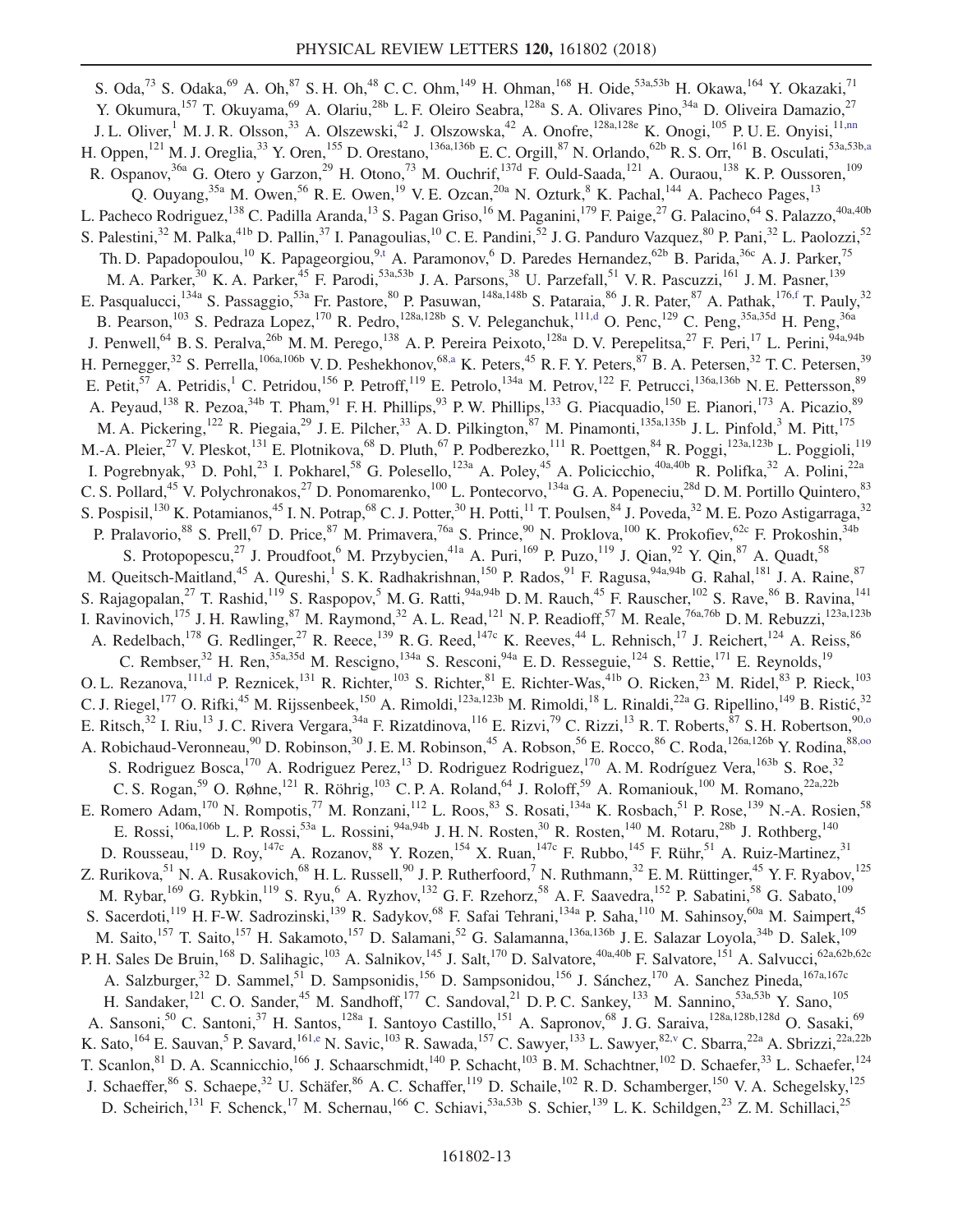<span id="page-14-6"></span><span id="page-14-5"></span><span id="page-14-4"></span><span id="page-14-3"></span><span id="page-14-2"></span><span id="page-14-1"></span><span id="page-14-0"></span>E. J. Schioppa,<sup>32</sup> M. Schioppa,<sup>40a,40b</sup> K. E. Schleicher,<sup>51</sup> S. Schlenker,<sup>32</sup> K. R. Schmidt-Sommerfeld,<sup>103</sup> K. Schmieden,<sup>32</sup> C. Schmitt,<sup>86</sup> S. Schmitt,<sup>45</sup> S. Schmitz,<sup>86</sup> U. Schnoor,<sup>51</sup> L. Schoeffel,<sup>138</sup> A. Schoening,<sup>60b</sup> E. Schopf,<sup>23</sup> M. Schott,<sup>86</sup> J. F. P. Schouwenberg,<sup>108</sup> J. Schovancova,<sup>32</sup> S. Schramm,<sup>52</sup> N. Schuh,<sup>86</sup> A. Schulte,<sup>86</sup> H.-C. Schultz-Coulon,<sup>60a</sup> M. Schumacher,<sup>51</sup> B. A. Schumm,<sup>139</sup> Ph. Schune,<sup>138</sup> A. Schwartzman,<sup>145</sup> T. A. Schwarz,<sup>92</sup> H. Schweiger,<sup>87</sup> Ph. Schwemling,<sup>138</sup> R. Schwienhorst,<sup>93</sup> J. Schwindling,<sup>138</sup> A. Sciandra,<sup>23</sup> G. Sciolla,<sup>25</sup> M. Scornajenghi,<sup>40a,40b</sup> F. Scuri,<sup>126a</sup> F. Scutti,<sup>91</sup> L. M. Scyboz,<sup>103</sup> J. Searcy,<sup>92</sup> C. D. Sebastiani,<sup>134a,134b</sup> P. Seema,<sup>23</sup> S. C. Seidel,<sup>107</sup> A. Seiden,<sup>139</sup> J. M. Seixas,<sup>26a</sup> G. Sekhniaidze,<sup>106a</sup> K. Sekhon,<sup>92</sup> S. J. Sekula,<sup>43</sup> N. Semprini-Cesari,<sup>22a,22b</sup> S. Senkin,<sup>37</sup> C. Serfon,<sup>121</sup> L. Serin,<sup>119</sup> L. Serkin, <sup>167a,167b</sup> M. Sessa, <sup>136a,136b</sup> H. Severini, <sup>115</sup> T. Šfiligoj, <sup>78</sup> F. Sforza, <sup>165</sup> A. Sfyrla, <sup>52</sup> E. Shabalina, <sup>58</sup> J. D. Shahinian, <sup>139</sup> N. W. Shaikh,<sup>148a,148b</sup> L. Y. Shan,<sup>35a</sup> R. Shang,<sup>169</sup> J. T. Shank,<sup>24</sup> M. Shapiro,<sup>16</sup> A. Sharma,<sup>122</sup> A. S. Sharma,<sup>1</sup> P. B. Shatalov,<sup>99</sup> K. Shaw,<sup>167a,167b</sup> S. M. Shaw, <sup>87</sup> A. Shcherbakova, <sup>125</sup> C. Y. Shehu, <sup>151</sup> Y. Shen, <sup>115</sup> N. Sherafati, <sup>31</sup> A. D. Sherman, <sup>24</sup> P. Sherwood,<sup>81</sup> L. Shi,<sup>15[3,pp](#page-20-41)</sup> S. Shimizu,<sup>70</sup> C.O. Shimmin,<sup>179</sup> M. Shimojima,<sup>104</sup> I.P.J. Shipsey,<sup>122</sup> S. Shirabe,<sup>73</sup> M. Shiyakova,<sup>68[,qq](#page-20-42)</sup> J. Shlomi,<sup>175</sup> A. Shmeleva,<sup>98</sup> D. Shoaleh Saadi,<sup>97</sup> M. J. Shochet,<sup>33</sup> S. Shojaii,<sup>91</sup> D. R. Shope,<sup>115</sup> S. Shrestha,  $^{113}$  E. Shulga,  $^{100}$  P. Sicho,  $^{129}$  A. M. Sickles,  $^{169}$  P. E. Sidebo,  $^{149}$  E. Sideras Haddad,  $^{147c}$  O. Sidiropoulou,  $^{178}$ A. Sidoti,<sup>22a,22b</sup> F. Siegert,<sup>47</sup> Dj. Sijacki,<sup>14</sup> J. Silva,<sup>128a,128b,128d</sup> M. Silva Jr.,<sup>176</sup> S. B. Silverstein,<sup>148a</sup> L. Simic,<sup>68</sup> S. Simion,<sup>119</sup> E. Simioni,  $86$  B. Simmons,  $81$  M. Simon,  $86$  P. Sinervo,  $161$  N. B. Sinev,  $118$  M. Sioli,  $22a,22b$  G. Siragusa,  $178$  I. Siral,  $92$ S. Yu. Sivoklokov,<sup>101</sup> J. Sjölin,<sup>148a,148b</sup> M. B. Skinner,<sup>75</sup> P. Skubic,<sup>115</sup> M. Slater,<sup>19</sup> T. Slavicek,<sup>130</sup> M. Slawinska,<sup>42</sup> K. Sliwa, <sup>165</sup> R. Slovak, <sup>131</sup> V. Smakhtin, <sup>175</sup> B. H. Smart, <sup>5</sup> J. Smiesko, <sup>146a</sup> N. Smirnov, <sup>100</sup> S. Yu. Smirnov, <sup>100</sup> Y. Smirnov, <sup>100</sup> L. N. Smirnova,  $^{101,rr}$  $^{101,rr}$  $^{101,rr}$  O. Smirnova,  $^{84}$  J. W. Smith,  $^{58}$  M. N. K. Smith,  $^{38}$  R. W. Smith,  $^{38}$  M. Smizanska,  $^{75}$  K. Smolek,  $^{130}$ A. A. Snesarev,<sup>98</sup> I. M. Snyder,<sup>118</sup> S. Snyder,<sup>27</sup> R. Sobie,<sup>172[,o](#page-20-14)</sup> F. Socher,<sup>47</sup> A. M. Soffa,<sup>166</sup> A. Soffer,<sup>155</sup> A. Søgaard,<sup>49</sup> D. A. Soh,<sup>153</sup> G. Sokhrannyi,<sup>78</sup> C. A. Solans Sanchez,<sup>32</sup> M. Solar,<sup>130</sup> E. Yu. Soldatov,<sup>100</sup> U. Soldevila,<sup>170</sup> A. A. Solodkov,<sup>132</sup> A. Soloshenko,<sup>68</sup> O. V. Solovyanov,<sup>132</sup> V. Solovyev,<sup>125</sup> P. Sommer,<sup>141</sup> H. Son,<sup>165</sup> W. Song,<sup>133</sup> A. Sopczak,<sup>130</sup> F. Sopkova,<sup>146b</sup> D. Sosa,<sup>60b</sup> C. L. Sotiropoulou,<sup>126a,126b</sup> S. Sottocornola,<sup>123a,123b</sup> R. Soualah,<sup>167a,167c</sup> A. M. Soukharev,<sup>11[1,d](#page-20-3)</sup> D. South,<sup>45</sup> B. C. Sowden, <sup>80</sup> S. Spagnolo, <sup>76a, 76b</sup> M. Spalla, <sup>103</sup> M. Spangenberg, <sup>173</sup> F. Spanò, <sup>80</sup> D. Sperlich, <sup>17</sup> F. Spettel, <sup>103</sup> T. M. Spieker,  $^{60a}$  R. Spighi,  $^{22a}$  G. Spigo,  $^{32}$  L. A. Spiller,  $^{91}$  M. Spousta,  $^{131}$  A. Stabile,  $^{94a,94b}$  R. Stamen,  $^{60a}$  S. Stamm,  $^{17}$ E. Stanecka,<sup>42</sup> R. W. Stanek,<sup>6</sup> C. Stanescu,<sup>136a</sup> M. M. Stanitzki,<sup>45</sup> B. S. Stapf,<sup>109</sup> S. Stapnes,<sup>121</sup> E. A. Starchenko,<sup>132</sup> G. H. Stark,<sup>33</sup> J. Stark,<sup>57</sup> S. H Stark,<sup>39</sup> P. Staroba,<sup>129</sup> P. Starovoitov,<sup>60a</sup> S. Stärz,<sup>32</sup> R. Staszewski,<sup>42</sup> M. Stegler,<sup>45</sup> P. Steinberg,<sup>27</sup> B. Stelzer,<sup>144</sup> H. J. Stelzer,<sup>32</sup> O. Stelzer-Chilton,<sup>163a</sup> H. Stenzel,<sup>55</sup> T. J. Stevenson,<sup>79</sup> G. A. Stewart,<sup>32</sup> M. C. Stockton,<sup>118</sup> G. Stoicea,<sup>28b</sup> P. Stolte,<sup>58</sup> S. Stonjek,<sup>103</sup> A. Straessner,<sup>47</sup> J. Strandberg,<sup>149</sup> S. Strandberg,<sup>148a,148b</sup> M. Strauss, <sup>115</sup> P. Strizenec, <sup>146b</sup> R. Ströhmer, <sup>178</sup> D. M. Strom, <sup>118</sup> R. Stroynowski, <sup>43</sup> A. Strubig, <sup>49</sup> S. A. Stucci, <sup>27</sup> B. Stugu, <sup>15</sup> J. Stupak,<sup>115</sup> N. A. Styles,<sup>45</sup> D. Su,<sup>145</sup> J. Su,<sup>127</sup> S. Suchek,<sup>60a</sup> Y. Sugaya,<sup>120</sup> M. Suk,<sup>130</sup> V. V. Sulin,<sup>98</sup> DMS Sultan,<sup>52</sup> S. Sultansoy,<sup>4c</sup> T. Sumida,<sup>71</sup> S. Sun,<sup>92</sup> X. Sun,<sup>3</sup> K. Suruliz,<sup>151</sup> C. J. E. Suster,<sup>152</sup> M. R. Sutton,<sup>151</sup> S. Suzuki,<sup>69</sup> M. Svatos,<sup>129</sup> M. Swiatlowski,<sup>33</sup> S. P. Swift,<sup>2</sup> A. Sydorenko,<sup>86</sup> I. Sykora,<sup>146a</sup> T. Sykora,<sup>131</sup> D. Ta,<sup>86</sup> K. Tackmann,<sup>45</sup> J. Taenzer,<sup>155</sup> A. Taffard,<sup>166</sup> R. Tafirout,<sup>163a</sup> E. Tahirovic,<sup>79</sup> N. Taiblum,<sup>155</sup> H. Takai,<sup>27</sup> R. Takashima,<sup>72</sup> E. H. Takasugi,<sup>103</sup> K. Takeda,<sup>70</sup> T. Takeshita,<sup>142</sup> Y. Takubo,<sup>69</sup> M. Talby,<sup>88</sup> A. A. Talyshev,<sup>11[1,d](#page-20-3)</sup> J. Tanaka,<sup>157</sup> M. Tanaka,<sup>159</sup> R. Tanaka,<sup>119</sup> R. Tanioka,<sup>70</sup> B. B. Tannenwald,<sup>113</sup> S. Tapia Araya,<sup>34b</sup> S. Tapprogge,<sup>86</sup> A. T. Tarek Abouelfadl Mohamed,<sup>83</sup> S. Tarem,<sup>154</sup> G. Tarna,<sup>28b[,q](#page-20-16)</sup> G. F. Tartarelli,<sup>94a</sup> P. Tas,<sup>131</sup> M. Tasevsky,<sup>129</sup> T. Tashiro,<sup>71</sup> E. Tassi,<sup>40a,40b</sup> A. Tavares Delgado,<sup>128a,128b</sup> Y. Tayalati,<sup>137e</sup> A. C. Taylor,<sup>107</sup> A. J. Taylor,<sup>49</sup> G. N. Taylor,<sup>91</sup> P. T. E. Taylor,<sup>91</sup> W. Taylor,<sup>163b</sup> P. Teixeira-Dias,<sup>80</sup> D. Temple,<sup>144</sup> H. Ten Kate,<sup>32</sup> P. K. Teng,<sup>153</sup> J. J. Teoh,<sup>120</sup> F. Tepel,<sup>177</sup> S. Terada,<sup>69</sup> K. Terashi,<sup>157</sup> J. Terron,<sup>85</sup> S. Terzo,<sup>13</sup> M. Testa,<sup>50</sup> R. J. Teuscher,  $^{161,0}$  S. J. Thais,  $^{179}$  T. Theveneaux-Pelzer,  $^{45}$  F. Thiele,  $^{39}$  J. P. Thomas,  $^{19}$  P. D. Thompson,  $^{19}$  A. S. Thompson,  $^{56}$ L. A. Thomsen,<sup>179</sup> E. Thomson,<sup>124</sup> Y. Tian,<sup>38</sup> R. E. Ticse Torres,<sup>58</sup> V. O. Tikhomirov,<sup>98[,ss](#page-20-44)</sup> Yu. A. Tikhonov,<sup>111[,d](#page-20-3)</sup> S. Timoshenko,<sup>100</sup> P. Tipton,<sup>179</sup> S. Tisserant,<sup>88</sup> K. Todome,<sup>159</sup> S. Todorova-Nova,<sup>5</sup> S. Todt,<sup>47</sup> J. Tojo,<sup>73</sup> S. Tokár,<sup>146a</sup> K. Tokushuku,<sup>69</sup> E. Tolley,<sup>113</sup> M. Tomoto,<sup>105</sup> L. Tompkins,<sup>145[,tt](#page-20-45)</sup> K. Toms,<sup>107</sup> B. Tong,<sup>59</sup> P. Tornambe,<sup>51</sup> E. Torrence,<sup>118</sup> H. Torres,<sup>47</sup> E. Torró Pastor,<sup>140</sup> C. Tosciri,<sup>122</sup> J. Toth,<sup>88[,uu](#page-20-46)</sup> F. Touchard,<sup>88</sup> D. R. Tovey,<sup>141</sup> C. J. Treado,<sup>112</sup> T. Trefzger,<sup>178</sup> F. Tresoldi, <sup>151</sup> A. Tricoli, <sup>27</sup> I.M. Trigger, <sup>163a</sup> S. Trincaz-Duvoid, <sup>83</sup> M.F. Tripiana, <sup>13</sup> W. Trischuk, <sup>161</sup> B. Trocmé, <sup>57</sup> A. Trofymov,<sup>45</sup> C. Troncon,<sup>94a</sup> M. Trovatelli,<sup>172</sup> F. Trovato,<sup>151</sup> L. Truong,<sup>147b</sup> M. Trzebinski,<sup>42</sup> A. Trzupek,<sup>42</sup> F. Tsai,<sup>45</sup> K. W. Tsang,<sup>62a</sup> J. C-L. Tseng,<sup>122</sup> P. V. Tsiareshka,<sup>95</sup> N. Tsirintanis,<sup>9</sup> S. Tsiskaridze,<sup>13</sup> V. Tsiskaridze,<sup>150</sup> E. G. Tskhadadze,<sup>54a</sup> I. I. Tsukerman,<sup>99</sup> V. Tsulaia,<sup>16</sup> S. Tsuno,<sup>69</sup> D. Tsybychev,<sup>150</sup> Y. Tu,<sup>62b</sup> A. Tudorache,<sup>28b</sup> V. Tudorache,<sup>28b</sup> T. T. Tulbure,<sup>28a</sup> A. N. Tuna,<sup>59</sup> S. Turchikhin,<sup>68</sup> D. Turgeman,<sup>175</sup> I. Turk Cakir,<sup>4[b,vv](#page-20-47)</sup> R. Turra,<sup>94a</sup> P. M. Tuts,<sup>38</sup> G. Ucchielli,<sup>22a,22b</sup> I. Ueda,<sup>69</sup> M. Ughetto,<sup>148a,148b</sup> F. Ukegawa,<sup>164</sup> G. Unal,<sup>32</sup> A. Undrus,<sup>27</sup> G. Unel,<sup>166</sup> F. C. Ungaro,<sup>91</sup>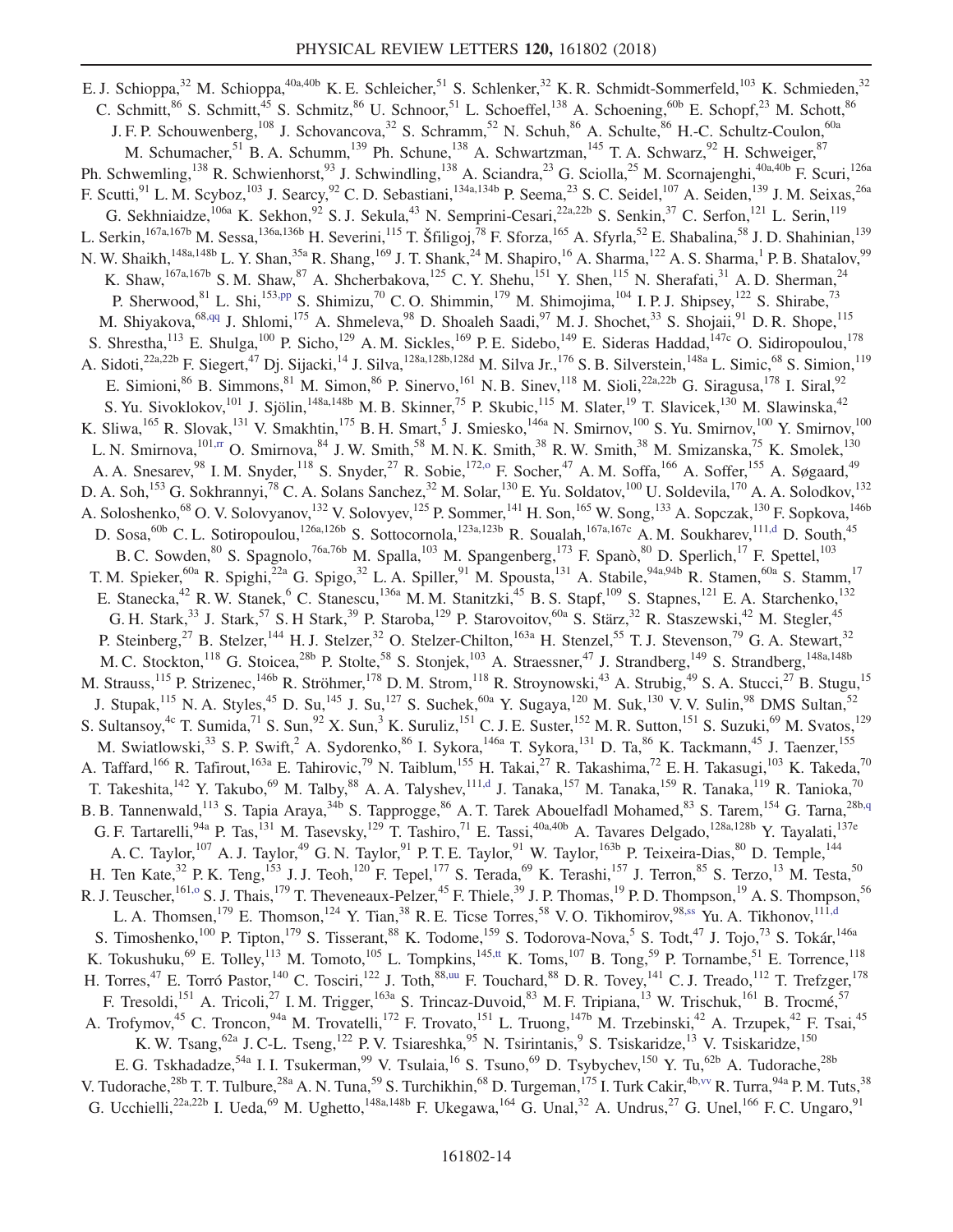<span id="page-15-0"></span>Y. Unno,<sup>69</sup> K. Uno,<sup>157</sup> J. Urban,<sup>146b</sup> P. Urquijo,<sup>91</sup> P. Urrejola,<sup>86</sup> G. Usai,<sup>8</sup> J. Usui,<sup>69</sup> L. Vacavant,<sup>88</sup> V. Vacek,<sup>130</sup> B. Vachon,<sup>90</sup> K. O. H. Vadla, <sup>121</sup> A. Vaidya, <sup>81</sup> C. Valderanis, <sup>102</sup> E. Valdes Santurio, <sup>148a, 148b</sup> M. Valente, <sup>52</sup> S. Valentinetti, <sup>22a, 22b</sup> A. Valero, <sup>170</sup> L. Valéry,<sup>45</sup> R. A. Vallance,<sup>19</sup> A. Vallier,<sup>5</sup> J. A. Valls Ferrer,<sup>170</sup> T. R. Van Daalen,<sup>13</sup> W. Van Den Wollenberg,<sup>109</sup> H. van der Graaf,<sup>109</sup> P. van Gemmeren,<sup>6</sup> J. Van Nieuwkoop,<sup>144</sup> I. van Vulpen,<sup>109</sup> M. C. van Woerden,<sup>109</sup> M. Vanadia,<sup>135a,135b</sup> W. Vandelli,<sup>32</sup> A. Vaniachine,<sup>160</sup> P. Vankov,<sup>109</sup> R. Vari,<sup>134a</sup> E. W. Varnes,<sup>7</sup> C. Varni,<sup>53a,53b</sup> T. Varol,<sup>43</sup> D. Varouchas,<sup>119</sup> A. Vartapetian, <sup>8</sup> K. E. Varvell,<sup>152</sup> J. G. Vasquez,<sup>179</sup> G. A. Vasquez,<sup>34b</sup> F. Vazeille,<sup>37</sup> D. Vazquez Furelos,<sup>13</sup> T. Vazquez Schroeder,<sup>90</sup> J. Veatch,<sup>58</sup> V. Vecchio,<sup>136a,136b</sup> L. M. Veloce,<sup>161</sup> F. Veloso,<sup>128a,128c</sup> S. Veneziano,<sup>134a</sup> A. Ventura,<sup>76a,76b</sup> M. Venturi,<sup>172</sup> N. Venturi,<sup>32</sup> V. Vercesi,<sup>123a</sup> M. Verducci,<sup>136a,136b</sup> C. Vergis,<sup>23</sup> W. Verkerke,<sup>109</sup> A. T. Vermeulen,<sup>109</sup> J. C. Vermeulen,<sup>109</sup> M. C. Vetterli,<sup>14[4,e](#page-20-4)</sup> N. Viaux Maira,<sup>34b</sup> O. Viazlo,<sup>84</sup> I. Vichou,<sup>16[9,a](#page-20-0)</sup> T. Vickey,<sup>141</sup> O. E. Vickey Boeriu,<sup>141</sup> G. H. A. Viehhauser,<sup>122</sup> S. Viel,<sup>16</sup> L. Vigani,<sup>122</sup> M. Villa,<sup>22a,22b</sup> M. Villaplana Perez,<sup>94a,94b</sup> E. Vilucchi,<sup>50</sup> M. G. Vincter,<sup>31</sup> V. B. Vinogradov,<sup>68</sup> A. Vishwakarma,<sup>45</sup> C. Vittori,<sup>22a,22b</sup> I. Vivarelli,<sup>151</sup> S. Vlachos,<sup>10</sup> M. Vogel,<sup>177</sup> P. Vokac,<sup>130</sup> G. Volpi,<sup>13</sup> S. E. von Buddenbrock,<sup>147c</sup> E. von Toerne,<sup>23</sup> V. Vorobel,<sup>131</sup> K. Vorobev,<sup>100</sup> M. Vos,<sup>170</sup> J. H. Vossebeld,<sup>77</sup> N. Vranjes,<sup>14</sup> M. Vranjes Milosavljevic,<sup>14</sup> V. Vrba,<sup>130</sup> M. Vreeswijk,<sup>109</sup> R. Vuillermet,<sup>32</sup> I. Vukotic,<sup>33</sup> P. Wagner,<sup>23</sup> W. Wagner,<sup>177</sup> J. Wagner-Kuhr,<sup>102</sup> H. Wahlberg,<sup>74</sup> S. Wahrmund,<sup>47</sup> K. Wakamiya,<sup>70</sup> J. Walder,<sup>75</sup> R. Walker,<sup>102</sup> W. Walkowiak,<sup>143</sup> V. Wallangen,<sup>148a,148b</sup> A. M. Wang,<sup>59</sup> C. Wang,<sup>36b[,q](#page-20-16)</sup> F. Wang,<sup>176</sup> H. Wang,<sup>16</sup> H. Wang,<sup>3</sup> J. Wang,<sup>60b</sup> J. Wang,<sup>152</sup> Q. Wang,<sup>115</sup> R.-J. Wang,<sup>83</sup> R. Wang,<sup>36a</sup> R. Wang,<sup>6</sup> S. M. Wang,<sup>153</sup> T. Wang,<sup>38</sup> W. Wang,<sup>15[3,ww](#page-20-48)</sup> W. Wang,<sup>36[a,xx](#page-20-49)</sup> Y. Wang,<sup>36a</sup> Z. Wang,<sup>36c</sup> C. Wanotayaroj,<sup>45</sup> A. Warburton,<sup>90</sup> C. P. Ward,<sup>30</sup> D. R. Wardrope,<sup>81</sup> A. Washbrook,<sup>49</sup> P. M. Watkins,<sup>19</sup> A. T. Watson,<sup>19</sup> M. F. Watson,<sup>19</sup> G. Watts,<sup>140</sup> S. Watts,<sup>87</sup> B. M. Waugh,<sup>81</sup> A. F. Webb,<sup>11</sup> S. Webb,<sup>86</sup> C. Weber,  $^{179}$  M. S. Weber,  $^{18}$  S. M. Weber,  $^{60a}$  S. A. Weber,  $^{31}$  J. S. Webster,  $^6$  A. R. Weidberg,  $^{122}$  B. Weinert,  $^{64}$  J. Weingarten,  $^{58}$ M. Weirich,  $86$  C. Weiser,  $51$  P. S. Wells,  $32$  T. Wenaus,  $27$  T. Wengler,  $32$  S. Wenig,  $32$  N. Wermes,  $23$  M. D. Werner,  $67$  P. Werner,  $32$ M. Wessels,  $^{60a}$  T. D. Weston,  $^{18}$  K. Whalen,  $^{118}$  N. L. Whallon,  $^{140}$  A. M. Wharton,  $^{75}$  A. S. White,  $^{92}$  A. White,  $^8$  M. J. White,  $^1$ R. White,  $34b$  D. Whiteson,  $166$  B. W. Whitmore,  $75$  F. J. Wickens,  $133$  W. Wiedenmann,  $176$  M. Wielers,  $133$  C. Wiglesworth,  $39$ L. A. M. Wiik-Fuchs, <sup>51</sup> A. Wildauer, <sup>103</sup> F. Wilk, <sup>87</sup> H. G. Wilkens, <sup>32</sup> H. H. Williams, <sup>124</sup> S. Williams, <sup>30</sup> C. Willis, <sup>93</sup> S. Willocq,<sup>89</sup> J. A. Wilson,<sup>19</sup> I. Wingerter-Seez,<sup>5</sup> E. Winkels,<sup>151</sup> F. Winklmeier,<sup>118</sup> O. J. Winston,<sup>151</sup> B. T. Winter,<sup>23</sup> M. Wittgen,<sup>145</sup> M. Wobisch,<sup>8[2,v](#page-20-21)</sup> A. Wolf,<sup>86</sup> T. M. H. Wolf,<sup>109</sup> R. Wolff,<sup>88</sup> M. W. Wolter,<sup>42</sup> H. Wolters,<sup>128a,128c</sup> V. W. S. Wong,<sup>171</sup> N. L. Woods,<sup>139</sup> S. D. Worm,<sup>19</sup> B. K. Wosiek,<sup>42</sup> K. W. Wozniak,<sup>42</sup> K. Wraight,<sup>56</sup> M. Wu,<sup>33</sup> S. L. Wu,<sup>176</sup> X. Wu,<sup>52</sup> Y. Wu,<sup>36a</sup> T. R. Wyatt,<sup>87</sup> B. M. Wynne,<sup>49</sup> S. Xella,<sup>39</sup> Z. Xi,<sup>92</sup> L. Xia,<sup>35c</sup> D. Xu,<sup>35a</sup> H. Xu,<sup>36a</sup> L. Xu,<sup>27</sup> T. Xu,<sup>138</sup> W. Xu,<sup>92</sup> B. Yabsley,<sup>152</sup> S. Yacoob,<sup>147a</sup> K. Yajima,<sup>120</sup> D. P. Yallup,<sup>81</sup> D. Yamaguchi,<sup>159</sup> Y. Yamaguchi,<sup>159</sup> A. Yamamoto,<sup>69</sup> T. Yamanaka,<sup>157</sup> F. Yamane,<sup>70</sup> M. Yamatani,<sup>157</sup> T. Yamazaki,<sup>157</sup> Y. Yamazaki,<sup>70</sup> Z. Yan,<sup>24</sup> H. Yang,<sup>36c,36d</sup> H. Yang,<sup>16</sup> S. Yang,<sup>66</sup> Y. Yang,<sup>153</sup> Y. Yang,<sup>157</sup> Z. Yang,<sup>15</sup> W-M. Yao,<sup>16</sup> Y. C. Yap,<sup>45</sup> Y. Yasu,<sup>69</sup> E. Yatsenko,<sup>5</sup> K. H. Yau Wong,<sup>23</sup> J. Ye,<sup>43</sup> S. Ye,<sup>27</sup> I. Yeletskikh,<sup>68</sup> E. Yigitbasi,<sup>24</sup> E. Yildirim,<sup>86</sup> K. Yorita,<sup>174</sup> K. Yoshihara,<sup>124</sup> C. Young,<sup>145</sup> C. J. S. Young,<sup>32</sup> J. Yu,<sup>8</sup> J. Yu,<sup>67</sup> X. Yue,<sup>60a</sup> S. P. Y. Yuen,<sup>23</sup> I. Yusuff,<sup>3[0,yy](#page-20-50)</sup> B. Zabinski,<sup>42</sup> G. Zacharis,<sup>10</sup> R. Zaidan,<sup>13</sup> A. M. Zaitsev,<sup>132[,ll](#page-20-37)</sup> N. Zakharchuk,<sup>45</sup> J. Zalieckas,<sup>15</sup> S. Zambito,<sup>59</sup> D. Zanzi,<sup>32</sup> C. Zeitnitz,<sup>177</sup> G. Zemaityte,<sup>122</sup> J. C. Zeng,<sup>169</sup> Q. Zeng,<sup>145</sup> O. Zenin, <sup>132</sup> T. Ženiš, <sup>146a</sup> D. Zerwas, <sup>119</sup> M. Zgubič, <sup>122</sup> D. Zhang, <sup>36b</sup> D. Zhang, <sup>92</sup> F. Zhang, <sup>176</sup> G. Zhang, <sup>36[a,xx](#page-20-49)</sup> H. Zhang, <sup>35b</sup> J. Zhang,<sup>6</sup> L. Zhang,<sup>51</sup> L. Zhang,<sup>36a</sup> M. Zhang,<sup>169</sup> P. Zhang,<sup>35b</sup> R. Zhang,<sup>23</sup> R. Zhang,<sup>36[a,q](#page-20-16)</sup> X. Zhang,<sup>36b</sup> Y. Zhang,<sup>35a,35d</sup> Z. Zhang,  $^{119}$  X. Zhao,  $^{43}$  Y. Zhao,  $^{36b,y}$  $^{36b,y}$  $^{36b,y}$  Z. Zhao,  $^{36a}$  A. Zhemchugov,  $^{68}$  B. Zhou,  $^{92}$  C. Zhou,  $^{176}$  L. Zhou,  $^{43}$  M. Zhou,  $^{35a,35d}$ M. Zhou,<sup>150</sup> N. Zhou,<sup>36c</sup> Y. Zhou,<sup>7</sup> C. G. Zhu,<sup>36b</sup> H. Zhu,<sup>36a</sup> H. Zhu,<sup>35a</sup> J. Zhu,<sup>92</sup> Y. Zhu,<sup>36a</sup> X. Zhuang,<sup>35a</sup> K. Zhukov,<sup>98</sup> V. Zhulanov,<sup>11[1,zz](#page-20-51)</sup> A. Zibell,<sup>178</sup> D. Zieminska,<sup>64</sup> N. I. Zimine,<sup>68</sup> S. Zimmermann,<sup>51</sup> Z. Zinonos,<sup>103</sup> M. Zinser,<sup>86</sup> M. Ziolkowski,  $^{143}$  L. Živković,  $^{14}$  G. Zobernig,  $^{176}$  A. Zoccoli,  $^{22a,22b}$  K. Zoch,  $^{58}$  T. G. Zorbas,  $^{141}$  R. Zou,  $^{33}$ M. zur Nedden, $^{17}$  and L. Zwalinski $^{32}$ 

(ATLAS Collaboration)

<span id="page-15-2"></span><span id="page-15-1"></span><sup>1</sup>Department of Physics, University of Adelaide, Adelaide, Australia<br><sup>2</sup>Physics Department, SUNY Albany, Albany New York, USA

<span id="page-15-3"></span><sup>2</sup>Physics Department, SUNY Albany, Albany New York, USA<br><sup>3</sup>Department of Physics, University of Alberta, Edmonton Alberta, Canada

<sup>4a</sup>Department of Physics, Ankara University, Ankara, Turkey<br><sup>4b</sup>Istanbul Aydin University, Istanbul, Turkey<br><sup>4c</sup>Division of Physics, TOBB University of Economics and Technology, Ankara, Turkey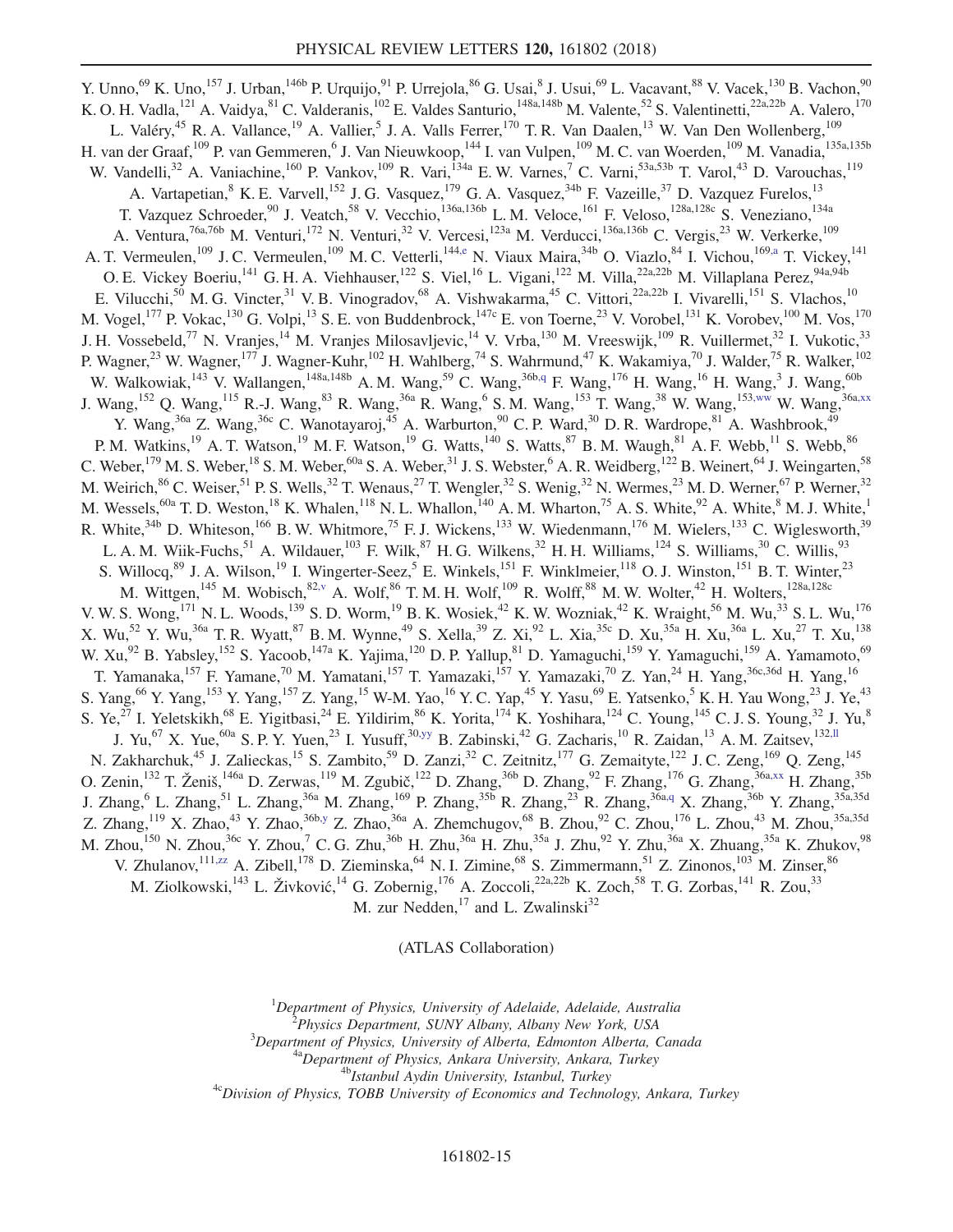<sup>5</sup>LAPP, CNRS/IN2P3 and Université Savoie Mont Blanc, Annecy-le-Vieux, France 6High Energy Physics Division, Argenta Mational Laboratory, Argenta Illinois, US

 ${}^{6}$ High Energy Physics Division, Argonne National Laboratory, Argonne Illinois, USA

 $^7$ Department of Physics, University of Arizona, Tucson Arizona, USA

 ${}^{8}$ Department of Physics, The University of Texas at Arlington, Arlington Texas, USA

 $^{9}$ Physics Department, National and Kapodistrian University of Athens, Athens, Greece

 $10$ Physics Department, National Technical University of Athens, Zografou, Greece

<sup>11</sup>Department of Physics, The University of Texas at Austin, Austin Texas, USA<br><sup>12</sup>Institute of Physics, Azerbaijan Academy of Sciences, Baku, Azerbaijan

<sup>12</sup>Institute of Physics, Azerbaijan Academy of Sciences, Baku, Azerbaijan<br><sup>12</sup>Institut de Física d'Altes Energies (IFAE), The Barcelona Institute of Science and Technology, Barcelona, Spain<br><sup>14</sup>Institute of Physics, Univ

<sup>200</sup>Istanbul Bilgi University, Faculty of Engineering and Natural Sciences, Istanbul, Turkey<br><sup>200</sup>Bahcesehir University, Faculty of Engineering and Natural Sciences, Istanbul, Turkey<br><sup>21</sup>Centro de Investigaciones, Univer

<sup>27</sup> Physics Department, Brookhaven National Laboratory, Upton New York, USA<br><sup>28b</sup>Horia Hulubei National Institute of Physics and Nuclear Engineering, Bucharest, Romania<br><sup>28b</sup>Horia Hulubei National Institute of Physics an

<sup>28e</sup>University Politehnica Bucharest, Bucharest, Romania<br><sup>28f</sup>West University in Timisoara, Timisoara, Romania

<sup>29</sup>Departamento de Física, Universidad de Buenos Aires, Buenos Aires, Argentina<br><sup>30</sup>Cavendish Laboratory, University of Cambridge, Cambridge, United Kingdom

<sup>31</sup>Department of Physics, Carleton University, Ottawa Ontario, Canada<br><sup>32</sup>CERN, Geneva, Switzerland<br><sup>33</sup>Enrico Fermi Institute, University of Chicago, Chicago Illinois, USA<br><sup>34a</sup>Departamento de Física, Pontificia Univers

 $35d$ University of Chinese Academy of Science (UCAS), Beijing, China  $36a$ Department of Modern Physics and State Key Laboratory of Particle Detection and Electronics,

University of Science and Technology of China, Anhui, China<br><sup>36b</sup>School of Physics, Shandong University, Shandong, China

<sup>36c</sup>School of Physics and Astronomy, Key Laboratory for Particle Physics, Astrophysics and Cosmology, Ministry of Education;<br>Shanghai Key Laboratory for Particle Physics and Cosmology, Shanghai Jiao Tong University, China

<sup>36</sup>1 Tsung-Dao Lee Institute, Shanghai, China<br><sup>37</sup> Université Clermont Auvergne, CNRS/IN2P3, LPC, Clermont-Ferrand, France<br><sup>38</sup> Nevis Laboratory, Columbia University, Irvington New York, USA<br><sup>39</sup> Niels Bohr Institute, Uni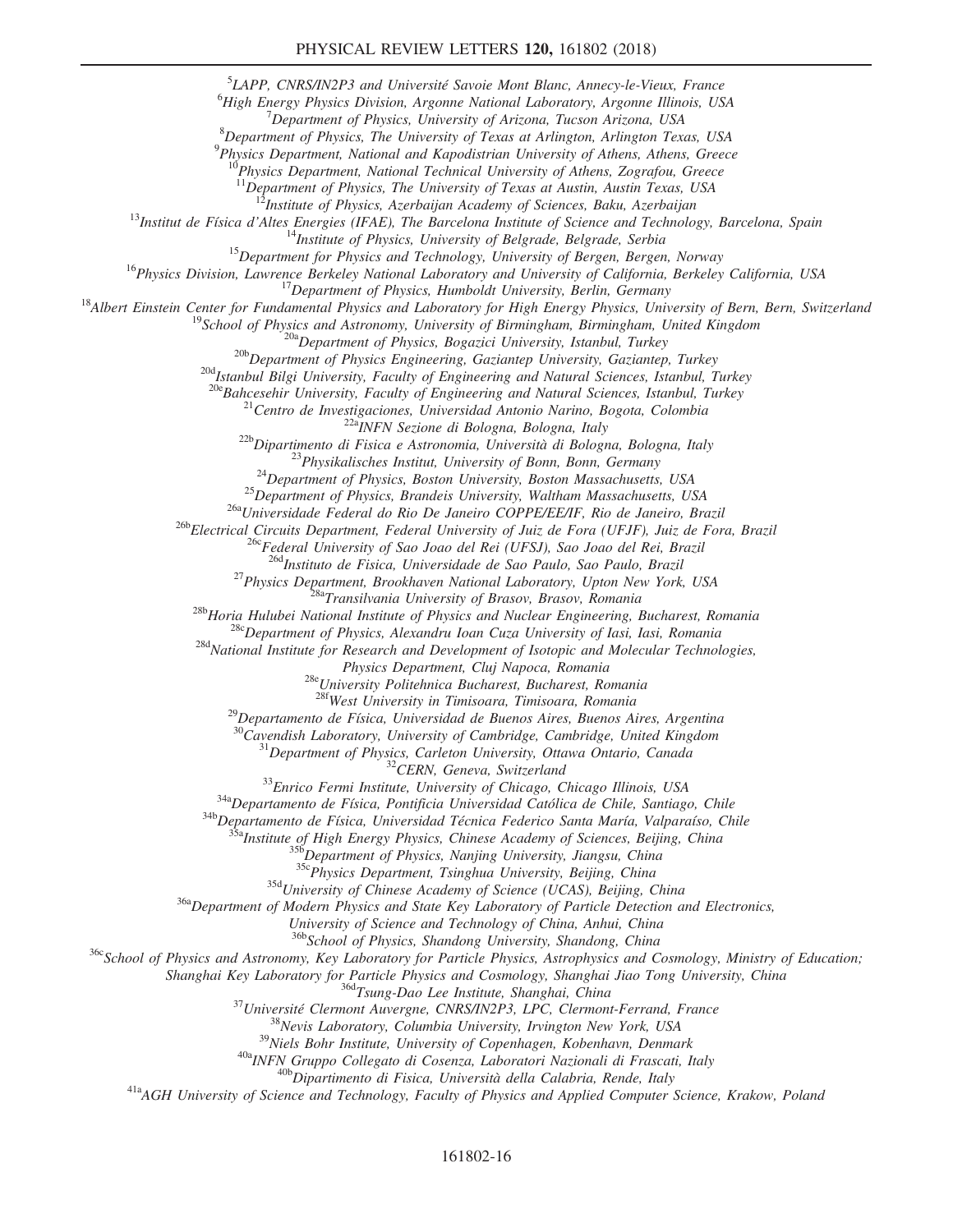<sup>41b</sup>Marian Smoluchowski Institute of Physics, Jagiellonian University, Krakow, Poland<br><sup>42</sup>Institute of Nuclear Physics Polish Academy of Sciences, Krakow, Poland<br><sup>43</sup>Physics Department, Southern Methodist University, Dal

<sup>44</sup>Physics Department, University of Texas at Dallas, Richardson Texas, USA<br><sup>45</sup>DESY, Hamburg and Zeuthen, Germany<br><sup>46</sup>Lehrstuhl für Experimentelle Physik IV, Technische Universität Dortmund, Dortmund, Germany<br><sup>47</sup>Instit

<sup>47</sup>Institut für Kern- und Teilchenphysik, Technische Universität Dresden, Dresden, Germany<br><sup>48</sup>Institut für Kern- und Teilchenphysik, Technische University, Durham North Carolina, USA<br><sup>49</sup>SUPA - School of Physics and Ast

<sup>58</sup>Laboratory for Particle Physics and Cosmology, Harvard University, Cambridge Massachusetts, USA<br><sup>59</sup>Laboratory for Particle Physics and Cosmology, Harvard University, Cambridge Massachusetts, USA<br><sup>60a</sup>Kirchhoff-Instit

<sup>61</sup> Faculty of Applied Information Science, Hiroshima Institute of Technology, Hiroshima, Japan<br><sup>62a</sup> Department of Physics, The Chinese University of Hong Kong, Shatin, N.T., Hong Kong, China<br><sup>62b</sup> Department of Physics

Clear Water Bay, Kowloon, Hong Kong, China<br><sup>63</sup>Department of Physics, National Tsing Hua University, Hsinchu, Taiwan<br><sup>64</sup>Department of Physics, Indiana University, Bloomington Indiana, USA

<sup>65</sup>Institut für Astro- und Teilchenphysik, Leopold-Franzens-Universität, Innsbruck, Austria<br><sup>66</sup>University of Iowa, Iowa City Iowa, USA<br><sup>67</sup>Department of Physics and Astronomy, Iowa State University, Ames Iowa, USA<br><sup>68</sup>J

<sup>69</sup>KEK, High Energy Accelerator Research Organization, Tsukuba, Japan <sup>70</sup>Graduate School of Science, Kobe University, Kobe, Japan <sup>71</sup>Faculty of Science, Kyoto University, Kyoto, Japan *72*Kyoto University of Education,

<sup>73</sup>Research Center for Advanced Particle Physics and Department of Physics, Kyushu University, Fukuoka, Japan<br><sup>74</sup>Instituto de Física La Plata, Universidad Nacional de La Plata and CONICET, La Plata, Argentina<br><sup>75</sup>Physic

University of Ljubljana, Ljubljana, Slovenia<br>
<sup>79</sup>School of Physics and Astronomy, Queen Mary University of London, London, United Kingdom<br>
<sup>80</sup>Department of Physics, Royal Holloway University of London, Surrey, United Kin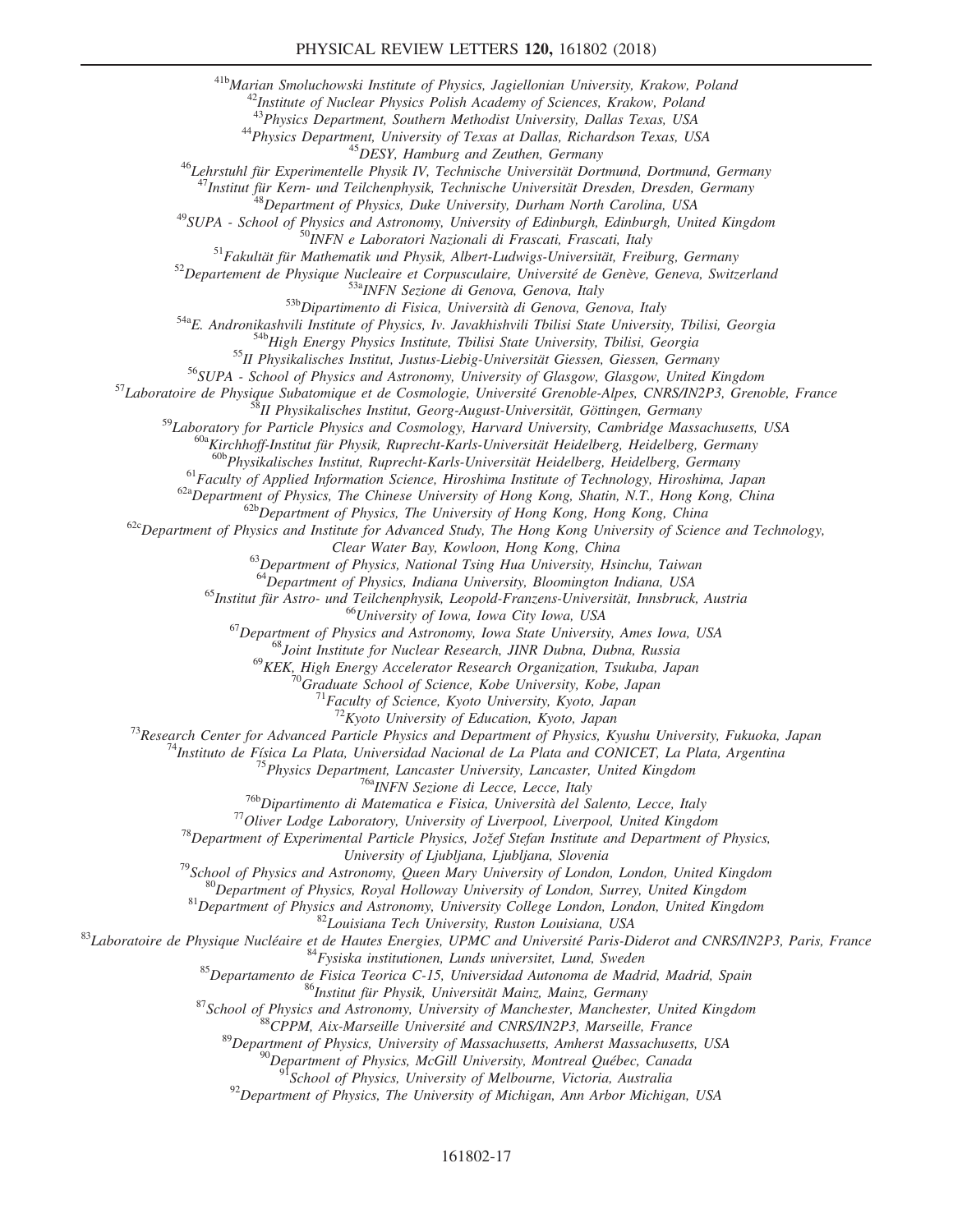$^{93}$ Department of Physics and Astronomy, Michigan State University, East Lansing Michigan, USA  $^{94a}$ <sub>MFN</sub> Sezione di Milano, Milano, Italy

94b Dipartimento di Fisica, Università di Milano, Milano, Italy

<sup>95</sup>B.I. Stepanov Institute of Physics, National Academy of Sciences of Belarus, Minsk, Republic of Belarus<br><sup>96</sup>Research Institute for Nuclear Problems of Byelorussian State University, Minsk, Republic of Belarus

<sup>97</sup>Group of Particle Physics, University of Montreal, Montreal Québec, Canada<br><sup>98</sup>P.N. Lebedev Physical Institute of the Russian Academy of Sciences, Moscow, Russia<br><sup>99</sup>Institute for Theoretical and Experimental Physics

105 Graduate School of Science and Kohougashi Maskawa Institute of Applied Science, Nagasaki, Japan<br>
105 Graduate School of Science and Kohougashi-Maskawa Institute, Nagoya, Japan<br>
1066 Dipartimento di Fisica, Università d

<sup>122</sup>Department of Physics, Oxford University, Oxford, United Kingdom<br><sup>122</sup>Department of Physics, Oxford University, Oxford, United Kingdom<br><sup>123</sup>Department of Physics, University of Pennsylvania, Philadelphia Pennsylvania

<sup>128a</sup>Laboratório de Instrumentação e Física Experimental de Partículas - LIP, Lisboa, Portugal<br><sup>128b</sup>Faculdade de Ciências, Universidade de Lisboa, Lisboa, Portugal<br><sup>128c</sup>Department of Physics, University of Coimbra, Coi

<sup>128f</sup>Departamento de Fisica Teorica y del Cosmos, Universidad de Granada, Granada, Spain<br><sup>128g</sup>Dep Fisica and CEFITEC of Faculdade de Ciencias e Tecnologia, Universidade Nova de Lisboa, Caparica, Portugal <sup>128g</sup>Dep Fisica and CEFITEC of Faculdade de Ciencias e Tecnologia, Universidade Nova de Lisboa, Caparica, Portugal<br><sup>129</sup>Institute of Physics, Academy of Sciences of the Czech Republic, Praha, Czech Republic<br><sup>130</sup>Institut

 $\label{eq:csabb} Casablanca, Morocco $$ 137bCentre National de l'Energie des Sciences Techniques Nucleaires, Rabat, Morocco$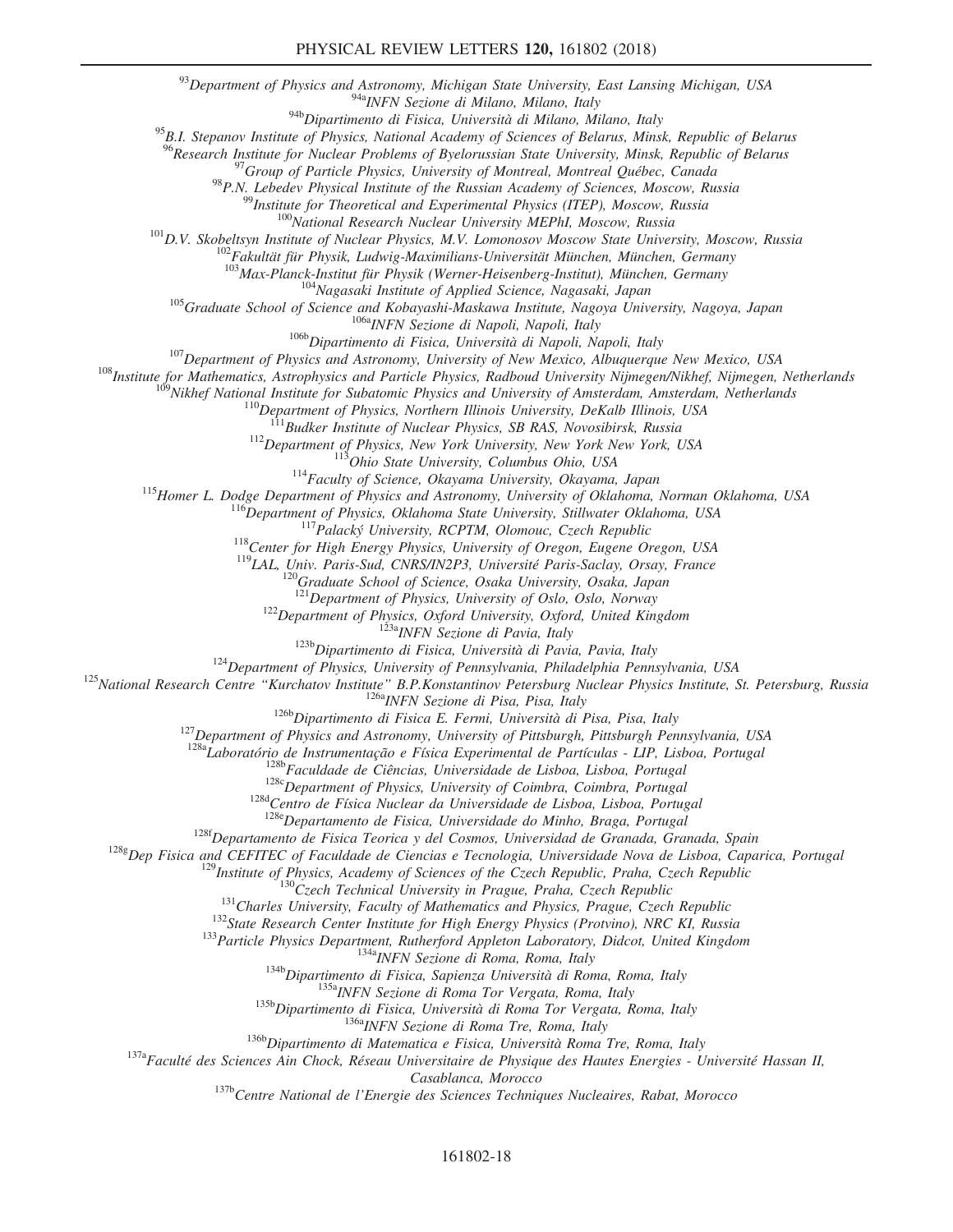<sup>137</sup>e Faculté des Sciences Semlalia, Université Cadi Ayyad, LPHEA-Marrakech, Morocco<br><sup>137d</sup> Faculté des Sciences, Université Mohamed Premier and LPTPM, Oujda, Morocco<br><sup>137d</sup> Faculté des sciences, Université Mohammed V, R

<sup>139</sup>Santa Cruz Institute for Particle Physics, University of California Santa Cruz, Santa Cruz California, USA<br><sup>140</sup>Department of Physics, University of Washington, Seattle Washington, USA<br><sup>141</sup>Department of Physics and

<sup>144</sup>Department of Physics, Simon Fraser University, Burnaby British Columbia, Canada<br><sup>145</sup>SLAC National Accelerator Laboratory, Stanford California, USA<br><sup>146a</sup>Faculty of Mathematics, Physics & Informatics, Comenius Unive

<sup>149</sup>Physics Department, Royal Institute of Technology, Stockholm, Sweden<br><sup>150</sup>Departments of Physics & Astronomy and Chemistry, Stony Brook University, Stony Brook New York, USA<br><sup>151</sup>Department of Physics and Astronomy,

<sup>154</sup>Department of Physics, Technion: Israel Institute of Technology, Haifa, Israel<br><sup>155</sup>Raymond and Beverly Sackler School of Physics and Astronomy, Tel Aviv University, Tel Aviv, Israel<br><sup>156</sup>Department of Physics, Aristo

<sup>159</sup>Department of Physics, Tokyo Institute of Technology, Tokyo, Japan<br><sup>160</sup>Tomsk State University, Tomsk, Russia<br><sup>161</sup>Department of Physics, University of Toronto, Toronto Ontario, Canada<br><sup>162b</sup>University of Trento, Ita

University of Tsukuba, Japan<br>
<sup>165</sup>Department of Physics and Astronomy, Tufts University, Medford Massachusetts, USA<br>
<sup>166</sup>Department of Physics and Astronomy, University of California Irvine, Irvine California, USA<br>
<sup>167</sup>

<sup>170</sup>Instituto de Fisica Corpuscular (IFIC), Centro Mixto Universidad de Valencia - CSIC, Spain<br><sup>171</sup>Department of Physics, University of Illinois, Urbana Illinois, USA<br><sup>171</sup>Department of Physics, University of British Co